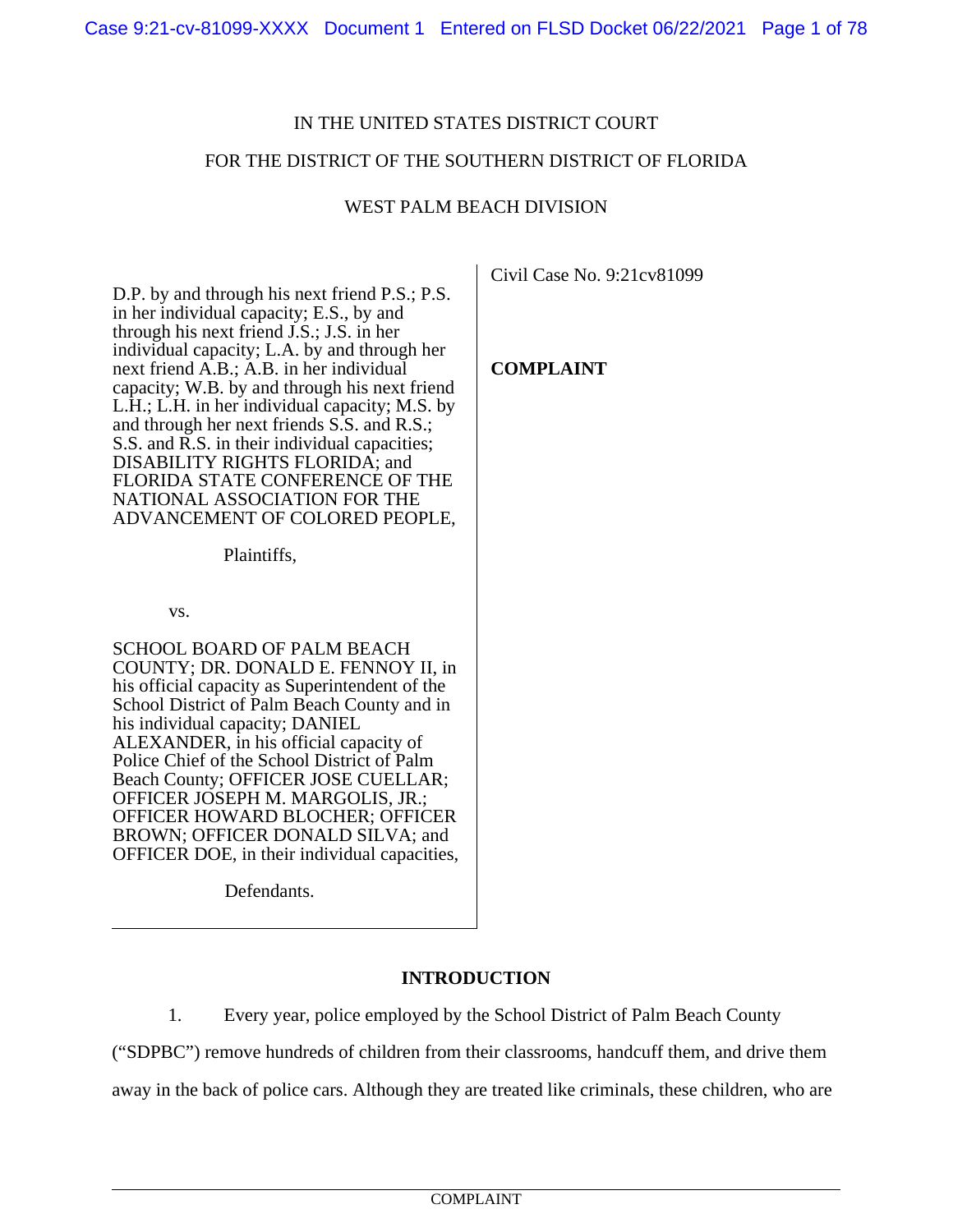as young as five years old, are not being charged with a crime. Instead, school employees have decided these children are a threat to themselves or others and are taking them to a psychiatric facility for involuntary psychiatric examination. Though SDPBC police officers have limited or no mental health training, they are vested with the power to subject children to involuntary psychiatric examination, pursuant to the Florida Mental Health Act, Fla. Stat. §§ 394.451- .47892, known as the Baker Act. This decision is often made without parents' input, consent, or prior knowledge, and even over their strenuous objections.

2. The overwhelming majority of these children do not need or benefit from involuntary examination and are deeply traumatized by the experience. Once sent for an examination, children wait hours or days in a psychiatric facility, also known as a "receiving facility," without their parents, for an examination by a clinician. The Baker Act permits them to be held for up to 12 hours, including overnight, before this examination even begins. The receiving facility has up to 72 hours to complete this examination, after which the facility must either release the child or seek a court hearing for longer-term detention.

3. Under the Baker Act, courts, medical professionals, and law enforcement officers may initiate an involuntary psychiatric examination of a person in specific circumstances, including when there is reason to believe that (a) the person has a mental illness and (b) because of that mental illness, they pose an imminent danger to themselves or others. The practice is so common that it has become a verb: a person detained for involuntary examination is often referred to as having been "Baker Acted."

4. SDPBC used the Baker Act to initiate at least 1,216 involuntary examinations of its students in the 2016-2020 school years, including 252 times on elementary school students. SDPBC seized Black children for involuntary examination at twice the rate of white children, a disparity that worsens for young children: 40 of 59 children under age eight examined under the Act in that period were Black.

5. SDPBC has taken children for involuntary examination over their parents' pleas to be allowed to bring their children home and parents' assurances that they will protect their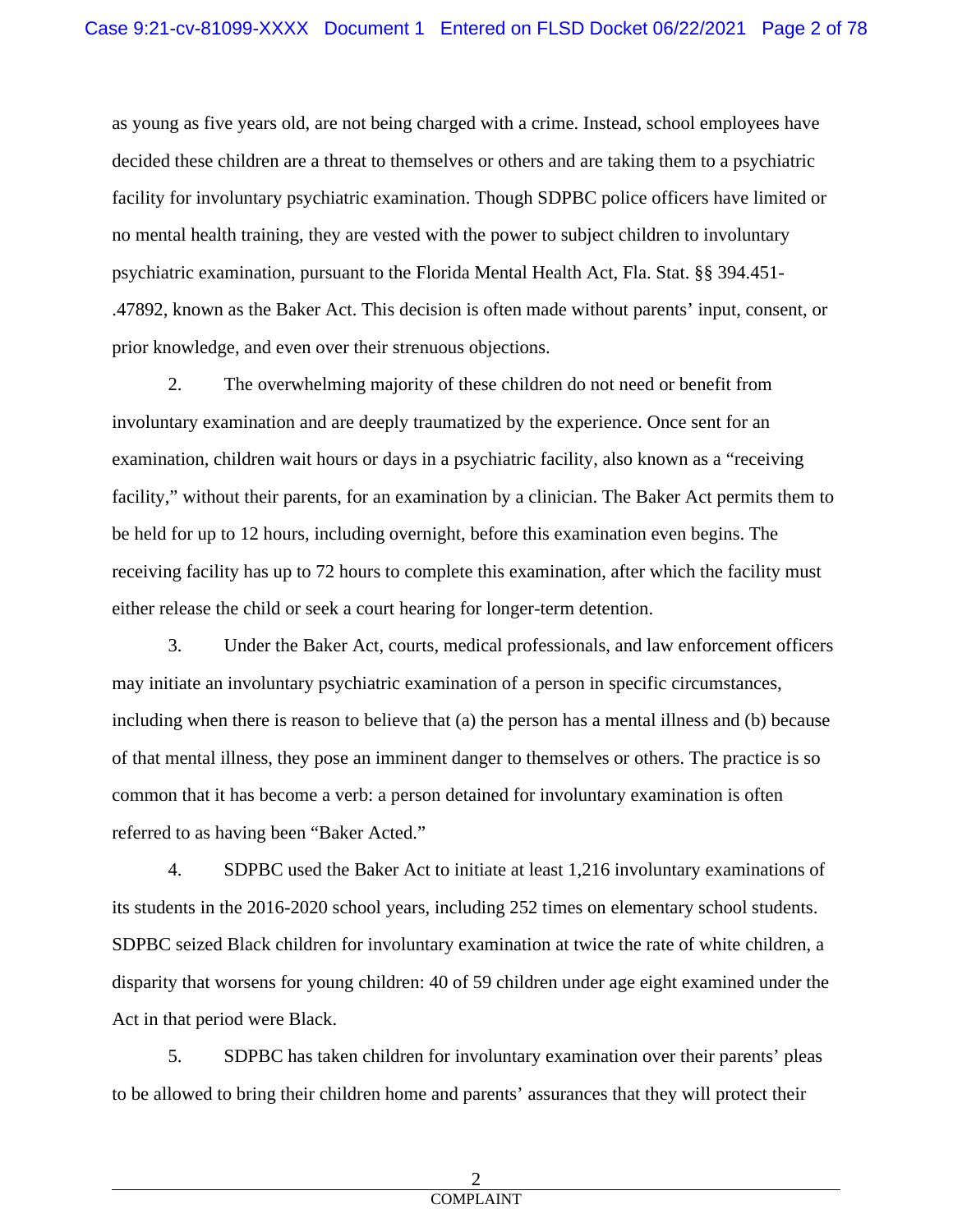children from harm. It has seized children who did not meet the statutory criteria for involuntary psychiatric examination, such as children manifesting behaviors of developmental disabilities that are specifically excluded from the statute's definition of mental illness. It has subjected children to the Baker Act without consulting its own mental health professionals, and after overruling the judgments of those professionals. It has even initiated examinations on children for normal, childish misbehavior; for example, it initiated an examination on a nine-year-old child for being a supposed "threat" to others because he allegedly wanted to "stab" another child with a plastic fork. This overuse and misuse of the Baker Act by SDPBC is unjustifiable.

6. Despite being aware of its inappropriate use of the Baker Act for years, SDPBC has done little to eliminate unnecessary Baker Act use or train its personnel on alternatives. Its published Baker Act policy, as well as its meager police training materials, are full of omissions and inaccuracies about the statute's requirements and provide little guidance about when initiating an involuntary examination of a child is appropriate. They also do nothing to explain to staff that use of the Baker Act in non-emergency situations is far more likely to traumatize children than to help them.

7. SDPBC has failed to take basic affirmative steps that could eliminate unlawful Baker Act use, like reviewing uses of the Act after the fact to determine if they were lawful, tracking and monitoring the data it already possesses about Baker Act use, and intervening when schools or employees use it disproportionately often. It has also unlawfully failed to allow parents, who have the best knowledge of and legal right to make decisions regarding their children's mental health, to decide if involuntary psychiatric hospitalization is appropriate. Finally, it has failed to use the numerous mental health professionals it employs to make determinations regarding use of involuntary examination, instead entrusting those decisions to often untrained police without mental health expertise. Addressing these failures and employing other basic interventions are necessary to end SDPBC's abuse of involuntary psychiatric examination of the students in its care.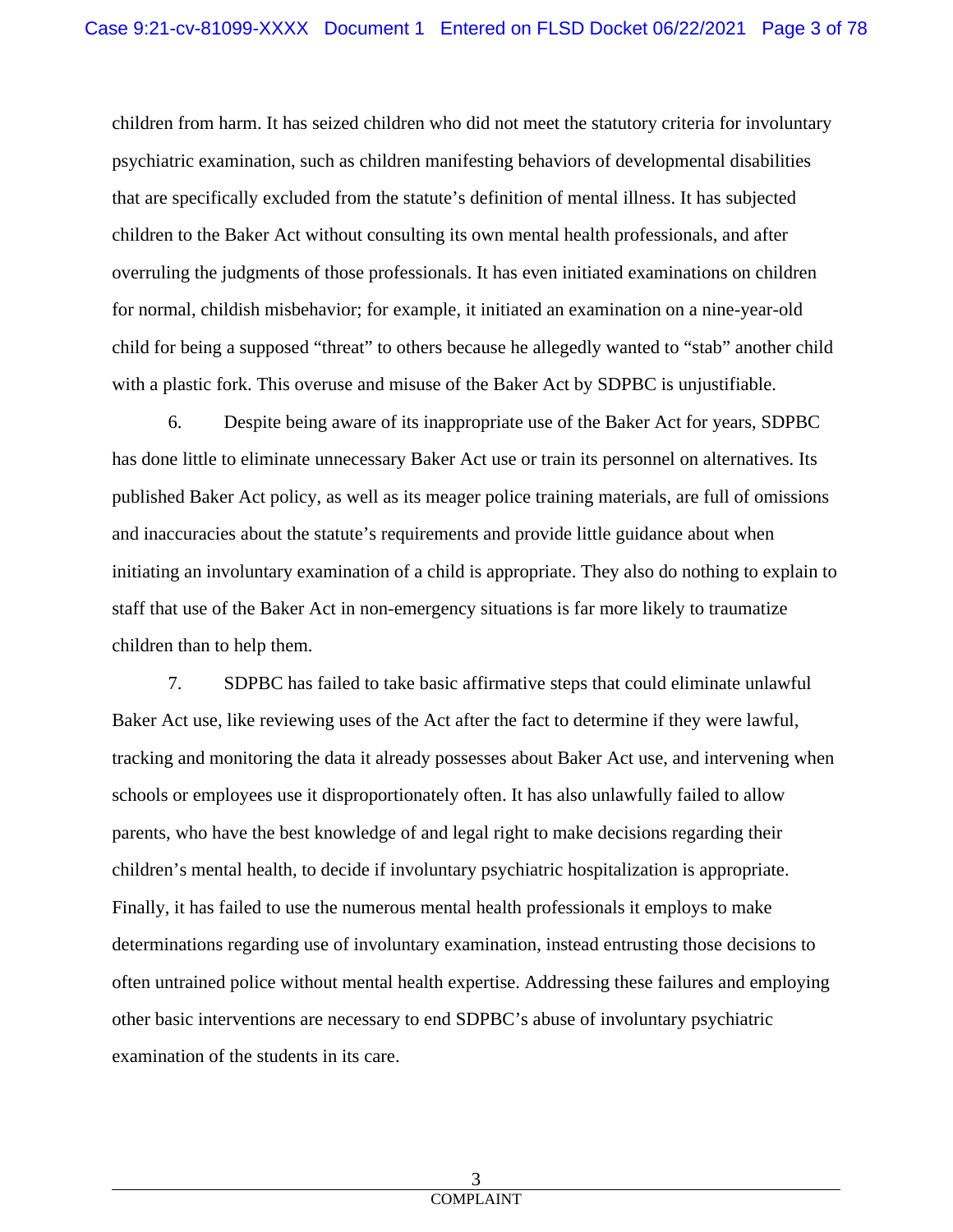8. Plaintiffs bring this suit to end SDPBC's harmful and illegal use of the Baker Act. Plaintiffs are children who have been wrongfully subjected to involuntary examination under the Baker Act, their parents, Disability Rights Florida, and the Florida Conference of the NAACP. They bring this suit for damages for harm to the individual Plaintiffs and injunctive relief to prevent future harm to all Plaintiffs and their members and constituents.

# **JURISDICTION AND VENUE**

9. This action arises under 42 U.S.C. § 1983, 42 U.S.C. § 12132, the Americans with Disabilities Act, and 29 U.S.C. § 794, § 504 of the Rehabilitation Act. This Court has subjectmatter jurisdiction pursuant to 28 U.S.C. § 1331.

10. This Court has the authority to issue declaratory relief, injunctive relief, and other relief pursuant to the federal Declaratory Judgment Act, 28 U.S.C. §§ 2101–2102.

11. Venue is proper in this Court because Plaintiffs and Defendants reside in this district and the events giving rise to this action occurred in this district. *See* 28 U.S.C. § 1391(b)- (c).

# **THE PARTIES**

## **I. PLAINTIFFS**

12. Plaintiff D.P. is a twelve-year-old Black student enrolled in the School District of Palm Beach County. He is a student with a disability and qualifies for Exceptional Student Education ("ESE") under the exceptionalities of Developmentally Delayed, Speech Impaired, Language Impaired, Specific Learning Disability, and Autism Spectrum Disorder ("ASD").

[1](#page-3-0)3. Plaintiff P.S.<sup>1</sup> is D.P.'s grandmother and guardian. She brings this suit as next friend to D.P. and on her own behalf.

<span id="page-3-0"></span><sup>&</sup>lt;sup>1</sup> Plaintiffs use the true initials of the guardians of the minor child plaintiffs in place of their true names to protect the identities of the minors. *See D.L. ex rel. Phan L. v. Bateman*, No. 3:12-CV-208-J-32JBT, 2012 WL 1565419, at \*2 (M.D. Fla. May 2, 2012) (holding parents could proceed without using full names "because public disclosure of [the parents'] identities would nullify any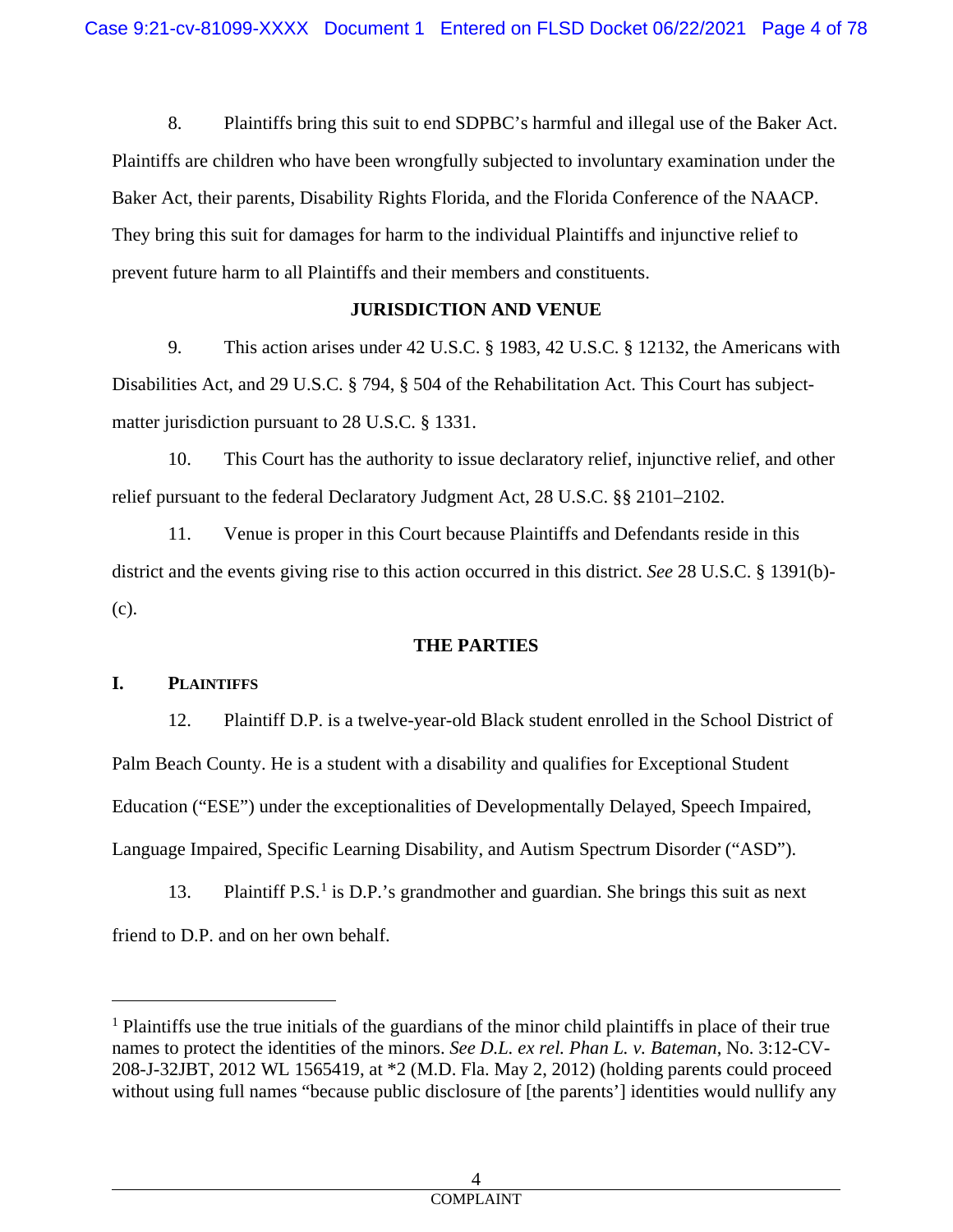14. Plaintiff E.S. is an eleven-year-old white student who was formerly enrolled in the School District of Palm Beach County. He is a student with a disability and qualifies for Exceptional Student Education ("ESE") under the exceptionality of Other Health Impaired ("OHI").

15. Plaintiff J.S. is E.S.'s mother. She brings this suit as next friend to E.S. and on her own behalf.

16. Plaintiff W.B. is a ten-year-old Black student enrolled in the School District of Palm Beach County. He is a student with a disability and qualifies for ESE with the exceptionality of Emotional Behavioral Disability.

17. Plaintiff L.H. is W.B.'s mother. She brings this suit as next friend to W.B. and on her own behalf.

18. Plaintiff L.A. is a ten-year-old Black student enrolled in the School District of Palm Beach County. She is a student with a disability of Attention Deficit Hyperactivity Disorder ("ADHD").

19. Plaintiff A.B. is L.A.'s mother. She brings this suit as next friend to L.A. and on her own behalf.

20. Plaintiff M.S. is an eleven-year-old biracial student enrolled in the School District of Palm Beach County. She is a student with a disability of Post-Traumatic Stress Disorder ("PTSD").

21. Plaintiff S.S. is M.S.'s mother. Plaintiff R.S. is M.S.'s father. They bring this suit as next friends to M.S. and on their own behalf.

privacy protection given to their children alone"); *cf.* Fed. R. Civ. Pro. 5.2(a)(3) (requiring use of initials for minors' names). They will file a motion for leave to do so once all the Defendants' counsel have been identified and the parties have had an opportunity to confer regarding the motion as required by Local Rule 7.1(a)(3).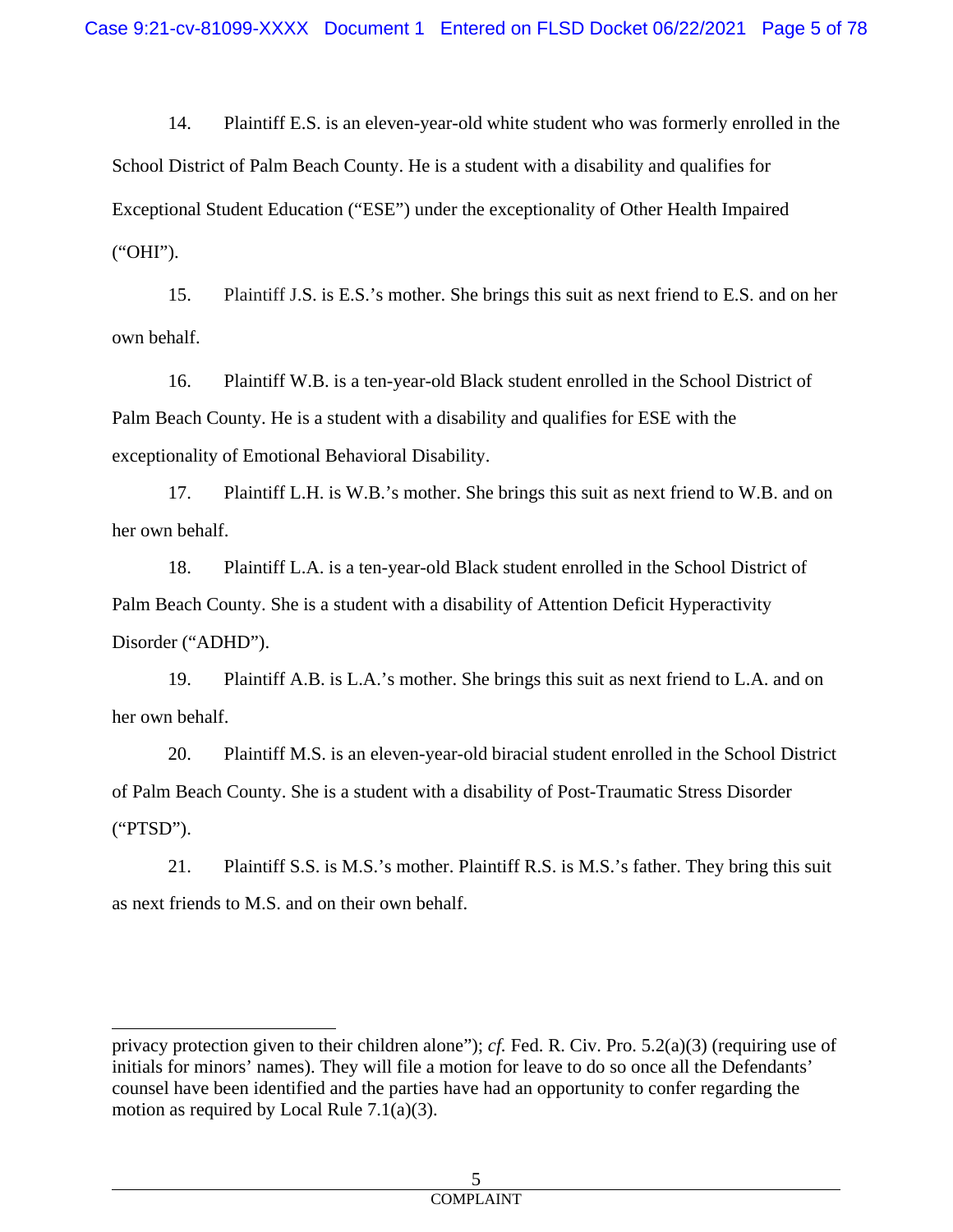22. Plaintiff Disability Rights Florida ("DRF") is an independent, non-profit corporation organized under the laws of the State of Florida and its primary office is in Tallahassee, FL.

23. DRF is Florida's Protection and Advocacy system, as that term is defined under the Developmental Disabilities Assistance and Bill of Rights Act ("DD Act"), 42 U.S.C. § 15041 et seq., the Protection and Advocacy for Individuals with Mental Illness Act of 1986 ("PAIMI Act"), 42 U.S.C. § 10801 et seq., and the Protection and Advocacy of Individual Rights Act ("PAIR Act"), 29 U.S.C. § 794e et seq., with offices in the State of Florida located at: 2473 Care Drive, Suite 200, Tallahassee, FL 32308; 4723 NW 53<sup>rd</sup> Ave Suite B, Gainesville, FL 32653; 1000 North Ashley Drive, Suite 640, Tampa, FL 33602; and 1930 Harrison Street, Suite 104, Hollywood, FL 33020.

24. As Florida's Protection and Advocacy system, DRF is specifically authorized to pursue legal, administrative, and other appropriate remedies or approaches to ensure the protection of, and advocacy for, the rights of individuals with disabilities. 42 U.S.C. §  $15043(a)(2)(A)(i)$ . DRF's constituents consist of all individuals residing in Florida who have been diagnosed with a disability, have a disability which has not yet been diagnosed, or are perceived as or regarded as having a disability. The term "disability" includes physical and mental impairments that substantially limit one or more major life activities. 42 U.S.C. § 12102(2).

25. One of DRF's primary responsibilities is to investigate public entities who fail to comply with the Americans with Disabilities Act ("ADA") and Section 504 of the Rehabilitation Act of 1973 ("Section 504") in order to protect DRF's clients and constituents.

26. Individuals with physical and mental impairments—among DRF's constituents are on DRF's board of directors. DRF represents people with physical and mental impairments and provides the means by which they express their collective views and protect their collective interests.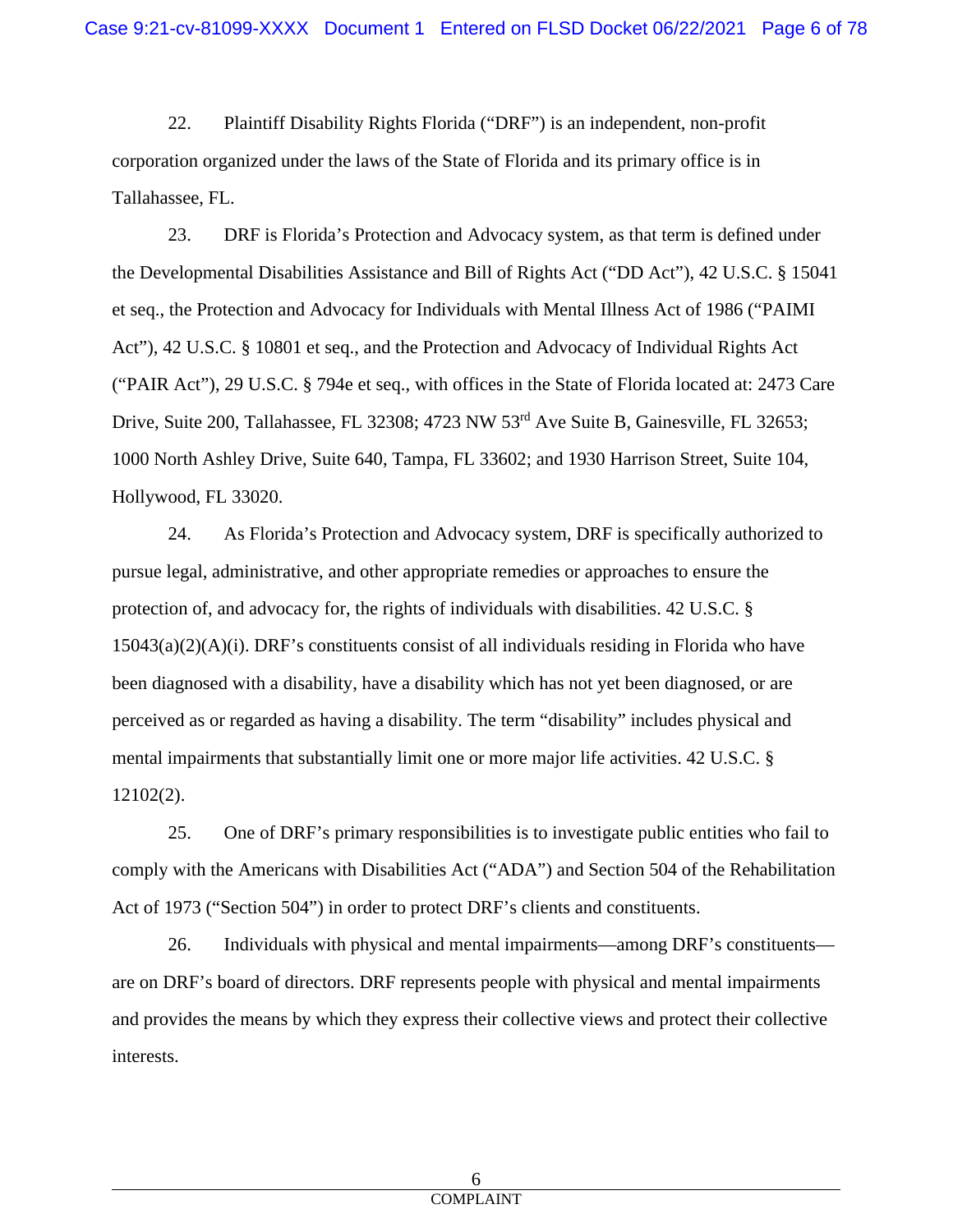27. Pursuant to the authority vested in it by the United States Congress to file claims of abuse, neglect, and rights violations on behalf of individuals with disabilities, DRF brings claims on behalf of its constituents, including the individuals named herein as Plaintiffs as well as all constituents and clients who attend or attended school in SDPBC who have been subject to involuntary examination or are at risk of involuntary examination. DRF's constituents and clients include those students who are identified as individuals with disabilities or are suspected of having a disability. DRF represents students with disabilities or suspected of having a disability within the School District of Palm Beach County.

28. DRF has standing on behalf of its constituents and clients who are substantially affected by Defendants' inappropriate use of involuntary examination as stated in this Complaint because the use of the Baker Act falls within DRF's general scope of interest and activity; the relief requested—declaratory and injunctive—is the type of relief appropriate for DRF to receive on behalf of its individual constituents; and neither the claims asserted nor the relief requested require the participation of individual members or constituents in the lawsuit.

29. DRF's constituents have suffered—and continue to suffer—injury that would allow them to have standing to sue in their own right. The interests DRF seeks to protect are germane to DRF's purpose.

30. The number of children at risk of being harmed by Defendant's deficiencies far exceed what can be contemplated in the Complaint and a remedy at law, alone, will not prevent this harm. Without injunctive relief, DRF's clients and constituents will continue to be harmed by SDPBC's inappropriate use of involuntary examination.

31. Plaintiff the Florida State Conference of the National Association for the Advancement of Colored People ("FL NAACP") is the state affiliate of the national NAACP, the nation's oldest and largest civil rights organization. FL NAACP is a membership organization dedicated to securing political, educational, social, and economic equality rights in order to eliminate race-based discrimination and ensure the health and well-being of all persons. As part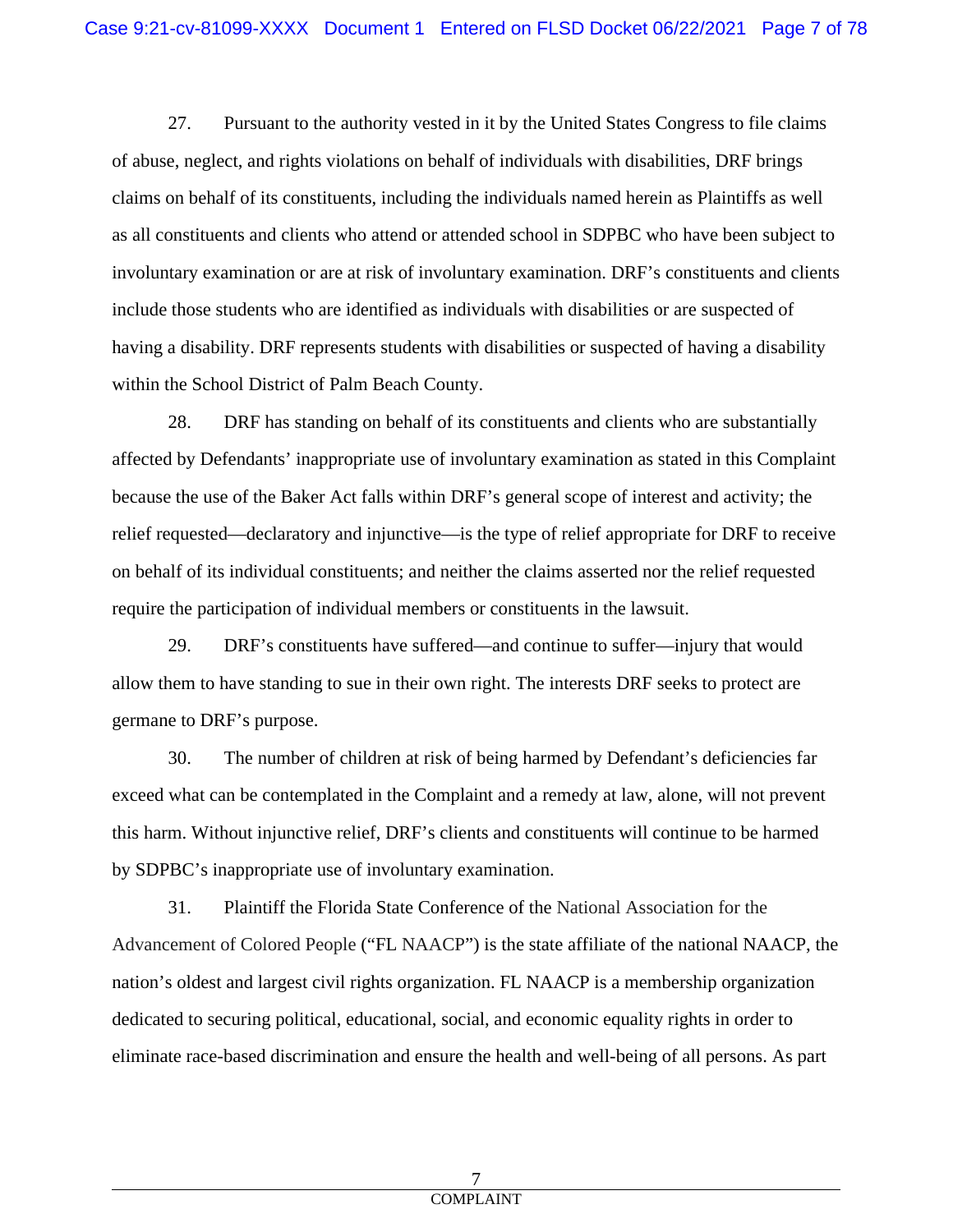of this mission, FL NAACP is committed to eliminating discrimination on the basis of race in healthcare and public education.

32. FL NAACP has a longstanding commitment to ending the disproportionate use of exclusionary discipline, which includes arrest, suspension, expulsion, and other forms of school discipline, on Black children in Florida and spends a significant portion of its organizational resources on this priority. It understands that use of the Baker Act in Florida is inextricably linked to the disproportionate use of all forms of exclusionary discipline on Black children and that the Baker Act itself has been disproportionately used as a form of exclusionary discipline on Black children in the SDPBC.

33. FL NAACP has standing to bring this action on behalf of its individual members in families with children attending school in SDPBC. Black children, including those of FL NAACP members, are at disproportionate risk of being excluded from school, detained and involuntarily examined in a psychiatric facility due their race and/or disability. Black children are twice as likely to be subjected to examination under the Baker Act as white children. Young Black children are examined under the Act even more disproportionally, constituting 68 percent of children under age eight who are examined but only 28 percent of the SDPBC student population. Black children are also underdiagnosed with ASD, which can manifest in behaviors that lead to use of the Baker Act but which are not a legal basis for use of the Act.

## **II. DEFENDANTS**

34. Defendant School Board of Palm Beach County ("School Board") is the board of education governing the School District of Palm Beach County ("SDPBC"), the public-school system for all of Palm Beach County.

35. The School Board has the power to issue policies directing the implementation of the Baker Act in SDPBC schools.

36. The School Board is not entitled to sovereign immunity under the Eleventh Amendment. *Travelers Indem. Co. v. Sch. Bd. of Dade Cnty., Fla.*, 666 F.2d 505, 509 (11th Cir. 1982).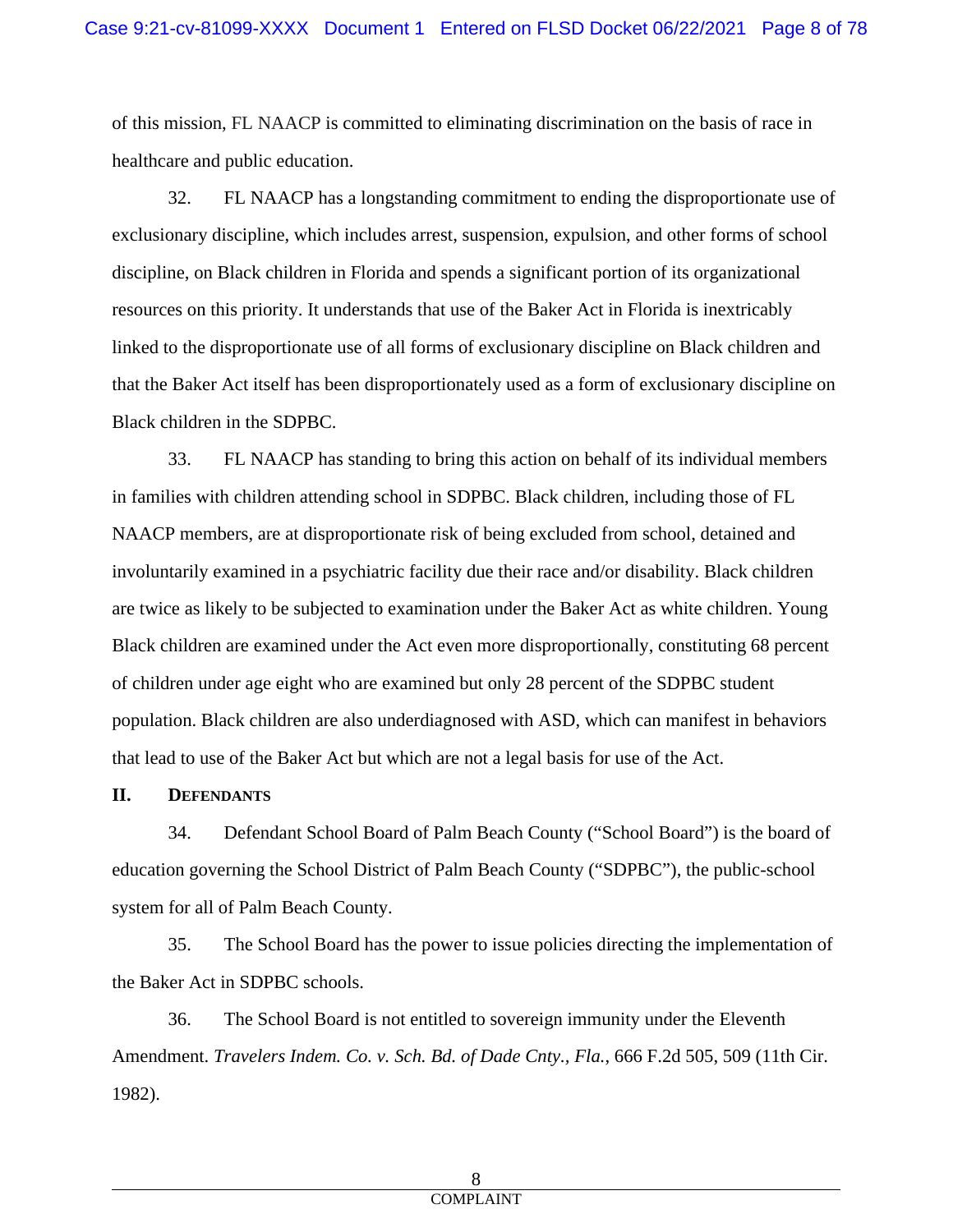37. The School Board and SDPBC employ school police officers through the Palm Beach County School District Police Department.

38. The Police Department is supervised by the School Board and SDPBC's superintendent.

39. Defendant Dr. Donald E. Fennoy II is the superintendent of the School District of Palm Beach County.

40. Defendant Fennoy is responsible for supervision of the Palm Beach County School District Police Department, including selecting the Police Chief.

41. Defendant Fennoy has issued and has the power to issue in the future policies concerning the implementation of the Baker Act in SDPBC schools.

42. Defendant Daniel Alexander is the Police Chief of the Palm Beach County School District Police Department. Defendant Alexander is sued in his official capacity only.

43. Defendant Alexander is responsible for the hiring and training of school police officers employed by SDPBC and has the power to issue policies concerning officers' use of the Baker Act.

44. Defendant Officer Joseph M. Margolis, Jr. is a school police officer employed by SDPBC. He seized and initiated an involuntary examination of D.P. under the Baker Act.

45. Defendant Officer Jose Cuellar is a school police officer employed by SDPBC. He seized and initiated an involuntary examination of E.S. under the Baker Act.

46. Defendant Officer Howard Blocher is a school police officer employed by SDPBC. He seized and initiated an involuntary examination of L.A. under the Baker Act.

47. Defendant Officer Brown, whose first name is unknown to Plaintiffs, is a school police officer employed by SDPBC. He seized and initiated an involuntary examination of W.B. under the Baker Act.

48. Defendant Officer Donald Silva is a school police officer employed by SDPBC. He seized and initiated an involuntary examination of M.S. under the Baker Act.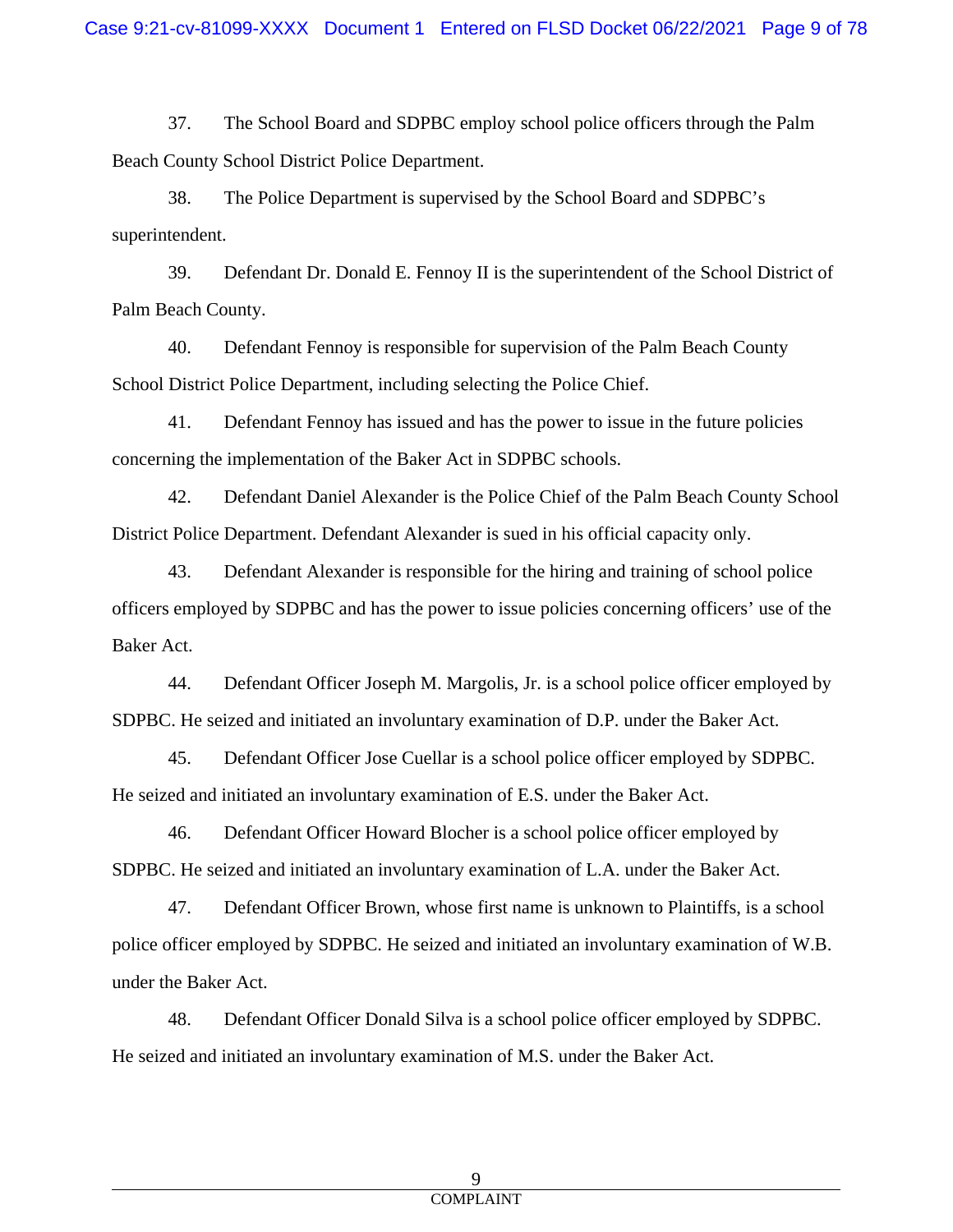49. Defendant Officer Doe, whose name is unknown to Plaintiffs, is a school police officer employed by SDPBC. He seized and initiated an involuntary examination of M.S. under the Baker Act.

# **FACTUAL ALLEGATIONS**

# **I. THE BAKER ACT**

50. Florida, like all states, has a statutory process for the involuntary psychiatric hospitalization of people who pose a danger to themselves or others. However, Florida uses this procedure against children, particularly children in schools, at a scale unknown in any other state.

51. Statewide, in the 2016-17 school year, children were seized for involuntary examination under the Baker Act 32,763 times. Of those children, at least 22 percent, and likely significantly more, were taken directly from their schools.<sup>[2](#page-9-0)</sup> Data on involuntary examinations initiated at school has not been reported in subsequent years, but, in the most recent reporting year, 2018-2019, Florida children were examined under the Baker Act 37,882 times.

52. The Baker Act states the same criteria for involuntary examination of youth as it does for adults:

(1) CRITERIA.—A person may be taken to a receiving facility for involuntary examination if there is reason to believe that the person has a mental illness and because of his or her mental illness:

<span id="page-9-0"></span> $2$  In 2016-17, Baker Act receiving facilities indicated that "school" was the location of 22 percent of children involuntarily examined under the Act when the involuntary examination was initiated. However, receiving facilities did not answer this question for approximately 10 percent of examinations and the number of children sent for involuntary examination under the Baker Act from schools is likely undercounted because "receiving facility staff may not know the details of the location at the time of the involuntary examination initiation." Annette F. Christy et. all, *Fiscal Year 2016-17 Report*, 13 n. 5 (Baker Act Reporting Center, June 2018), https://www.usf.edu/cbcs/baker-act/documents/annual\_report\_2016\_2017.pdf. Involuntary examinations also sharply fall, more than twenty-five percent, over the summer months when school is not in session, suggesting that many involuntary examinations are initiated at school. Annette Christy, et al., Fiscal Year 2018-19 Report, 12 n.2 (Baker Act Reporting Center, November 2020), https://www.usf.edu/cbcs/bakeract/documents/ba\_usf\_annual\_report\_2018\_2019.pdf.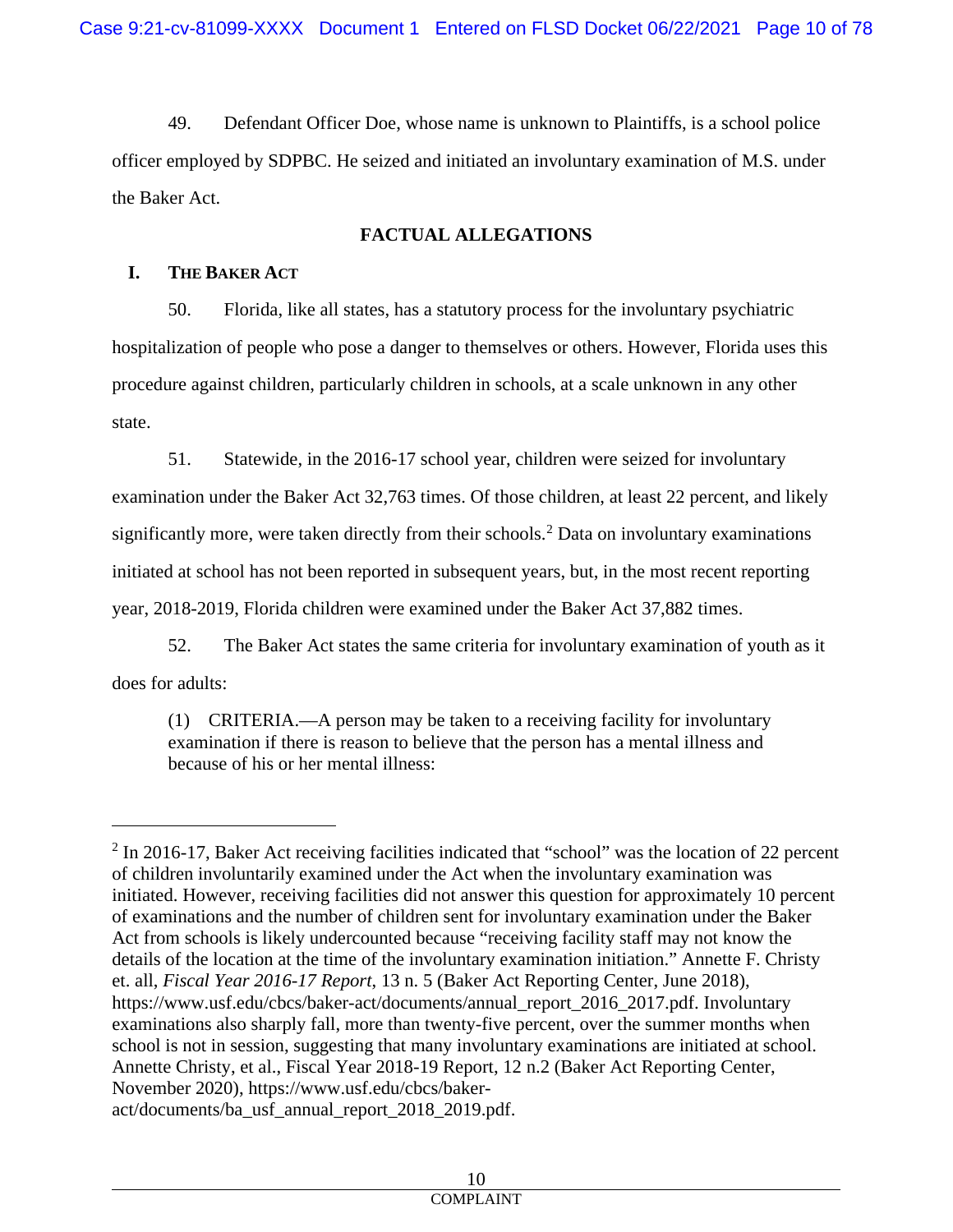(a)1. The person has refused voluntary examination after conscientious explanation and disclosure of the purpose of the examination; or 2. The person is unable to determine for himself or herself whether examination is necessary; and (b)1. Without care or treatment, the person is likely to suffer from neglect or refuse to care for himself or herself; such neglect or refusal poses a real and present threat of substantial harm to his or her well-being; and it is not apparent that such harm may be avoided through the help of willing family members or friends or the provision of other services; or 2. There is a substantial likelihood that without care or treatment the person will

cause serious bodily harm to himself or herself or others in the near future, as evidenced by recent behavior.

Fla. Stat. § 394.463(1).

53. While courts and some medical and mental health professionals are also authorized by the Baker Act to initiate involuntary examinations, police officers initiate the vast majority of examinations that begin while a child is in school.<sup>[3](#page-10-0)</sup> SDPBC employs its own police officers through the Palm Beach County School District Police Department. Nearly every Baker Act originating in an SDPBC school was initiated by an officer of the School District Police Department.

54. SDPBC has "mobile response teams," also known as "mobile crisis units," which are intended to be used to assess and deescalate crisis situations and be available to support

<span id="page-10-0"></span><sup>&</sup>lt;sup>3</sup> Initiation by a police officer provides the fewest procedural protections under the statute. When the court initiates an involuntary examination, it must "enter an ex parte order stating that a person appears to meet the criteria for involuntary examination and specifying the findings on which that conclusion is based," and the order "must be based on written or oral sworn testimony that includes specific facts that support the findings." Fla. Stat.  $\S$  394.463(2)(a)1. When a medical or mental health professional initiates an involuntary examination, they must "execute a certificate stating that he or she has examined a person within the preceding 48 hours and finds that the person appears to meet the criteria for involuntary examination and stating the observations upon which that conclusion is based." Fla. Stat. § 394.463(2)(a)1.In both cases, a police officer will then take the person into custody and transfer them to a receiving facility only if "other less restrictive means, such as voluntary appearance for outpatient evaluation, are not available." Fla. Stat. § 394.463 $(2)(a)$ 1.-3. In contrast, for a police officer to initiate an involuntary examination, the only statutory requirement is to "execute a written report detailing the circumstances under which the person was taken into custody." Fla. Stat. § 394.463(2)(a)2.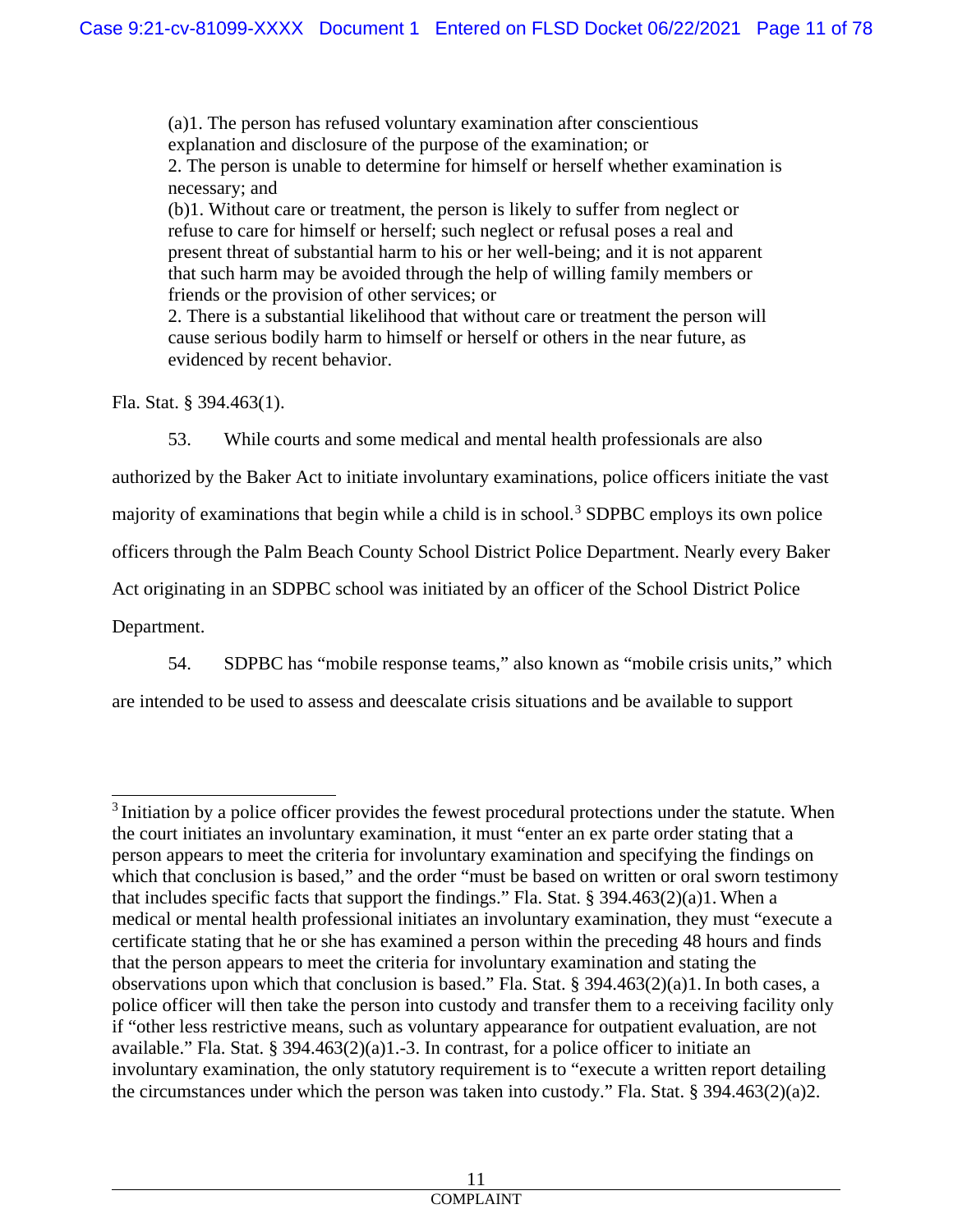police officers. However, SDPBC police officers are not required to contact or follow the recommendations of the mobile response team.<sup>[4](#page-11-0)</sup>

55. In practice, because children are not expected to care for themselves, SDPBC police generally rely on section (b)2. of the Baker Act when initiating an involuntary examination of a child. Under this provision, the Baker Act is appropriate and legal only when "there is reason to believe that the person has a mental illness *and because of his or her mental illness* . . . [t]here is a substantial likelihood that without care or treatment the person will cause serious bodily harm to himself or herself or others *in the near future*" (emphasis added).

56. The definition of mental illness under the Baker Act explicitly excludes developmental disabilities. Fla. Stat. § 394.455(29). Involuntary commitment of people with developmental disabilities, including ASD, is addressed by a different statute, Fla. Stat. § 393.11, which only allows involuntary confinement after a hearing at which the person is represented by counsel.

57. "Serious bodily harm" is "[s]erious physical impairment of the human body; esp., bodily injury that creates a substantial risk of death or that causes serious, permanent

<span id="page-11-0"></span><sup>&</sup>lt;sup>4</sup> Recognizing that schools should contact parents, utilize mobile response teams, and attempt to deescalate children before relying on the Baker Act, in 2021 the Florida legislature passed SB 590, which is awaiting Governor DeSantis' signature. However, this legislation, even if enacted and implemented, would not resolve the deficiencies in SDPBC's use of the Act. While SB 590 would require principals to make a "reasonable attempt" to contact a parent before a child is removed from school for involuntary examination, in most cases, it would not require the school to wait for the parent to arrive, require the parent's consent to involuntary examination, or require the school to allow the parent to attempt de-escalation or to transport the child to the receiving facility themselves. SB 590 would also require the principal to verify that "deescalation strategies have been utilized and outreach to a mobile response team has been initiated" before contacting law enforcement—*unless* he "reasonably believes that any delay in removing the student will increase the likelihood of harm to the student or others." Similarly, SB 590 requires that school or law enforcement make a "reasonable attempt" to contact a mental health professional who could initiate voluntary examination "unless the child poses an imminent danger to themselves or others"—the very criteria that is already used to justify contacting law enforcement to initiate use of the Baker Act. By its terms, the Baker Act is only appropriate when there is a "substantial likelihood . . . the person will cause serious bodily harm to himself or herself or others in the near future." As such, these exceptions are so broad that they swallow the new rules.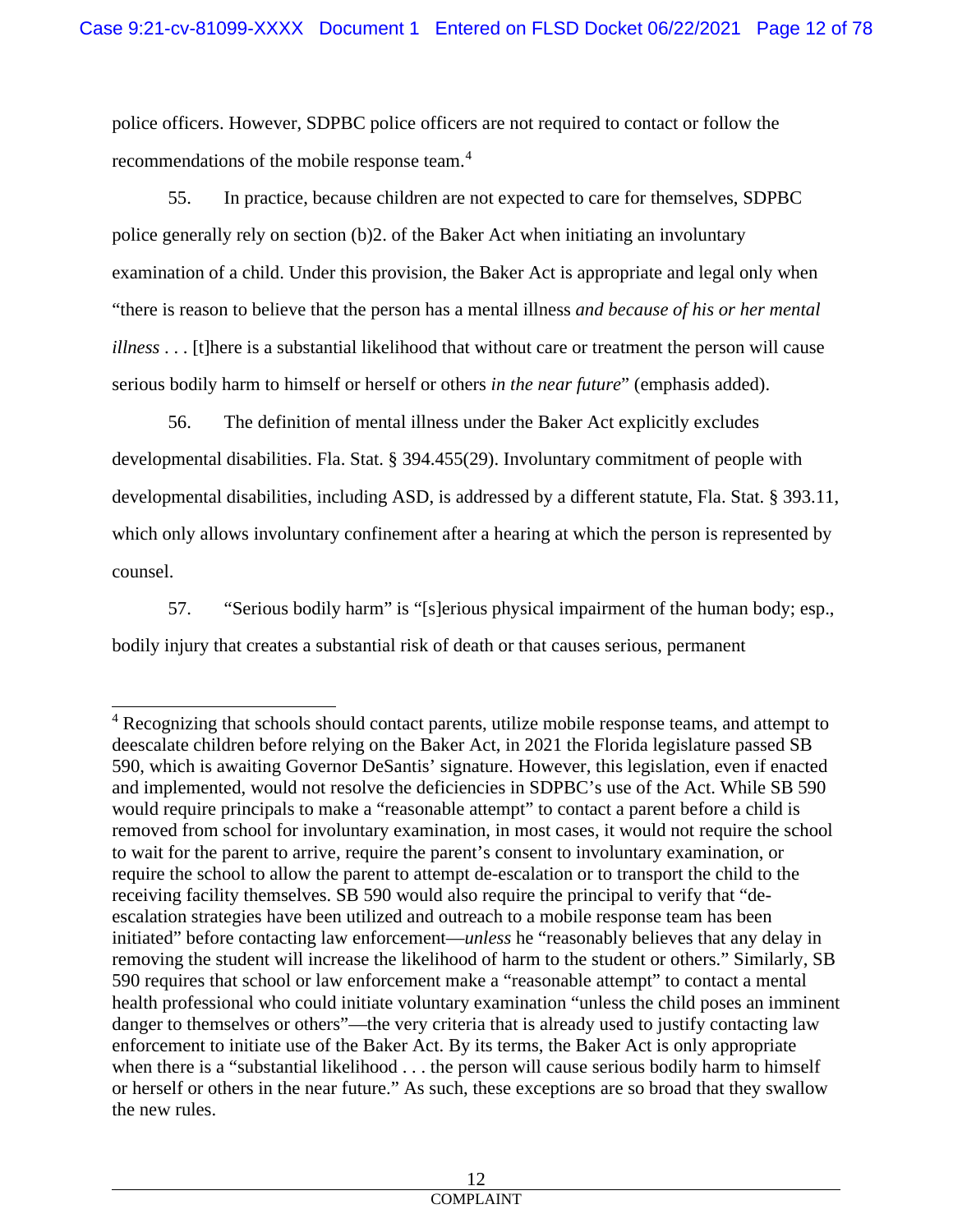disfigurement or protracted loss or impairment of the function of any body part or organ." *Black's Law Dictionary* (11th ed. 2019).

58. The Baker Act also includes a section specifically enumerating the rights of persons seized under the authority of the Baker Act, referred to as "patients." Fla. Stat. § 394.459. "The right to individual dignity" is the very first right set forth. Fla. Stat. § 394.459(1). This provision prohibits the use of "restraining devices utilized for criminals or those accused of a crime," such as handcuffs, except when necessary to protect the person subject to involuntary examination or others. *Id*.

# **II. UNNECESSARY INVOLUNTARY PSYCHIATRIC HOSPITALIZATION IS DEEPLY HARMFUL TO CHILDREN AND THEIR FAMILIES**

59. The unnecessary use of involuntary examination through the Baker Act puts children and their families at significant risk of long-term and serious psychological harm. As a result of being subjected to involuntary examination under the Baker Act, children may experience new or exacerbated post-traumatic stress, general anxiety, separation anxiety, depression, humiliation, and emotional withdrawal.

60. Being subjected to unnecessary involuntary examination through the Baker Act risks significant harm to children in multiple ways. Children experience harm from the actions of school police in restraining them with handcuffs and/or hobble restraints, removing them from school, and transporting them to a Baker Act receiving facility. Children experience harm from being removed from their families. Children experience harm from being subjected to the unnecessarily restrictive environment of the receiving facility. Moreover, children experience harm from lost instructional time and a loss of school connectedness.

61. Children who have been handcuffed or placed in hobble restraints—forms of mechanical restraints—put in the back of a police car, and taken to a psychiatric hospital are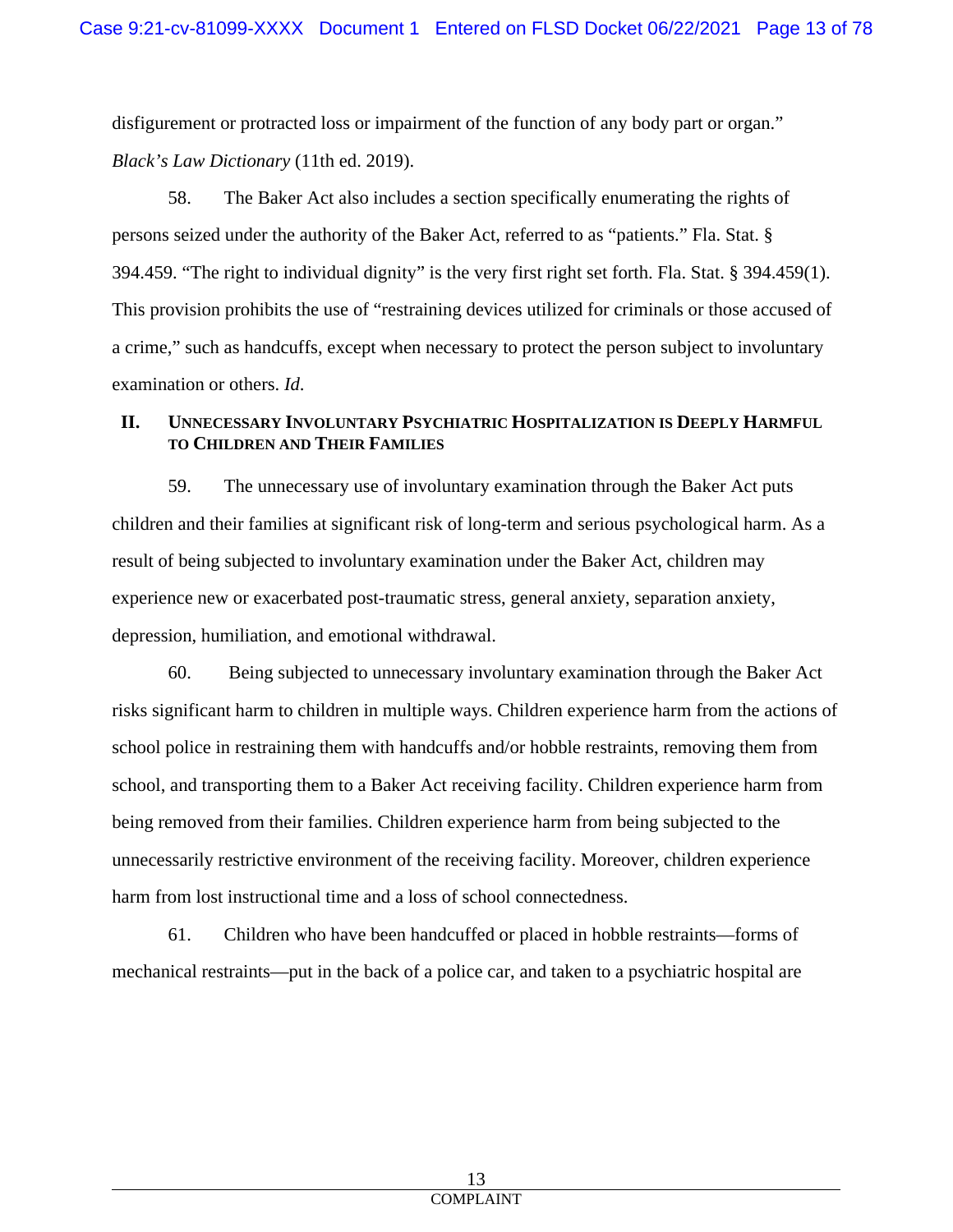understandably and virtually inevitably traumatized by the experience.<sup>[5](#page-13-0)</sup> The use of restraints, including mechanical restraints, has been found to subject children, especially children with disabilities, to a high risk of harm.<sup>[6](#page-13-1)</sup> Compared to children who are not handcuffed during an encounter with police, children who are handcuffed by police report significantly higher emotional distress during the interaction, and social stigma and post-traumatic stress afterwards.<sup>[7](#page-13-2)</sup>

62. This trauma is compounded when children arrive at a receiving facility, where they must wait hours or days for examination in a locked jail-like facility—indeed, some children refer to their time in Baker Act facilities as when they were "in jail." In this unfamiliar place, they often spend a night or more away from their parents for the first time in their lives. Sometimes they are not even allowed to talk to their parents for days, and in-person visitations are regularly limited to once a week.

63. The conditions within psychiatric facilities have been found to traumatize individuals. In one of the most comprehensive studies of experiences in psychiatric facilities, researchers found that patients experienced physical assault and sexual assault at high rates in mental health facilities, and most witness traumatic events while there.<sup>[8](#page-13-3)</sup> Other studies have

<span id="page-13-0"></span><sup>5</sup> *See* Statement of Interest of the United States, *S.R. et al. v. Kenton County et al.*, no. 15-cv-00143-WOB-JGW (2015), ECF no. 32 (Collecting cases for the proposition that "[h]andcuffing a young child, particularly a child with a disability, constitutes an extraordinary intrusion" and "[s]uch interactions are fraught with the potential for lasting trauma and damage.") (observing that children with mental health and other disorders are at especially high risk for death or serious injury from the use of restraints).

<span id="page-13-1"></span><sup>6</sup> *See* General Accounting Office, *Improper Restraint or Seclusion Use Places People at Risk*, (Sept. 1999), https://www.gao.gov/products/hehs-99-176; U.S. Department of Educ., Re*straint and Seclusion: Resource Document,* at 12 (May 2012),

http://www.ed.gov/policy/seclusion/restraints-and-seclusion-resources.pdf (recommending that "[s]chools should never use mechanical restraints to restrict a child's freedom of movement").

<span id="page-13-2"></span><sup>7</sup> *See* Jackson et al., *Police Stops Among At-Risk Youth: Repercussions for Mental Health*, Journal of Adolescent Health 65 (2019) 627-632, https://www.amostbeautifulthing.com/wpcontent/uploads/2020/01/Police-Stops-Among-At-Risk-Youth-Repercussions-for-Mental-Health.pdf.

<span id="page-13-3"></span><sup>8</sup> *See* B. Christopher Frueh, et al., *Special Section on Seclusion and Restraint: Patients' Reports of Traumatic or Harmful Experiences Within the Psychiatric Setting*, 56 Psychiatric Services 1123-1133 (2005), https://ps.psychiatryonline. org/doi/pdfplus/10.1176/appi.ps.56.9.1123.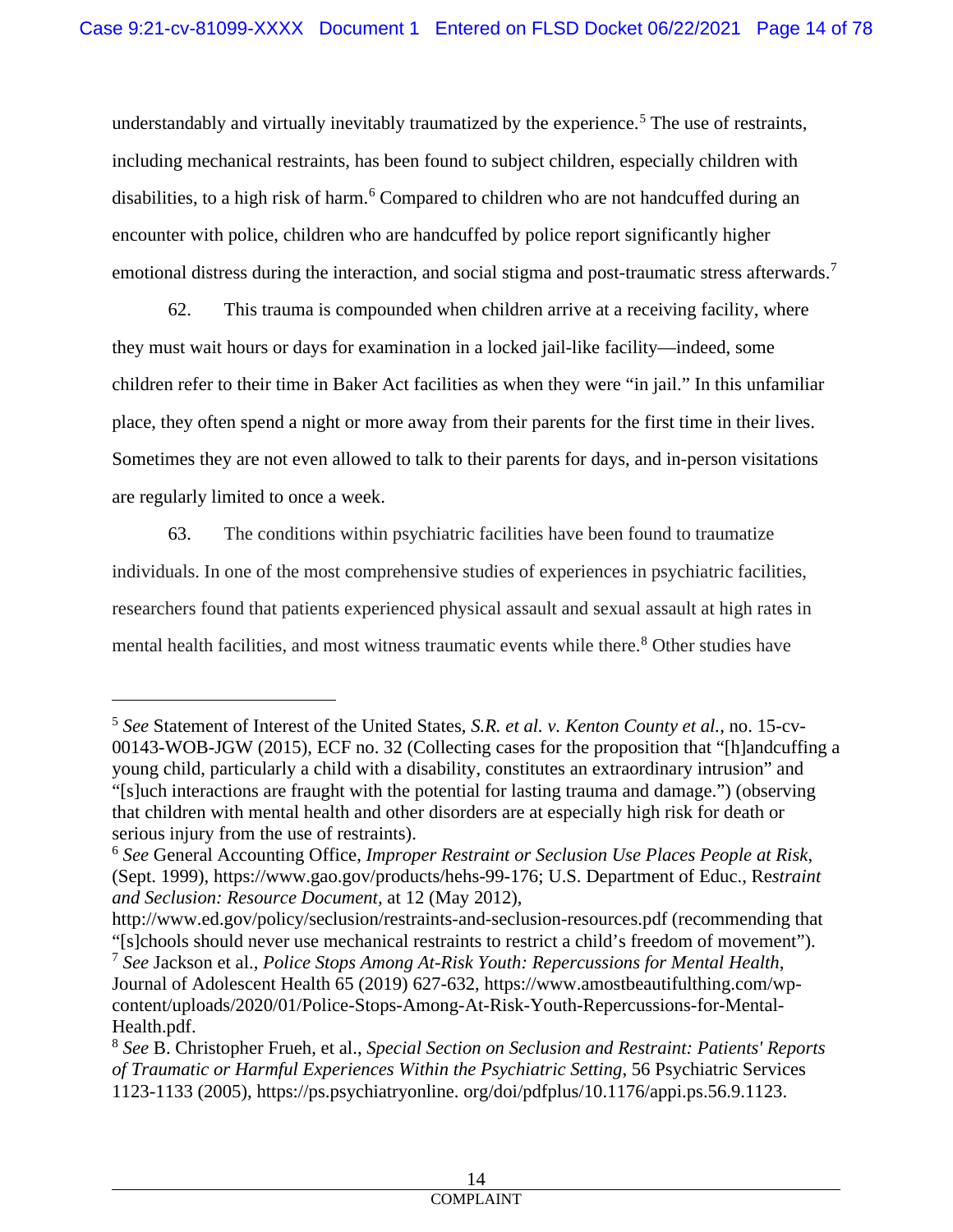similarly found that the majority of individuals in mental health facilities experience trauma victimization and that almost half suffer from post-traumatic stress disorder as a result of their experiences in the psychiatric facility itself.<sup>[9](#page-14-0)</sup> These experiences can be especially damaging or retraumatizing for patients in psychiatric facilities who may already be vulnerable or have experienced past trauma. [10](#page-14-1)

64. Childhood traumatic stress can have significant and lasting effects on a child's development. It can impact a child's physical and mental development, make it more difficult to learn and focus, and impact a child's way of thinking about the world around them and their own future. $11$ 

65. Receiving facilities are not equipped to provide treatment for ongoing psychiatric conditions. Involuntary examination is intended only to provide emergency stabilization of people in genuine psychiatric crises that pose a risk to themselves or others and to determine if longer-term institutionalization is necessary for that same purpose. Even if a child has a serious mental illness that is not responding to existing treatment, involuntary examination is not beneficial unless it serves these goals. Indeed, facilities often provide little or no therapy and are often unable to administer children medications they have already been prescribed and need.

66. Research on children subjected to involuntary examination has shown that children learn from the experience that if they are open with adults about their thoughts and emotions, including normal feelings of sadness, they will be punished and taken away from their parents.[12](#page-14-3) This lesson makes it less likely that children will be willing to engage in future mental

<span id="page-14-0"></span><sup>9</sup> *See* Karen J. Cusack, et al., *Trauma Within the Psychiatric Setting: A Preliminary Empirical Report*, 30 Administration and Policy in Mental Health 453-460 (2003).

<span id="page-14-1"></span><sup>10</sup> *See* Frueh et al., n. 8 above.

<span id="page-14-2"></span><sup>11</sup> *See* The National Child Traumatic Stress Network, *What is Child Traumatic Stress?*, (2003), https://www.samhsa.gov/sites/default/files/programs\_campaigns/childrens\_mental\_health/whatis-child-traumatic-stress.pdf.

<span id="page-14-3"></span><sup>12</sup> *See* Jones, N., Gius, B.K., Shields, M. et al., *Investigating the impact of involuntary psychiatric hospitalization on youth and young adult trust and help-seeking in pathways to care*, Soc Psychiatry & Psychiatric Epidemiol (2021).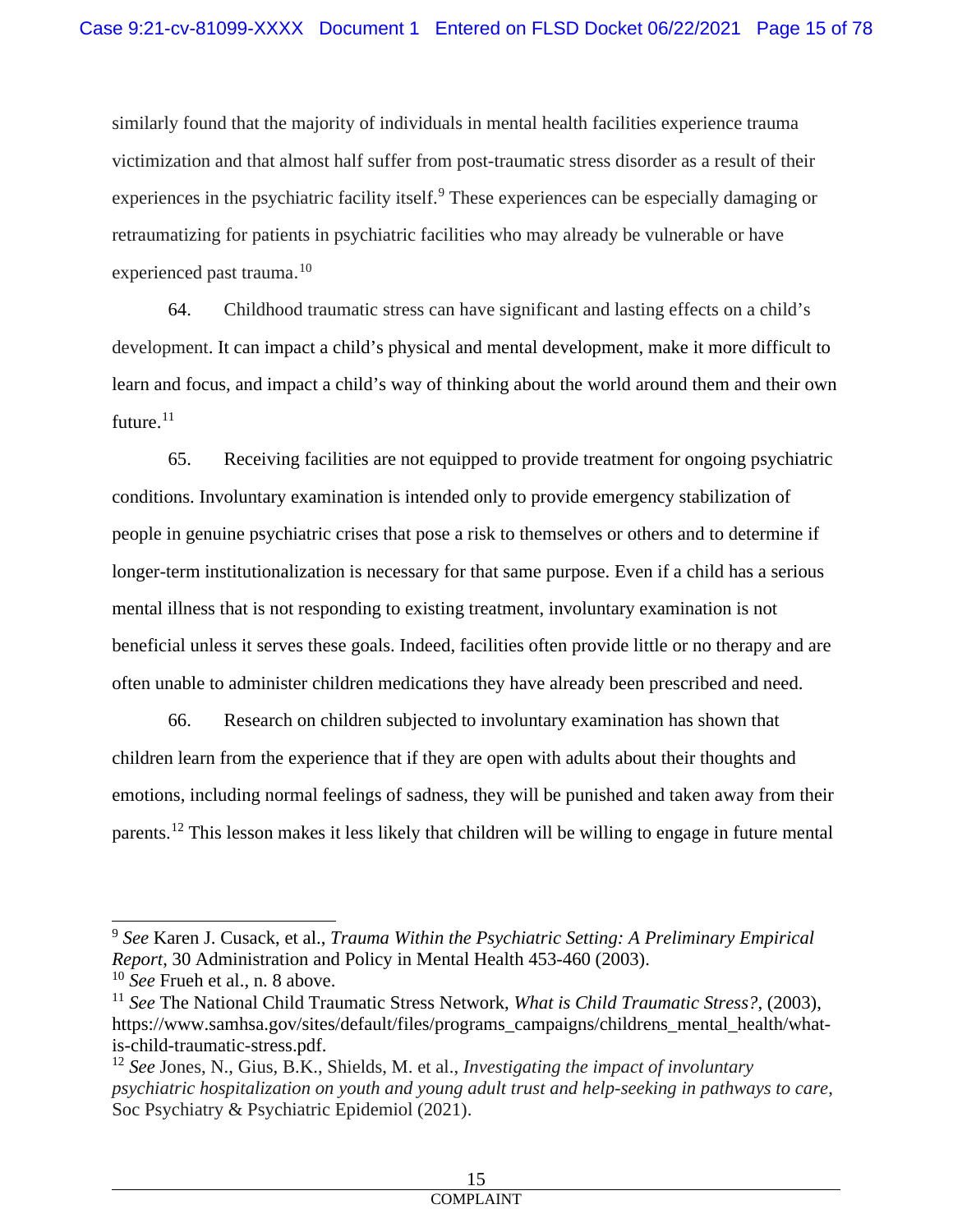health treatment or counseling, or that children will be honest about any true mental health concerns. *Id.*

67. The use of the Baker Act also results in missed school time. This includes the time that the child is transported by the police officer to the receiving facility and held at the receiving facility pending involuntary examination. It may also include time that the child must spend out of school dealing with the aftereffects of the Baker Act. Parents and children may be understandably reluctant to return the child to school given their memories of the traumatic Baker Act experience and when facing the possibility of another involuntary examination, resulting in further delays. Instructional time is critical to student achievement, <sup>[13](#page-15-0)</sup> and this educational disruption can ultimately result in school transfer, lower grades, <sup>[14](#page-15-1)</sup> dropped classes, and/or being placed on a lower academic track.

68. The unnecessary use of involuntary examination under the Baker Act also risks harm to students' school connectedness, students' belief that adults within the school care about them and their educational progress.[15](#page-15-2) That sense of connectedness is critical to protect against a number of risk factors for poor academic and life outcomes. School connectedness functions as a critical factor in supporting academic achievement for economically disadvantaged students and also protects against health risks that reduce students' focus on academics and achievement.<sup>[16](#page-15-3)</sup>

<span id="page-15-0"></span><sup>13</sup> *See* M. Karega Rausch & Russell J. Skiba, *The Academic Cost of Discipline: The Relationship Between Suspension/Expulsion and School Achievement* 6 (2006), [http://www.agi.harvard.edu/Search/download.php?id=45.](http://www.agi.harvard.edu/Search/download.php?id=45)

<span id="page-15-1"></span><sup>14</sup> *See* Aaron Kupchik, *Things are Tough All Over: Race, Ethnicity, Class and School Discipline*, 11 Punishment & Society 291, 307, (2009), [http://www.suspensionstories.com/wp](http://www.suspensionstories.com/wp-)content/uploads/2010/10/things-are-tough-all-over.pdf (finding that lost instructional time served

<span id="page-15-2"></span>to aggravate students' academic deficits because they fell further behind their classmates). <sup>15</sup> *See* Centers for Disease Control and Prevention, *School Connectedness: Strategies for Increasing Protective Factors Among Youth* 3 (2009),

<http://www.cdc.gov/healthyyouth/adolescenthealth/pdf/connectedness.pdf>

<span id="page-15-3"></span><sup>16</sup> *See* Bronwyn E. Becker & Suniya S. Luthar, *Social-Emotional Factors Affecting Achievement Outcomes Among Disadvantaged Students: Closing the Achievement Gap*, 37 Educ. Psychologist 197-214 (2002), http://www.ncbi.nlm.nih.gov/pmc/articles/PMC3523355/; Dorian Wilson, *The Interface of School Climate and School Connectedness and Relationships with Aggression and Victimization*, 74 Journal of School Health 293, 298 (2004), available at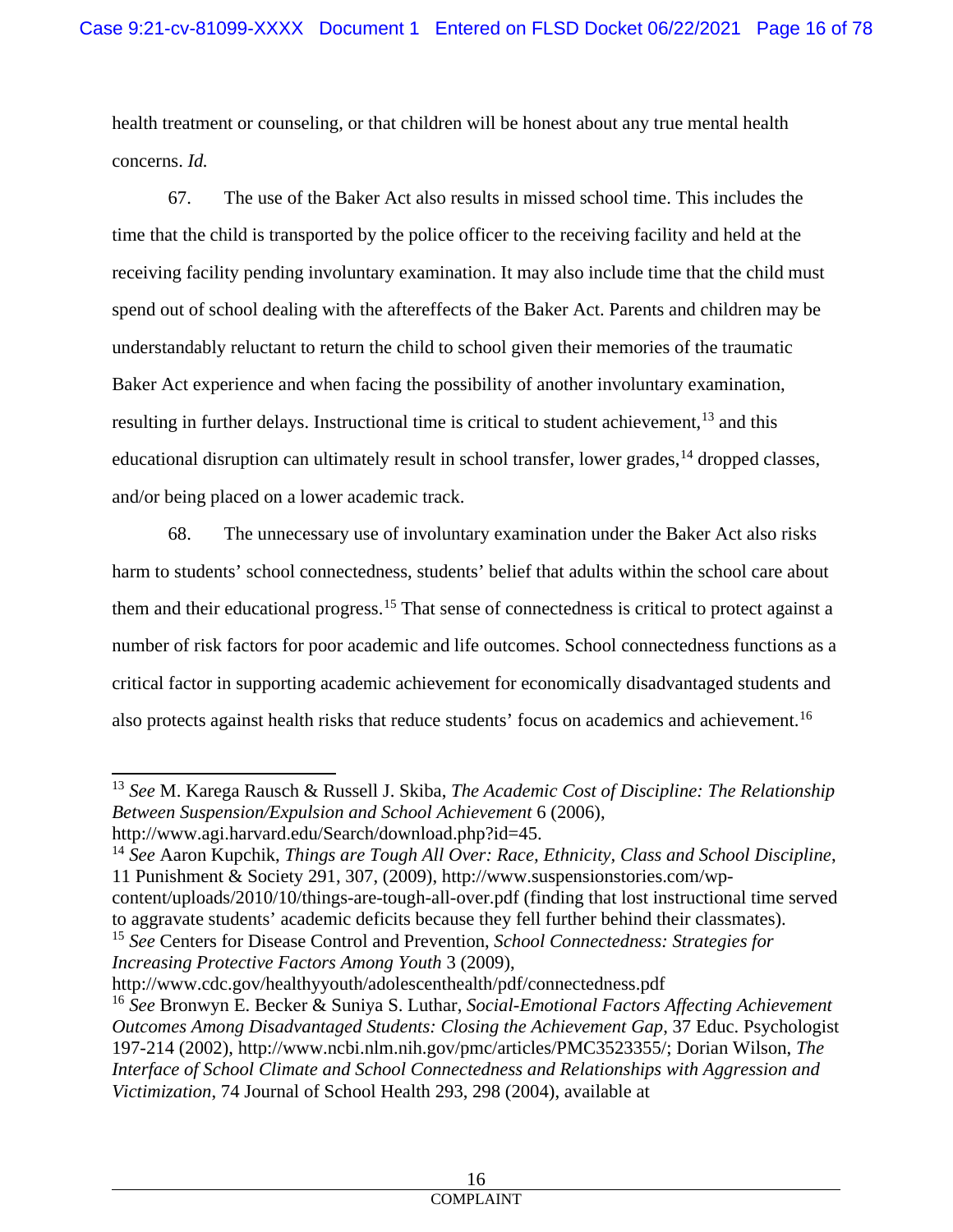Students with high degrees of school connectedness are less likely to attempt suicide<sup>[17](#page-16-0)</sup> or engage in violent behavior.<sup>[18](#page-16-1)</sup> For students to feel connected to a school community, they must perceive school authorities to be caring and fair.<sup>[19](#page-16-2)</sup> A school's unnecessary reliance on school police undermines this perception:<sup>[20](#page-16-3)</sup> negative interaction with school police has been found to damage students' views of teachers' authority.<sup>[21](#page-16-4)</sup>

69. Parents also experience harm from witnessing their children go through the

traumatic involuntary examination process. Parents are at risk for direct trauma due to the

removal of their children from their care and custody and are also at risk for secondary trauma as

<span id="page-16-3"></span> $20$  Juvonen, n. 19 above.

http://www.jhsph.edu/departments/population-family-and-reproductivehealth/\_archive/wingspread/Septemberissue.pdf.

<span id="page-16-0"></span><sup>17</sup> *See* CDC, *School Connectedness,* n. 15, above; Bronwyn E. Becker & Suniya S. Luthar, Social-Emotional Factors Affecting Achievement Outcomes Among Disadvantaged Students: Closing the Achievement Gap, 37 Educ. Psychologist 197-214 (2002),

http://www.ncbi.nlm.nih.gov/pmc/articles/PMC3523355/; Dorian Wilson, *The Interface of School Climate and School Connectedness and Relationships with Aggression and Victimization*, 74 Journal of School Health 293, 298 (2004), http://www.jhsph.edu/departments/populationfamily-and-reproductive- health/ archive/wingspread/Septemberissue.pdf.

<span id="page-16-1"></span><sup>18</sup> *See id.*; *see also* Richard F. Catalano et al., *The Importance of Bonding to School for Healthy Development: Findings from the Social Development Research Group*, 74 Journal of School Health 252, 256, 259 (2004),

<span id="page-16-2"></span>http://citeseerx.ist.psu.edu/viewdoc/download?doi=10.1.1.464.4284&rep=rep1&type=pdf. <sup>19</sup> See Jaana Juvonen, RAND, *School Violence: Prevalence, Fears and Prevention*, 3 (2001), http://www.rand.org/pubs/issue\_papers/IP219.html (concluding that the presence of police on campus can "breed a sense of mistrust among students"); Adena M. Klem & James P. Connell, *Relationships Matter: Linking Teacher Support to Student Engagement and Achievement*, 74 J. of Sch. Health 262, 266 (2004),

http://www.fifeschools.com/fhs/documents/RelationshipsMatterLinkingTeacherSupporttoStuden tEngagementandAc hievement.pdf; Catalano et al., n. 17, above.

<span id="page-16-4"></span><sup>21</sup> See Arrick Jackson, *Police-school Resource Officers' and Students' Perception of the Police and Offending*, 25 Policing: Int'l J. Police Strategies & Mgmt. 631, 634 (2002) (finding that officers' presence on school campuses posed obstacles for free and open learning environments by damaging students' view of teachers' authority); Matthew J. Meyer & Peter E. Leone, *A Structural Analysis of School Violence and Disruption: Implications for Creating Safer Schools*, 22 Education and Treatment of Children 333, 349 (1999) (creating a highly scrutinized school environment may result in higher levels of disorder),

http://www.popcenter.org/problems/bomb\_threats/pdfs/mayer%26leone\_ 1999.pdf.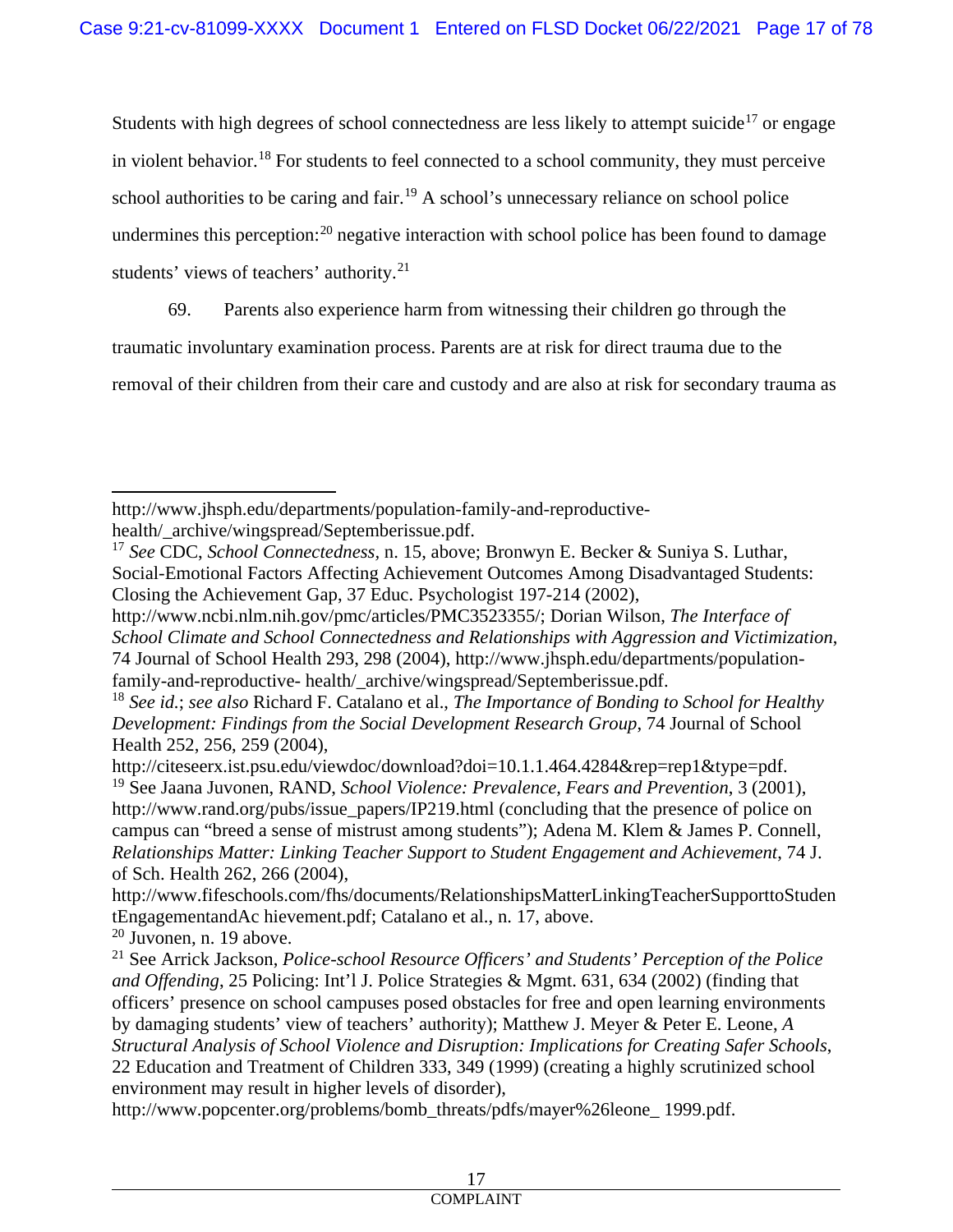they help their children deal with the trauma they have experienced from the involuntary examination.

# **III. SDPBC ILLEGALLY INITIATED INVOLUNTARY EXAMINATIONS OF SCHOOLCHILDREN A. D.P.**

70. D.P. was nine years old and in third grade when SDPBC school police Officer Joseph M. Margolis, Jr. seized him for involuntary examination after he became upset. According to the officer's report, the incident began when D.P. threw stuffed animals around the classroom.

71. D.P. was eligible for ESE with exceptionalities of ASD and Language Impaired. D.P. also has a medical diagnosis of ADHD, of which the school had been informed.

72. SDPBC has been aware of D.P.'s disabilities since at least 2013, when SDPBC identified D.P. as a child with disabilities through the district's Child Find program for preschool aged children. During his third-grade year, the 2018-2019 school year, he was placed in an ASD classroom.

73. D.P. lives with P.S., his grandmother, who is his legal guardian.

74. D.P. had targeted case management services in the community. SDPBC staff were aware of these services.

75. On multiple occasions in the 2018-2019 school year, D.P. was restrained in the ASD classroom. After at least one incident, school staff documented rug burns on D.P.'s head as a result of a restraint.

76. On October 22, 2018, P.S. met with school staff and expressed concern over D.P. getting upset in the classroom and the school's use of prone restraints on D.P., including the rug burns on D.P.'s face as a result of the restraints.

77. On November 6, 2018, P.S. informed school staff that D.P. had a death in the family, that P.S. would be away for a few days, and that D.P. might be struggling as a result of the circumstances.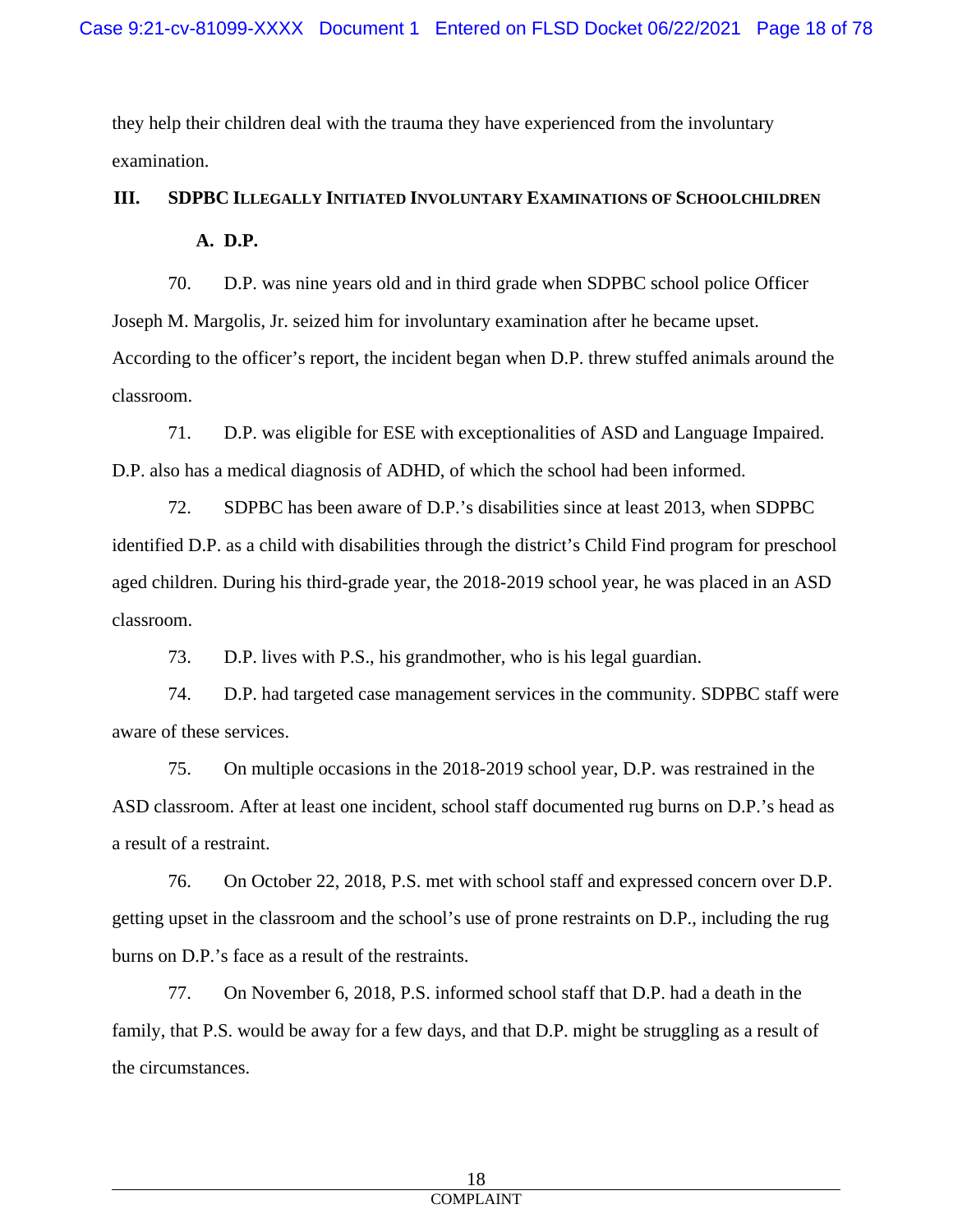78. According to Officer Margolis' report, on November 8, 2018, while in his ASD classroom, D.P. became upset and threw one or more objects.

79. D.P. said he was upset because his teacher told him he could not use the computer.

80. There were multiple strategies that had proved effective to deescalate D.P. in the past. For example, when he was upset on a prior occasion, a teacher let him leave his classroom to take a short walk by himself, which gave him time to calm down. Similarly, simply allowing him to sit by himself and calm down instead of having several people talk to him in an aggressive and unhappy fashion would have allowed him to deescalate. However, none of these effective strategies were tried.

81. Instead, school staff put D.P. in a two-person prone restraint: D.P. was placed face-down on the floor, with two staff members applying pressure to his body so he could not move. The other students were removed from the room.

82. The assistant principal called P.S. and told her that D.P. was out of control and not listening, and that if D.P. didn't calm down he would be suspended.

83. Subsequently, D.P. calmed down, and the assistant principal left the room.

84. D.P. got upset again and reportedly made remarks about wanting to hurt himself.

85. The assistant principal called Officer Margolis. The assistant principal told the officer that D.P. was yelling and throwing things in the room and that she was hit by a stuffed animal when she approached him.

86. Officer Margolis's report claims that D.P. had made statements to his teacher such as, "I wish I could shoot you in your [expletive] head," and "Right now I am thinking I want to hold my breath so I can die." Such alleged statements are not uncommon for an upset child. D.P. did not have access to a weapon and made no overt action to harm himself.

87. Officer Margolis had no reason to believe D.P. had a mental illness.

88. Officer Margolis had no reason to believe that D.P. posed an imminent danger of serious bodily harm to himself or others.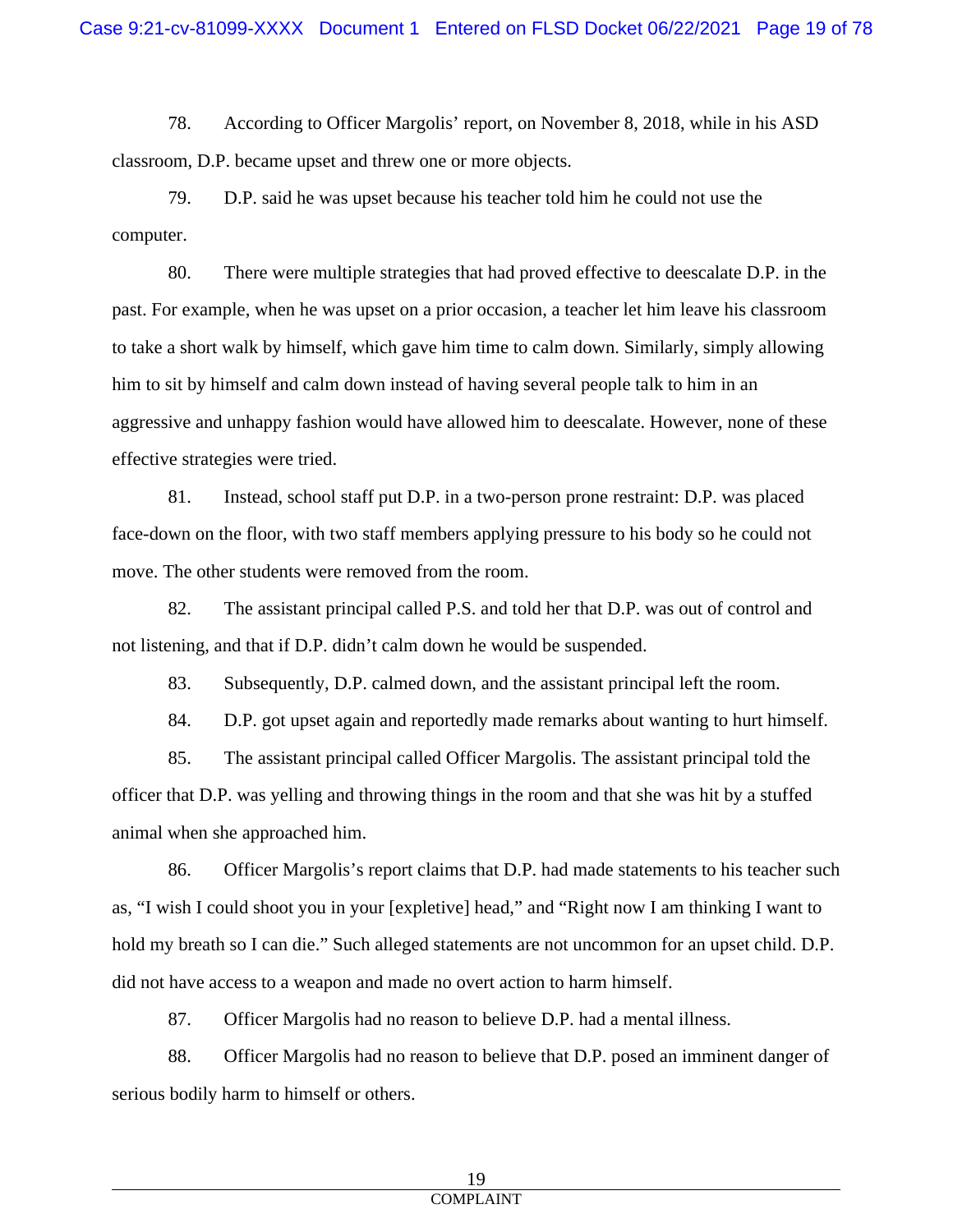89. Nonetheless, P.S. was called and told that D.P. would be taken for an involuntary examination under the Baker Act. P.S. explained that she had to go to her father's funeral and that D.P.'s aunt was caring for him. The district was aware that P.S. would be out of town for her father's funeral.

90. No medical or mental health professional was consulted about the decision to use the Baker Act on D.P.

91. In the Report of Law Enforcement Officer Initiating Involuntary Examination, Officer Margolis detailed the behavioral issues from the day and the statements allegedly made by D.P., along with the guardian's unavailability to pick him up. However, there was no mention of D.P.'s ASD diagnosis or placement in an ASD classroom, other options to deescalate D.P., or any attempts to contact D.P.'s aunt.

92. Upon information and belief, D.P. was handcuffed in the back of the police car awaiting transport for over an hour.

93. To induce D.P. to get in the police car, Officer Margolis told him that he was being taken home. D.P. did not know that he was being sent for involuntary examination until he arrived at the receiving facility.

94. Officer Margolis transported D.P. to a receiving facility, with D.P. handcuffed in the back of the police car for approximately 30 minutes during transport.

95. At the receiving facility, D.P. expressed that he was bullied at school by other students. He also said that he was upset because he could not go on a field trip.

96. Intake documents from the receiving facility stated that D.P. did not appear to be in any acute stress, that the school explained an issue with behavior problems, and that D.P. said, "I just get mad. I don't want to hurt myself."

97. The report from the Baker Act receiving facility psychiatrist stated that D.P. was calm and not suicidal, and had no psychosis, suicidal ideations, or homicidal ideations.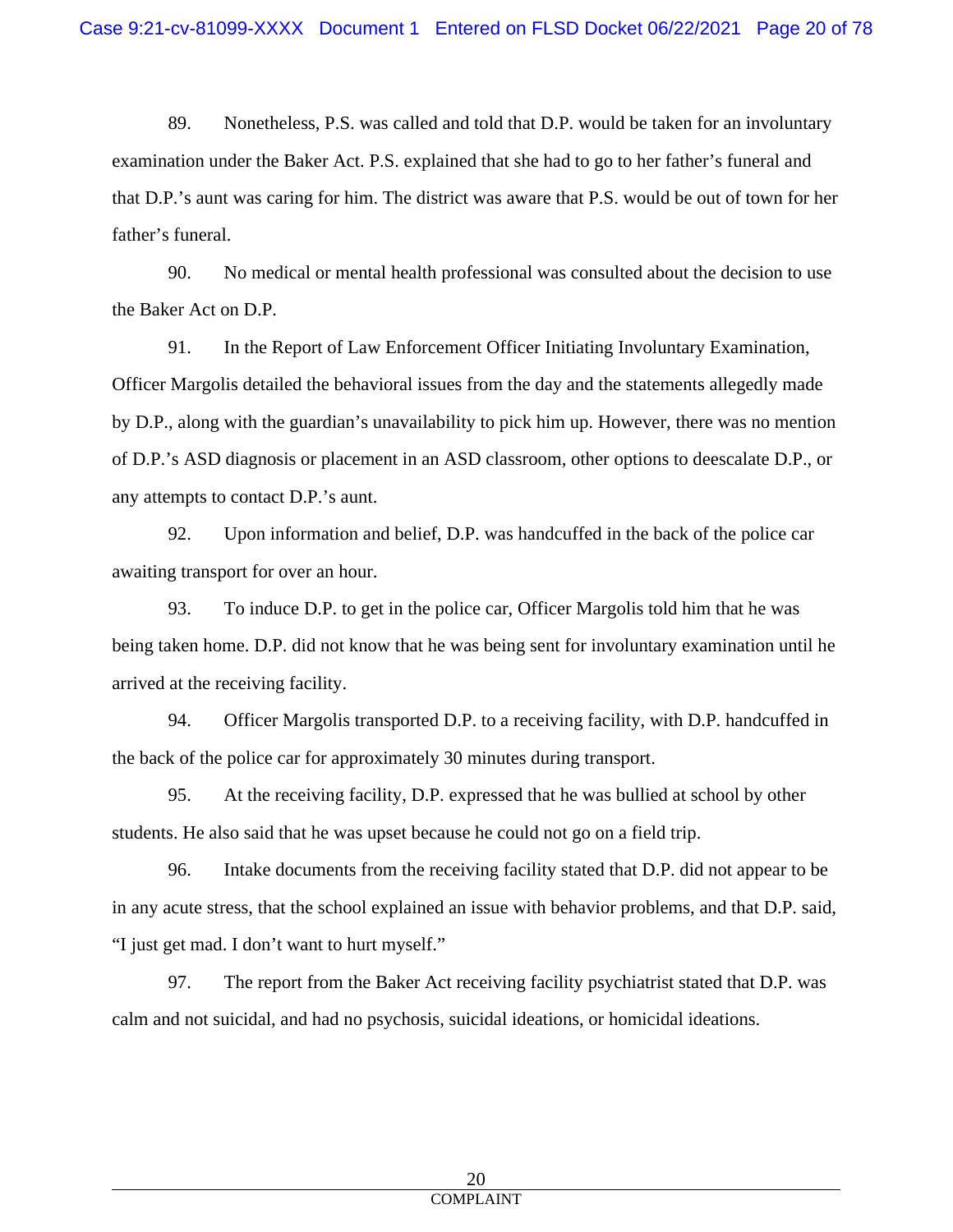98. D.P. and his family have suffered greatly from the trauma of SDPBC's misuse of the Baker Act on him. D.P.'s involuntary examination compounded his pre-existing traumatic experiences.

99. After D.P.'s involuntary experience with the Baker Act, he has become more aggressive and gets upset more easily. He has had two years of therapy but requires ongoing therapy and is still afraid that police and school staff are out to get him. This harm has created lasting impacts on D.P.

**B. E.S.**

100. E.S. was nine years old and in third grade when SDPBC school police Officer Jose Cuellar seized him for involuntary examination due to behavior consistent with E.S.'s ASD.

101. E.S. was eligible for ESE with the exceptionality of Other Health Impaired.<sup>[22](#page-20-0)</sup> E.S. had been diagnosed with ASD, ADHD, and Dyslexia.

102. E.S.'s school was aware of his disability-related behavioral needs and had some supports in place to address them, including placement in a smaller classroom designed to address the needs of children with ASD with a paraprofessional to support the primary teacher.

103. E.S.'s mother provided a board-certified behavioral analyst ("BCBA") who worked with E.S. at school.

104. The school's ESE coordinator and principal were aware that his mother, J.S., could successfully de-escalate E.S. when he exhibited challenging behaviors.

<span id="page-20-0"></span> $22$  "Other health impaired" means "having limited strength, vitality or alertness, including a heightened alertness to environmental stimuli, that results in limited alertness with respect to the educational environment, that is due to chronic or acute health problems. This includes, but is not limited to, asthma, attention deficit disorder or attention deficit hyperactivity disorder, Tourette syndrome, diabetes, epilepsy, a heart condition, hemophilia, lead poisoning, leukemia, nephritis, rheumatic fever, sickle cell anemia, and acquired brain injury." Florida Administrative Code, 6A-6.030152.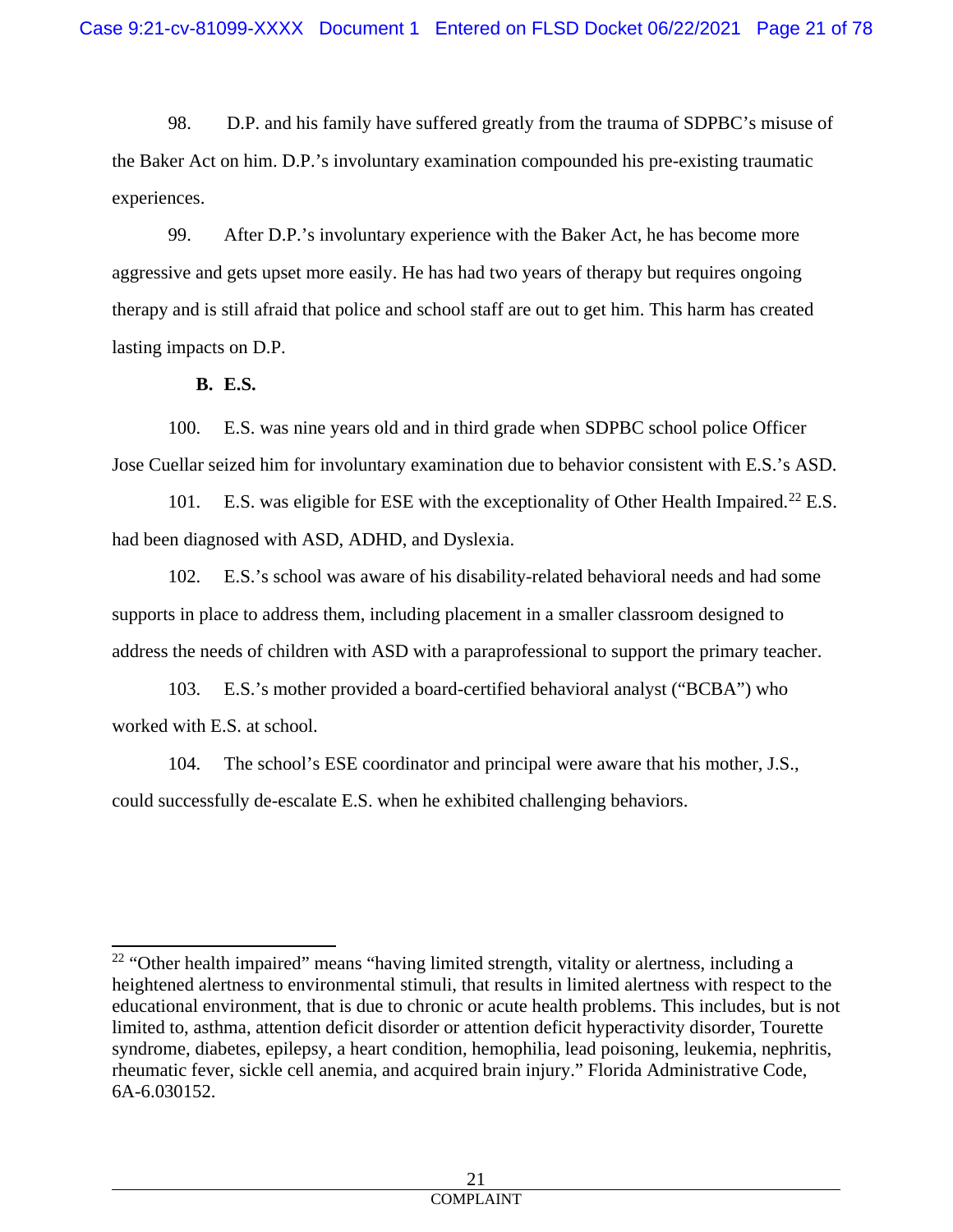105. On August 30, 2019, E.S. was in his classroom working on a computer when he allegedly became upset and started ripping up and eating some pieces of paper. He was taken from the classroom to the main office.

106. At the office, E.S. yelled. While his BCBA worked to de-escalate him, he swung his arm and hit her twice in the chest, hard enough to leave a red mark but not hard enough to injure her. He also hit a window but did not damage it.

107. Shortly thereafter, E.S. was able to self-soothe and was seated with his arms crossed across his chest, breathing heavily. However, the school staff had already contacted Officer Jose Cuellar, the SDPBC Police Officer assigned to E.S.'s campus that day. Officer Cuellar was not regularly assigned to the campus—instead he was there that day filling in for another officer.

108. According to the BCBA's employee incident report, Officer Cuellar tackled E.S. to the ground and said, "If you're going to act like a fool I'm going to treat you like a fool," and "You are coming with me." E.S. became upset again.

109. When E.S. was slammed to the floor by Officer Cuellar, E.S.'s knees were scraped.

110. Even though E.S. had at that point de-escalated, Officer Cuellar decided to initiate an involuntary examination under the Baker Act and handcuffed E.S.

111. The BCBA who E.S. had struck in the chest disagreed with Officer Cuellar's decision to initiate an involuntary examination and stated in her report that "the tantrum behavior had ceased and was under control."

112. The school principal called and told J.S. that E.S. had been taken away in handcuffs but she did not know where E.S. had been taken.

113. In fact, the still-handcuffed E.S. had been transported in the back of a SDPBC police car to the Baker Act receiving facility.

114. Officer Cuellar later contacted J.S. and told her that, regardless of E.S.'s disability, he would have initiated an involuntary examination under the Baker Act. Officer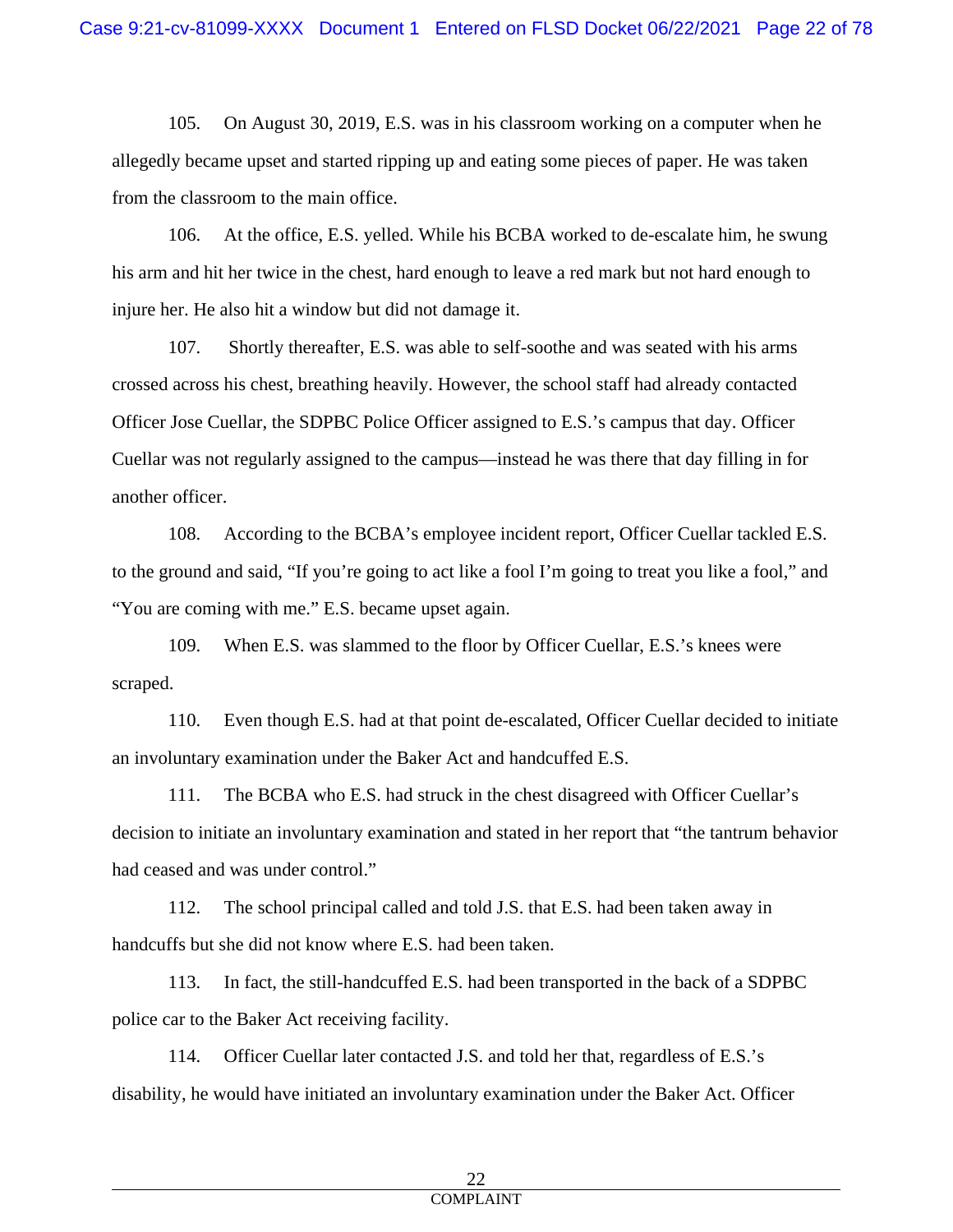Cuellar also stated that there was "no point" in J.S. racing to the hospital because she was not going to be allowed to see E.S.

115. After examination, the Baker Act receiving facility told J.S. that E.S. was not a danger to himself or others, and she was allowed to take him home the same day.

116. E.S. returned to school after several days.

117. After the incident, E.S. was extremely afraid of Officer Cuellar and became upset whenever Officer Cuellar was present. E.S.'s fear extended to all men, especially men in uniform.

118. After the Baker Act incident, Officer Cuellar repeatedly approached E.S.'s BCBA and asked her to press charges against E.S. for hitting her. The BCBA refused.

119. After the incident, J.S. requested that the school district investigate the school and the officer's conduct. Office Cuellar told department investigators that he knew E.S. had a diagnosis of ASD.

120. ASD, a developmental disability, is explicitly excluded from the definition of mental illness under the Baker Act.

121. Officer Cuellar had no reason to believe that E.S. had a mental illness.

122. Officer Cuellar had no reason to believe that E.S. was at imminent risk of causing serious bodily harm to himself or others.

123. No mobile response team or other medical professional was consulted about the decision to initiate an involuntary examination under the Baker Act on E.S.

124. E.S.'s BCBA stated she did not think the involuntary examination under the Baker Act was appropriate.

125. SDPBC did not employ the Baker Act on E.S. again, but he was repeatedly suspended and physically restrained by school personnel.

126. After some time J.S. lost trust in the school's ability to ensure her son's education and keep him safe and placed E.S. in a private school using a state voucher program. If that trust is restored, she would be interested in exploring his return to SDPBC.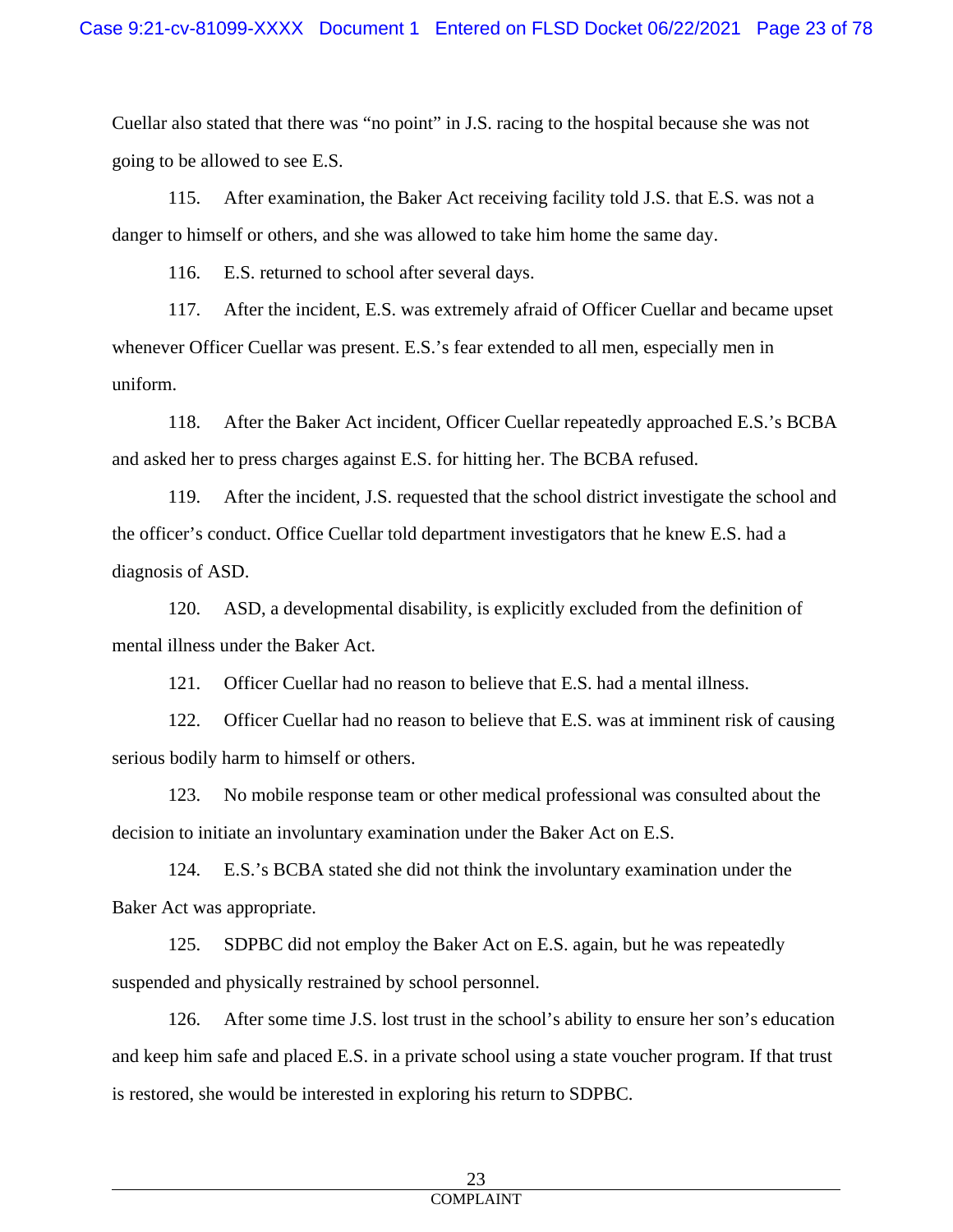# **C. L.A.**

127. L.A. was eight years old and in the third grade when SDPBC school police Officer Howard Blocher seized her for involuntary examination, despite SDPBC's mobile response team recommending against involuntary examination.

128. More than a month earlier, L.A.'s mother, A.B., had provided school officials including the assistant principal—with documentation of L.A.'s diagnosis of ADHD. This was L.A.'s only diagnosis.

129. School officials had a pattern of regularly calling A.B., who speaks English as a second language and was at that time living with L.A. in a homeless shelter, over minor matters and questioning her fitness as a mother. They regularly demanded she visit the school campus to discuss minor issues and sit with her children in class, even though they knew she had difficulty arranging transportation to the school campus and this disrupted her ability to find and retain employment.

130. School officials were also aware that L.A. was receiving therapy outside of school and had a targeted case manager.<sup>[23](#page-23-0)</sup>

131. On March 1, 2019, L.A., who loves to draw, drew a picture of a rocket with a girl hugging it and showed it some classmates. A teacher saw it and thought that it was a drawing of male genitalia. L.A. became upset out of embarrassment and fear that she would get in trouble.

132. L.A. ran out of the classroom, as she had done on previous occasions when she was upset. She typically went to the assistant principal, who would talk to her and help her return to class. On this day, she was intercepted by the principal, who did not employ the same deescalation strategies.

133. Instead, school staff contacted both the school police officer, Officer Howard Blocher, and the mobile response team, and brought L.A. to the principal's office.

<span id="page-23-0"></span> $23$  A targeted case manager assists a client in accessing needed medical, mental health, social, educational, and other services.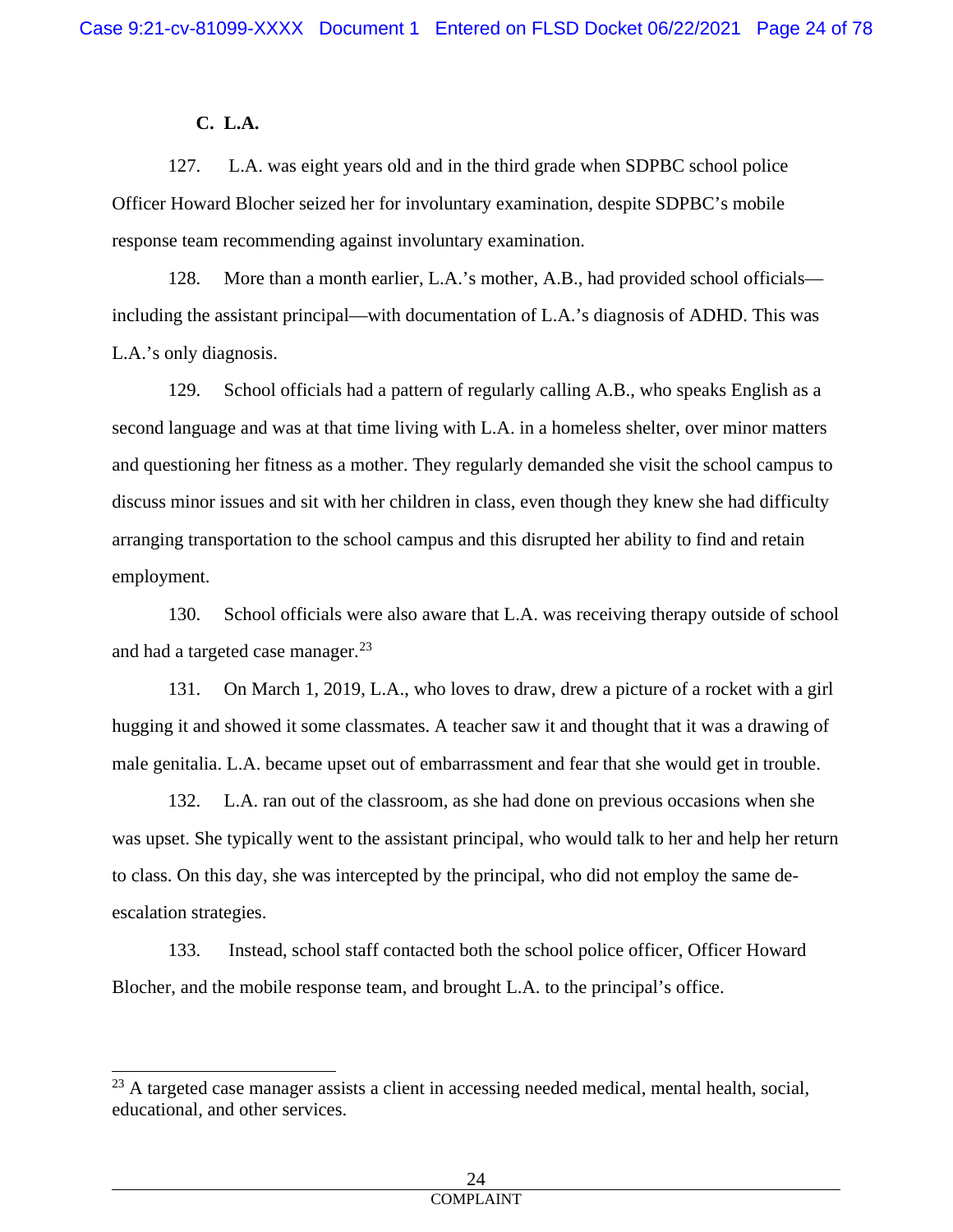134. According to the officer's Incident Report and the School Discipline Referral, L.A. stated that she wanted to kill herself; that she did not want to go home with her mother; that she suffered abuse at home; that she had the devil inside her; and that she wanted her mom to take her to church. She also stated that "Momo"<sup>[24](#page-24-0)</sup> is real and asked the officer take out his phone "so I can show you how I'm going to kill all of you."

135. According to these documents, L.A. also tried to leave the principal's office and had to be redirected. L.A. was also reportedly ripping up pieces of paper, throwing them, and putting them into her mouth.

136. In fact, L.A. did put pieces of paper in her mouth, not to harm herself but to soften them so she could more easily blend lines in a drawing she was working on to create a shaded effect—she is an avid and talented drawer. Her comments were similarly misinterpreted: she called the principal, who she viewed as having harassed her mother and now as holding her in his office and threatening her, "a devil" and said he had "eyes like Momo." At no time prior to the involuntary examination did L.A. ever try or say she wanted to harm herself.

137. There were multiple strategies that would have effectively calmed L.A. down. The simplest one would have been to simply allow her to draw by herself. She also would have been calmed by being allowed to speak with her mother.

138. The school made a report to the Department of Children and Families. No removal from A.B.'s custody resulted from this report.

139. The mobile response worker recommended counseling for L.A. but did not recommend that she be taken for involuntary examination pursuant to the Baker Act.

140. Nonetheless, Officer Blocher initiated involuntary examination under the Baker Act.

<span id="page-24-0"></span><sup>&</sup>lt;sup>24</sup> "Momo" is an internet urban legend that became popular in mid-2018 through 2019. Supposedly, internet users posing as a character named "Momo" convinced children and adolescents to harm themselves and others.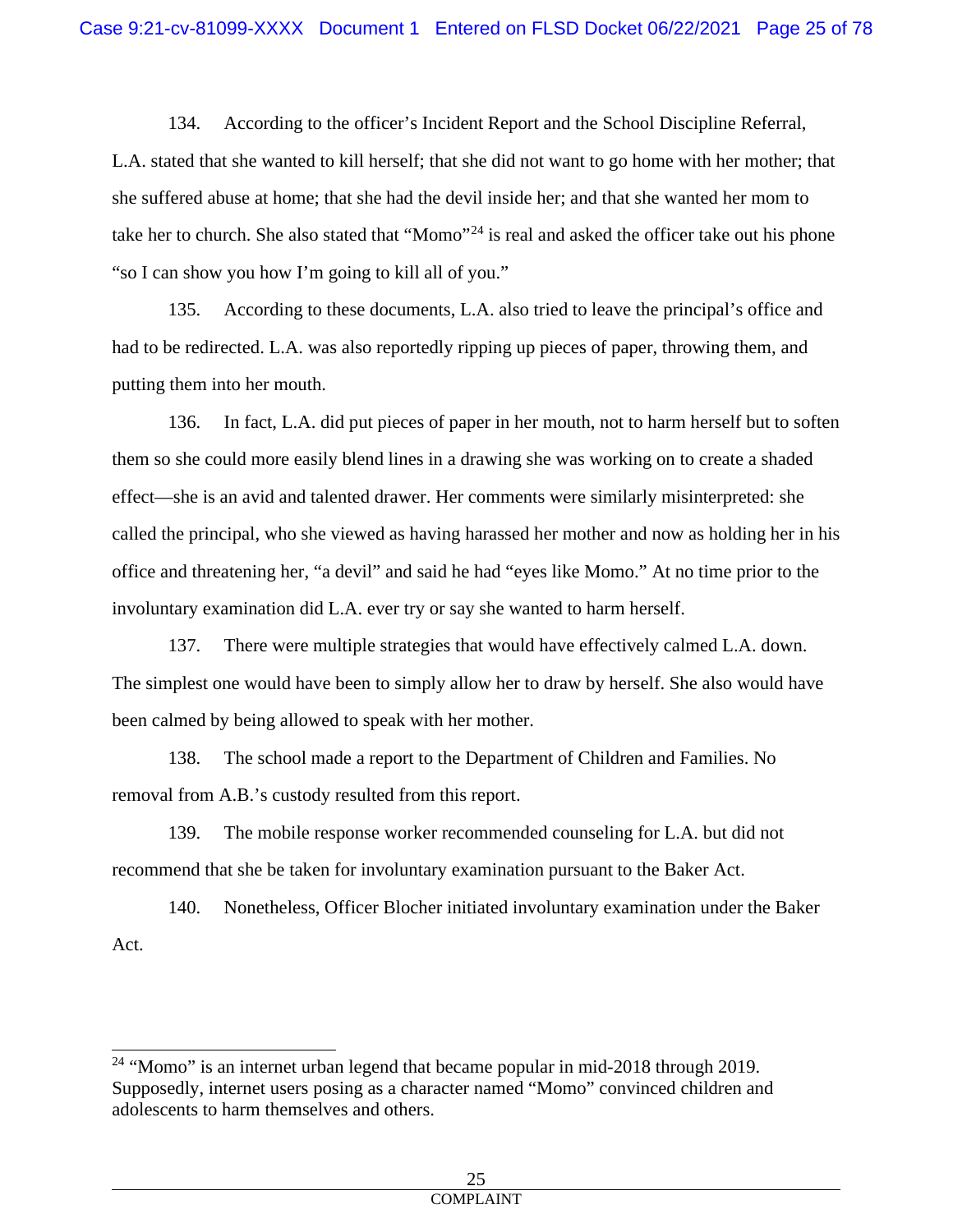141. Officer Blocher had no reason to believe that L.A. posed an imminent danger of serious bodily harm to herself or others.

142. L.A.'s mother, A.B. was contacted by school staff. Since A.B. had no vehicle for transportation, she walked to the school. She asked to see her child and the school refused. She asked to take her home and the school refused.

143. A.B. told the school staff that she would come and take care of L.A., and that L.A. did not need to be hospitalized. Officer Blocher deemed the mother "uncooperative" because she demanded to see her child. Officer Blocher told A.B. she could see L.A. at the hospital.

144. L.A.'s therapist and case manager were never contacted to determine possible strategies to deescalate L.A., or whether they could have provided treatment and services to her without the need for removal from school and her community.

145. There is no documentation of any attempts by school staff to deescalate the situation. To the contrary, refusing to allow L.A. to see her mother heightened the situation.

146. To induce L.A. to cooperate, Officer Blocher told her that he was placing her in his police car in order to take her home. She did not know she was being transported for involuntary examination until she arrived at the receiving facility.

147. To induce her to not resist handcuffing, Officer Blocher asked her if she wanted to see what handcuffs felt like before putting them on her. He then handcuffed her while walking her from the school to his police car, removing them before placing her in the back of the car.

148. A.B. then walked miles to the receiving facility, where she was not allowed to see or take her daughter home.

149. The receiving facility found no evidence of abuse.

150. L.A. spent two days in the Baker Act receiving facility. During that time she was only allowed to see her mother once, on the first day, for 30 minutes. She was so upset by her experience there that she vomited five times and her two days there felt to her like two weeks.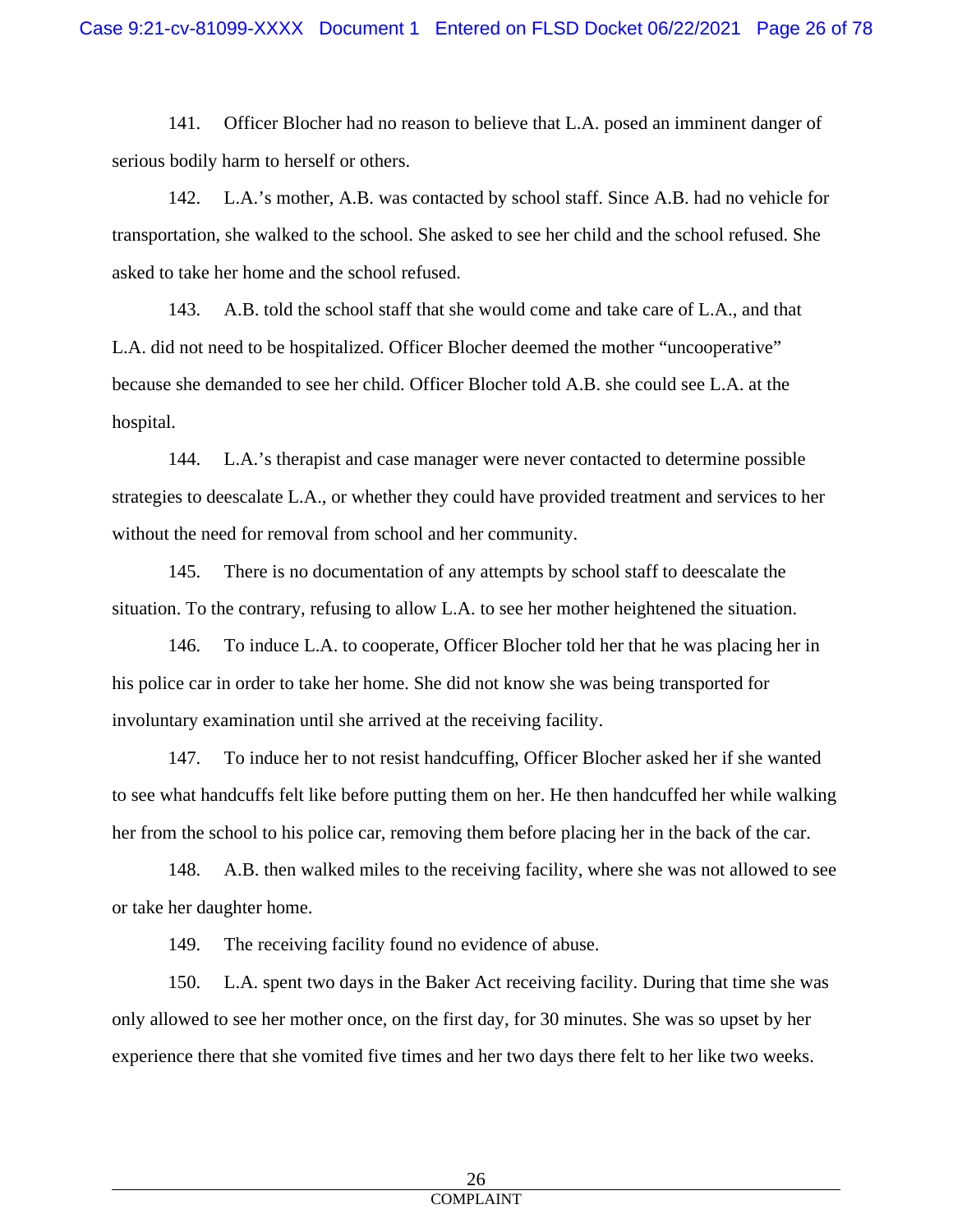151. L.A. suffered great harm due to the trauma of being Baker Acted by SDPBC. There were less restrictive means to address her behavior, but none were explored or implemented by SDPBC. More than two years later, L.A. still has nightmares about her experience with the Baker Act. She was bullied by other students, who knew that she had been transported for a purported desire to kill herself and told her that she should "just do it." Unlike prior to the involuntary examination, she has had suicidal thoughts after it, due to the trauma she experienced there.

152. A.B. changed L.A.'s school after this incident and SDPBC has not subjected her to further involuntary examinations under the Baker Act.

153. However, the family is haunted by their involuntary experience with the Baker Act. L.A. is concerned about the stigma of being taken to a mental health hospital, and A.B. remains fearful that she could again be subjected to such trauma.

**D. W.B.**

154. W.B. was ten years old and in fourth grade when SDPBC school police Officer Brown seized him for involuntary examination, over the objections of his parents.

155. W.B. was eligible for ESE with exceptionality of Emotional/Behavioral Disability ("EBD") and SDPBC had placed him in a direct instruction cluster class for EBD students.

156. Prior to the 2020-2021 school year, W.B.'s parents informed SDPBC that he was taking medication for Oppositional-Defiant Disorder; that he was receiving counseling; and that he did not like to be touched or hugged by anyone, especially men.

157. On December 16, 2020, W.B. got into a fight with another child in the EBD unit. L.H., W.B.'s mother, was concerned about safety in the classroom and the teacher's lack of control and intervention in the classroom, as well as the teacher's lack of ESE certification.

158. L.H. shared her concerns with SDPBC. On January 7, 2021, SDPBC shared that a plan was devised to provide additional training and support for the EBD classroom teacher.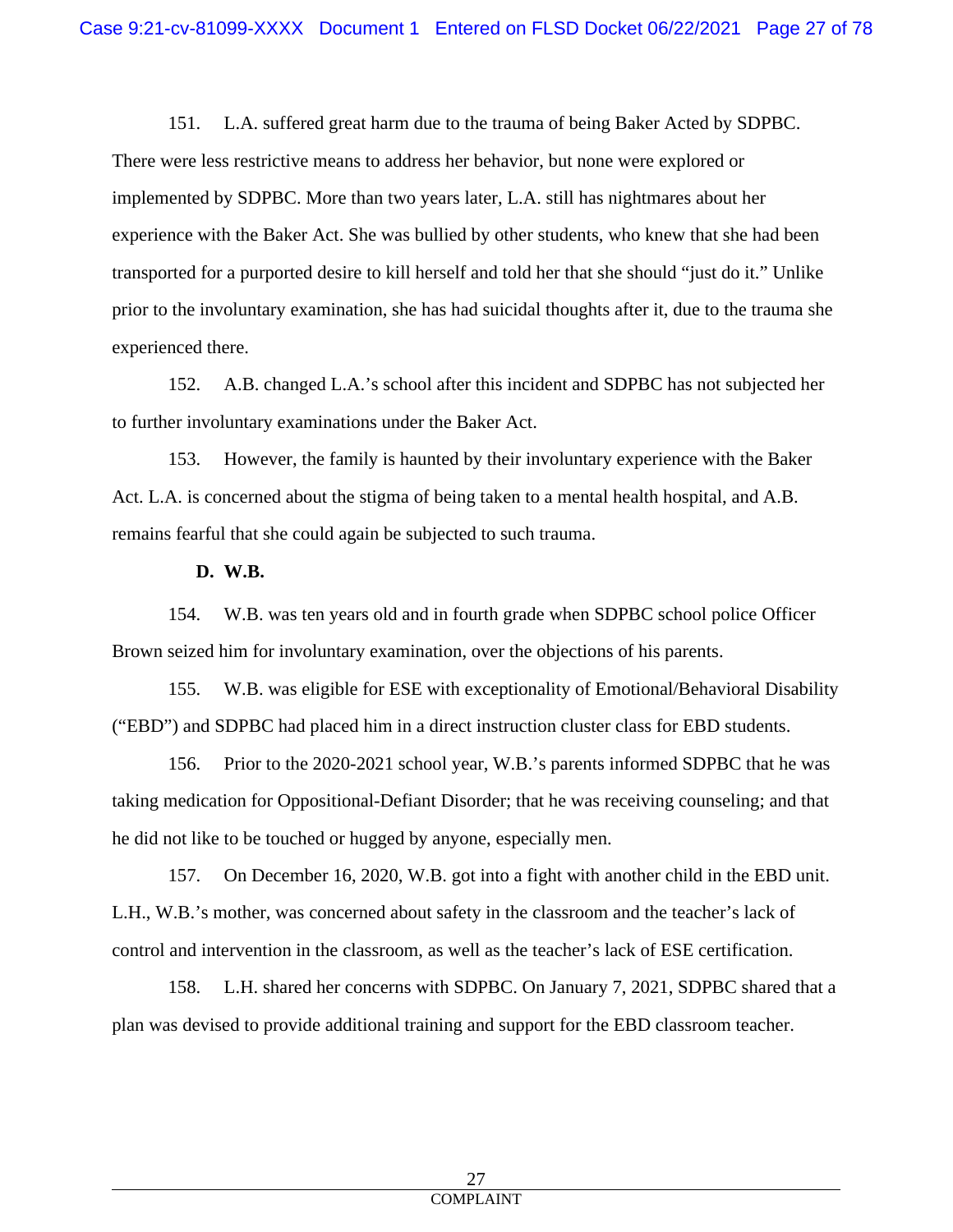159. On January 13, 2021, L.H. expressed concerns about another altercation with the same student in the EBD unit and the teacher's lack of intervention. L.H. shared these concerns with SDPBC.

160. On February 16, 2021, W.B. became involved in a physical altercation with another student over a mouse pad. He became upset and began throwing chairs and, when a staff member approached him and started to touch him, he inadvertently came in physical contact with her. The school police officer, Officer Brown, became involved.

161. W.B.'s mother was called and told to come to the school and that W.B. would be taken for involuntary examination. When L.H. arrived at the school, she was told to enter in the side entrance of the school. W.B.'s father also tried to enter the school but was not permitted to enter.

162. The administrator and principal's secretary were waiting with W.B. When she entered the room, W.B.'s mom saw her son sitting a chair with his hands handcuffed behind his back. He was angry and upset but not getting up. He expressed that he wanted his handcuffs removed, but they were not.

163. No school staff contacted W.B.'s counselor. The mobile response team was called, but school staff told W.B.'s mother that they had cancelled the request for the team to report to the school because "they had enough to Baker Act" W.B.

164. The school refused to allow L.H. or W.B.'s father to take W.B. home.

165. Officer Brown's report states that W.B. wanted to commit suicide by jumping off a building and that he wanted to take the police officer's supervisor's gun and kill people. The report also states that the mother said that W.B. commented he had been looking up ways to kill people on the internet.

166. W.B. said he would jump over a gate, but he never said he would jump off of a building. W.B.'s mother also never stated that W.B. had been looking up ways to kill people on the internet. She later searched all devices at their home and did not find any records of the alleged searches referenced in the report.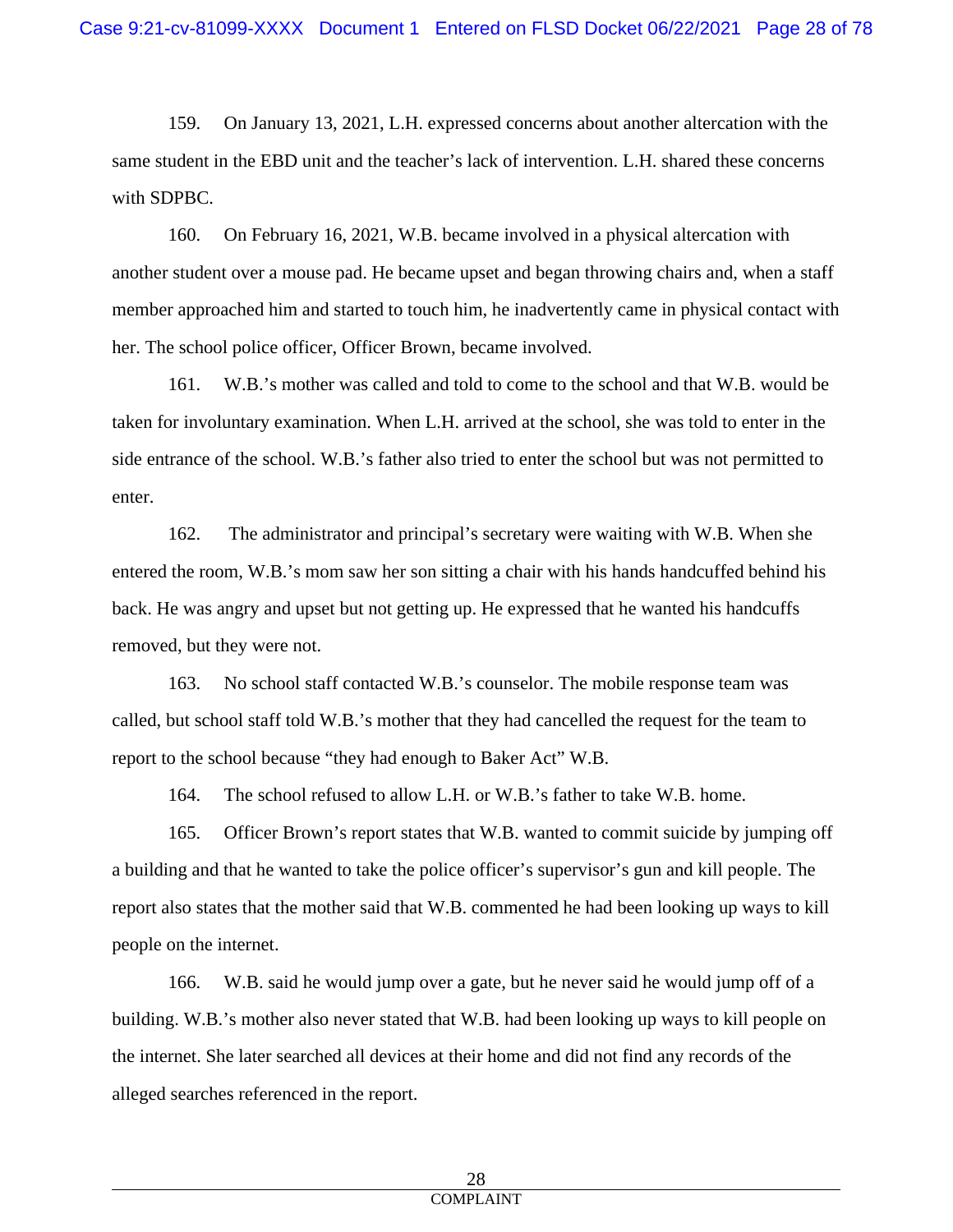167. The school and police officers did not take action to deescalate W.B. In particular, they failed to contact W.B.'s counselor or prescriber; told the mobile response team not to come; and handcuffed a child who has an aversion to touch.

168. Officer Brown had no reason to believe that W.B. posed an imminent danger of serious bodily harm to himself or others.

169. Instead, Officer Brown transported W.B., handcuffed, in his police car, to a receiving facility for involuntary examination. This facility is more than 50 miles away and takes an hour to drive to without traffic.

170. As of the next day, W.B. was still in a "hold department" and not admitted because there were no beds available. He spent the previous day and night in a reclining chair in front of the television in the emergency room. His parents were not permitted to visit him at the facility.

171. Once W.B. was finally moved to the children's department, he was involuntarily detained for another day before he was finally examined by a doctor.

172. After W.B. was evaluated and released, the only change to his mental health treatment was a slight increase in his existing medication—medication that school staff were aware he was already prescribed.

173. W.B. expressed that he did not want to go back to the Baker Act facility and that he did not like being away from his family.

174. Because of the SDPBC's unnecessary use of the Baker Act against him and because W.B. was not allowed to return to school until a meeting with school staff was scheduled, W.B. missed a significant amount of school and L.H. missed days of work.

175. W.B. and his family have suffered from the SDPBC's use of involuntary examinations under the Baker Act. The trauma of being handcuffed, taken away from his family in a police car, and locked away from them for days has created tremendous harm for W.B.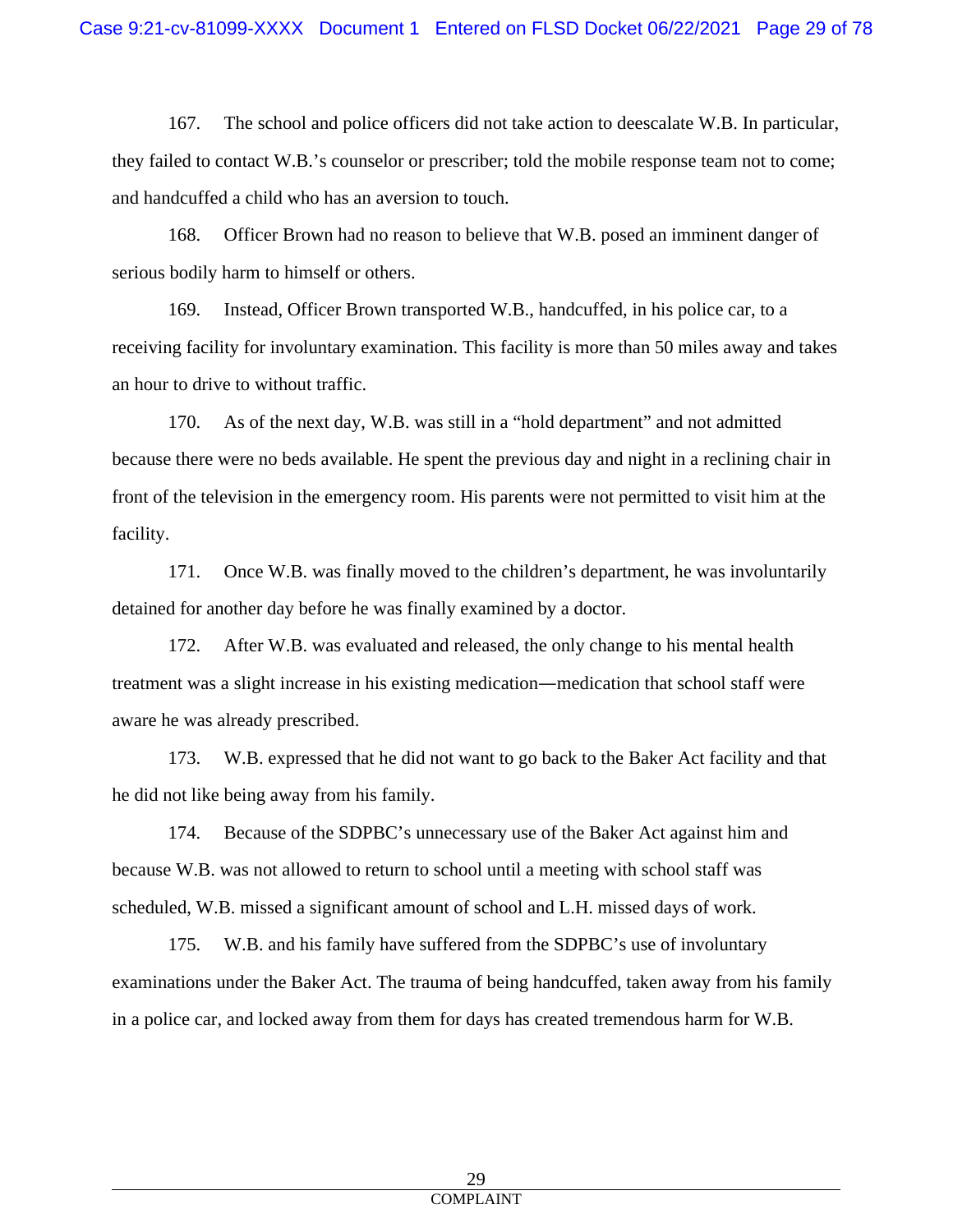### **E. M.S.**

176. M.S. was eleven years old and in sixth grade when she was twice seized from her school for involuntary examination under the Baker Act, despite the availability of less restrictive options.

177. M.S. lives with her parents S.S. and R.S.

178. Over the course of 2020, M.S. experienced a number of traumatic events.

179. On January 27, 2021, M.S. was allegedly seen in her art class scratching her left forearm with a dull, clay-modeling knife. The clay-modeling knife had been provided to M.S. by her art teacher for use in art class, and M.S. referred to it as a "Play-Doh knife."

180. S.S. and R.S. were called to M.S.'s school by the school's assistant principal. They were told that M.S. had "scratched herself," and were told by the assistant principal that the school wanted S.S. and R.S. to come to school to create a school safety plan for M.S.

181. When they arrived at the school, they were brought to the assistant principal's office where they met with SDPBC staff, a child protective investigator from the Department of Children and Families and a sheriff's deputy from the Palm Beach County Sheriff's Office.

182. After the group had created a safety plan, S.S. and R.S. were informed that M.S. would be transported to a Baker Act receiving facility for involuntary examination. S.S. and R.S. questioned the appropriateness of the involuntary examination in light of M.S.'s recent traumas. R.S. stated that, although M.S. had scratched her forearm, everyone in the meeting had agreed that she was not suicidal. R.S. asked if it was necessary to take such an extreme step as initiating an involuntary examination under the Baker Act.

183. The sheriff's deputy responded to R.S. by saying that the Baker Act gives them the authority to take children, not just when they are suicidal, but also when they have harmed themselves. R.S. and S.S. were informed that there was no other option.

184. The sheriff's deputy handcuffed M.S. and escorted her to a police car. This happened during the school dismissal period and M.S. was seen by fellow students while she was escorted to the police car by the sheriff's deputy.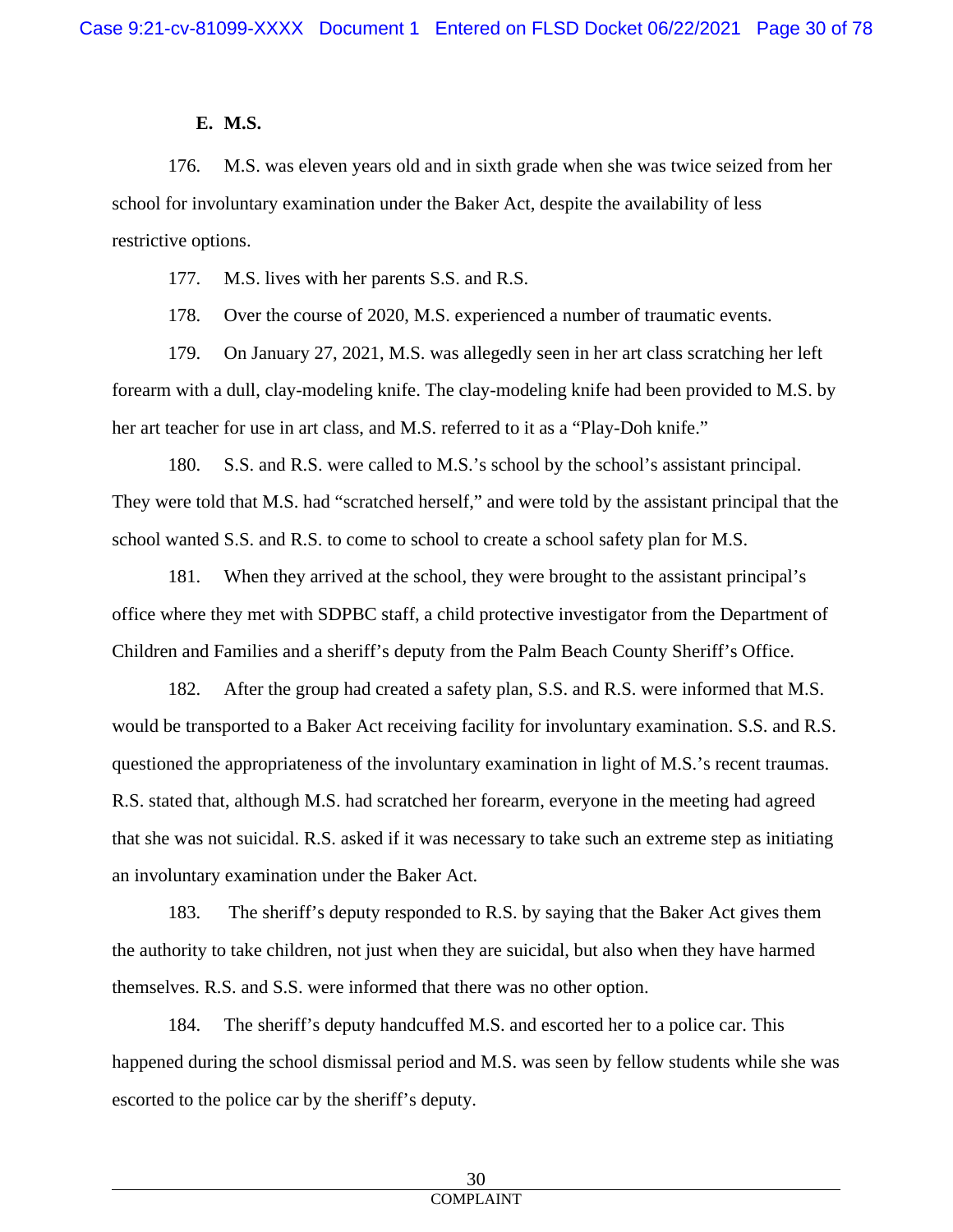185. The sheriff's deputy then transported M.S., still in handcuffs, to a receiving facility.

186. Upon arrival at the Baker Act receiving facility, M.S. was found to have "[n]umerous superficial self-inflicted abrasions to left forearm." No medical treatment was provided for the superficial abrasions.

187. M.S. was confined to the emergency room for about 24 hours, waiting for the psychiatrist to visit with her. Her parents were allowed to call M.S. once a day in the evenings to talk to her when she was at the facility.

188. S.S. and R.S. were told by a doctor at the receiving facility that M.S. required outpatient therapy. S.S. and R.S. promptly identified a private therapist who could accept M.S. as a patient.

189. Upon M.S.'s release after the January 27, 2021, involuntary examination, her parents informed the school that they identified a private therapist who had accepted M.S. as a patient and could provide therapy to M.S. at her home.

190. S.S. had a phone conference with the school counselor. During the conference, S.S. stated that S.S. and R.S. had not been given the chance to know their rights when M.S. was being taken away for involuntary examination. The school counselor emphasized that the school had just been following their policy. S.S. asked the school counselor, if M.S. was ever transported for involuntary examination again, to transport her using an ambulance instead of police car because the police car transport had been very traumatic for M.S.

191. On February 22, 2021, S.S. and R.S. were called by the school assistant principal to come to the school for a meeting about M.S. S.S. and R.S. promptly came to the school and met with the assistant principal, counselor, Officer Silva, and a mobile response team counselor. S.S. and R.S. informed the meeting attendees of a recent event that had triggered M.S. and that M.S. was seeing her therapist more often in response. M.S. was sent home with her parents and was seen by her therapist later on the same day at their home.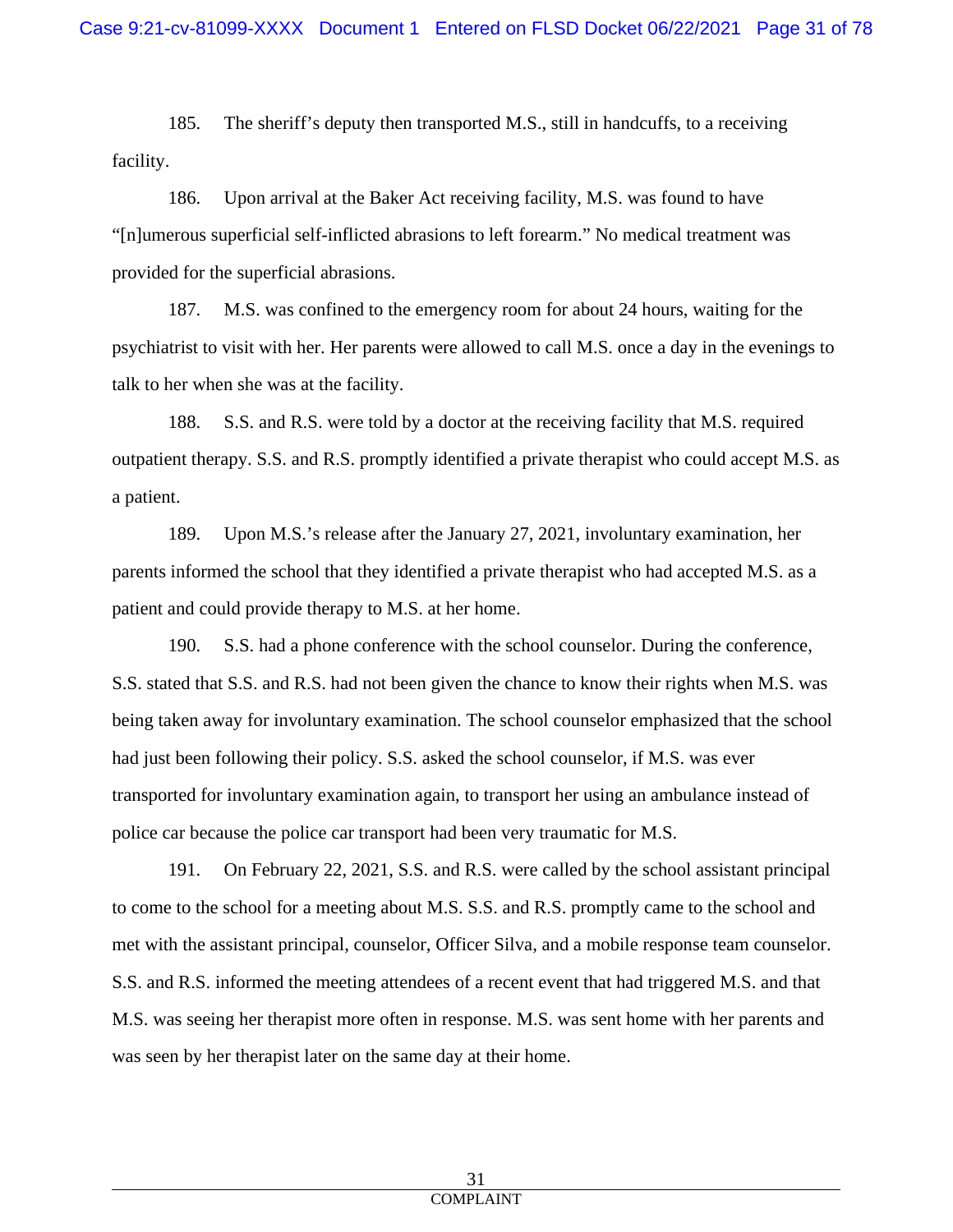192. On February 25, 2021, S.S. and R.S. were called by the assistant principal with Officer Silva and Officer Doe, another SDPBC officer, on the line. They were informed that M.S. had attempted to cut herself with the corner of a plastic school identification card.

193. S.S. and R.S. were told that SDPBC was going to initiate an involuntary examination under the Baker Act for M.S. S.S. and R.S. asked if they could wait to transport M.S. to the receiving facility until her parents could come to the school. Officer Doe told them that he could not wait for them to arrive at school because he needed to return to lunch duty.

194. Neither Officer Silva nor Officer Doe had reason to believe that M.S. posed an imminent danger of serious bodily harm to herself or others.

195. The Report of Law Enforcement Initiating Involuntary Examination for the February 25, 2021, incident makes no mention of the school or the officers contacting the mobile response team or M.S.'s private therapist.

196. No medical or mental health professional was consulted about the decision to initiate an involuntary examination under the Baker Act for M.S.

197. Officer Doe transported M.S. to a receiving facility, with M.S. handcuffed in the back of the police car. The assistant principal also went to the receiving facility with M.S. and Officer Doe.

198. S.S. and R.S. went to the receiving facility to see M.S. immediately upon learning that she was being transported there. When they were allowed to visit with M.S., she told them that the assistant principal had told her that she had to go to the receiving facility to heal and get better.

199. After the second involuntary examination, S.S. and R.S. decided to keep her at home for virtual instruction due to fear of another involuntary examination under the Baker Act.

200. Before M.S. was seized for involuntary examination under the Baker Act, M.S. received As and Bs in school. Afterwards, her grades dropped precipitously and she had a difficult time engaging in her visual arts program of study. She is on academic probation and is at risk of being ejected from the school entirely if her grades do not improve.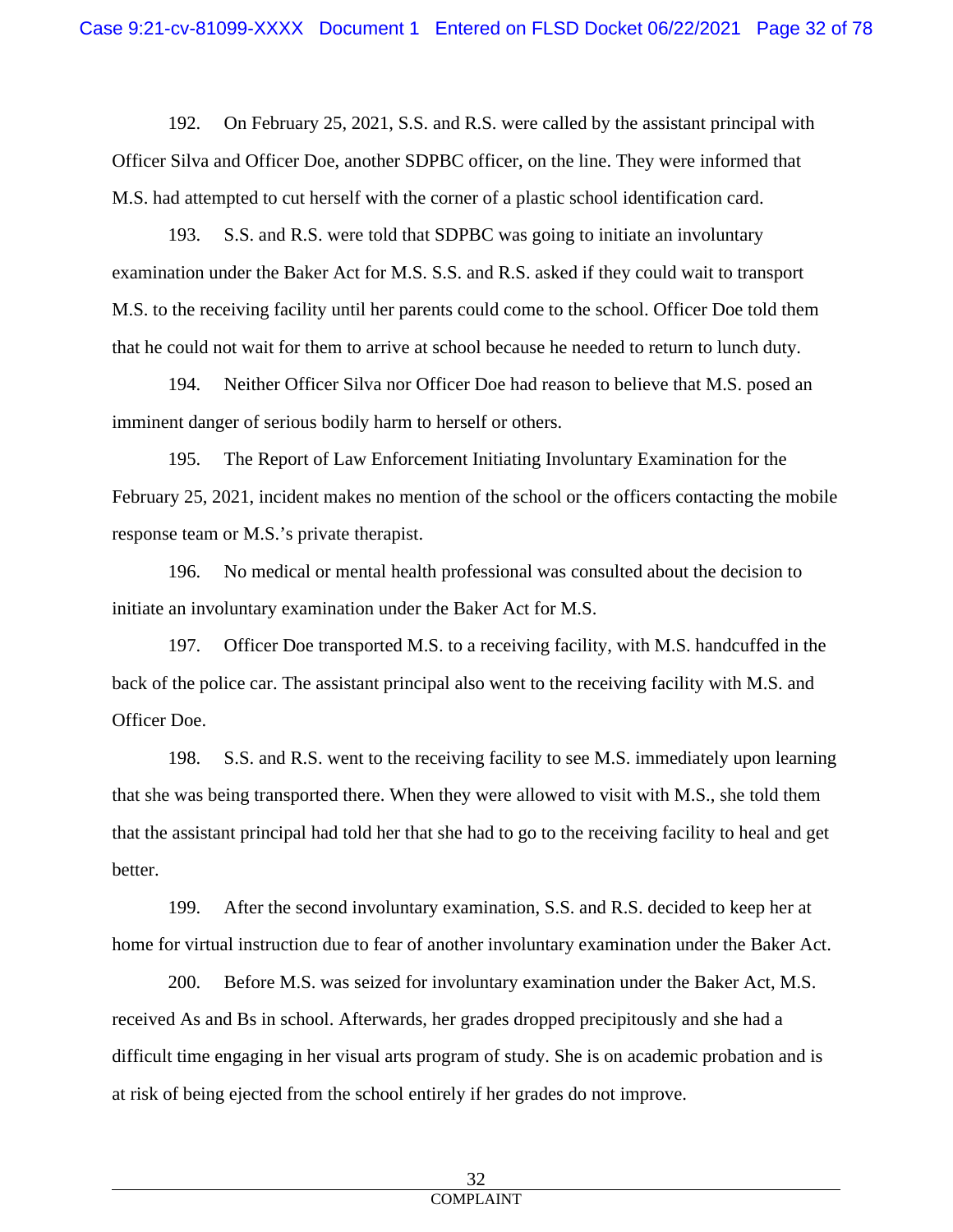201. M.S. and her family have suffered greatly from the trauma of SDPBC's misuse of the Baker Act on her. M.S.'s involuntary examination compounded her pre-existing traumatic experiences. M.S. has told her mother that she felt a lot of guilt and shame, because she thought she was treated like a criminal in front of her classmates when she was taken to the facility. After M.S.'s experience with the Baker Act, she has become withdrawn and gets upset more easily. This harm has created lasting impacts on M.S.

### **F. Other Children**

202. SDPBC's treatment of D.P., E.S., W.B., M.S., and L.A. is sadly typical of its use of the Baker Act on youth. Review of other police reports written by SDPBC officers to justify their use of the Baker Act reveals that, even if their narratives are taken as factual and complete: many children whose involuntary examination under the Act was initiated by school police did not in fact meet the statutory criteria; SDPBC police officers routinely failed to seek input from a mental health professional; and SDPBC police officers routinely failed to attempt to identify less restrictive means to deescalate the child.

203. In addition, while the Baker Act requires that handcuffs and other restraints only be used when necessary to protect the person subject to involuntary examination or others, Fla. Stat. § 394.459(1), SDPBC policy provides that officers shall handcuff and restrain children both while at school and during transportation to the receiving facility.

204. For example:

a. School police seized a nine-year-old for involuntary examination after he allegedly threatened to hurt others with what the report describes as a "white plastic fork."

b. A seven-year-old was sent for involuntary examination at the recommendation of his school's mental health counselor after he "threw books and kicked chairs" even though he denied wanting to hurt himself or others.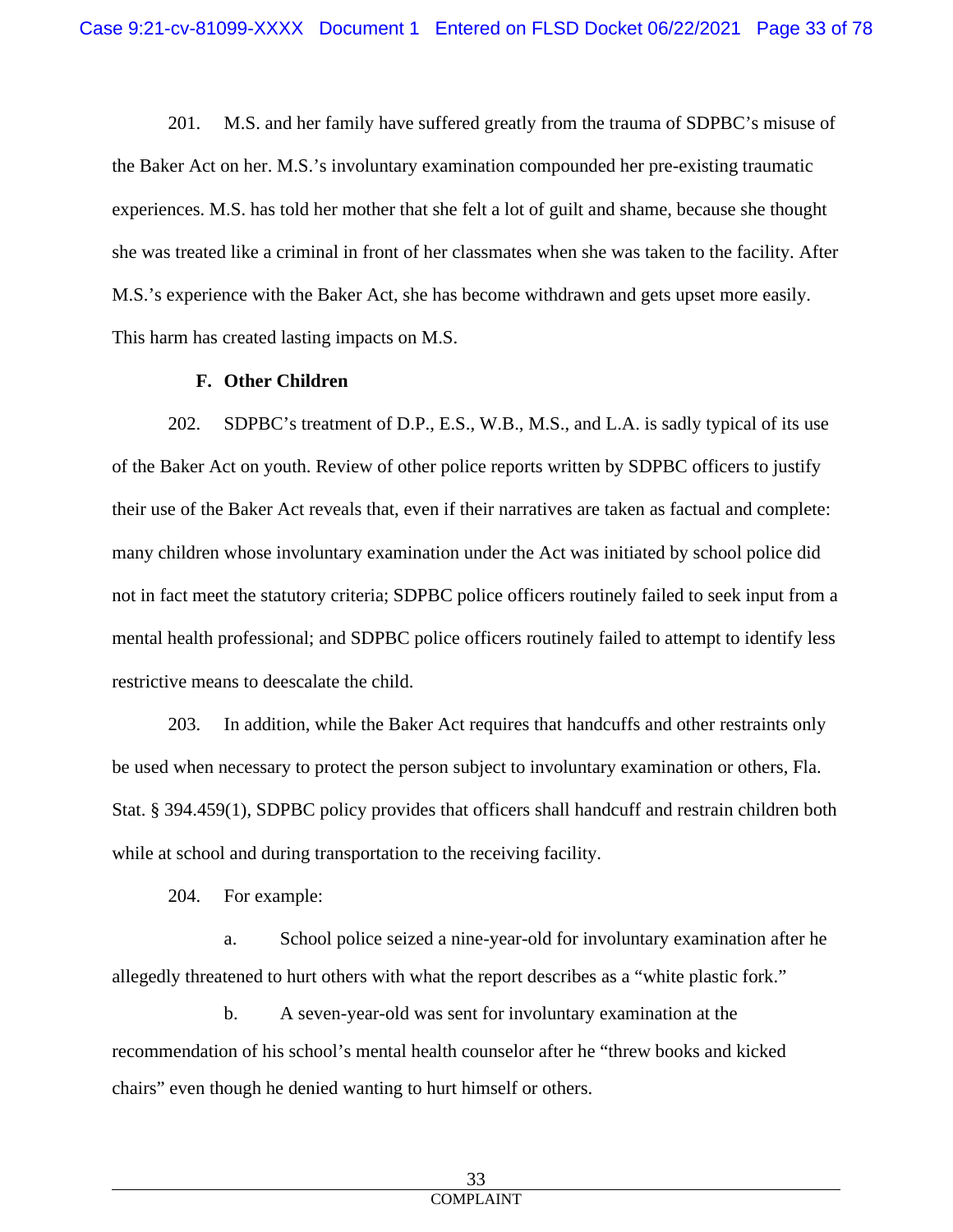c. After a police officer learned that a thirteen-year-old girl had been treated by the school nurse for scratching her wrist with a plastic knife, he took her for involuntary examination. The officer made the decision without consulting a mobile response team even though the student had an appointment with her counselor later that day and had documented trauma from a past experience with the Baker Act.

d. An eight-year-old who made comments suggesting a desire to self-harm was taken for involuntary examination by school police against the recommendations of SDPBC's own mobile response team.

e. School police used the Baker Act on a twelve-year-old boy, without the involvement of a mobile response team, after he left class without permission and was "defiant" toward staff when they tried to restrain him. The police report gives no reason to think he had a mental illness.

f. A school police officer and a mobile response team member employed the Baker Act on a seven-year-old boy after he told an officer that he wanted to "tie up [his teacher] by the legs and punch her repeatedly" because "she wouldn't let him attend a pizza party."

g. An officer was called to observe the search of an eleven-year-old boy's backpack because he had been seen "in possession of a black plastic knife." The boy communicated that he needed to have the knife "because he needed it to protect himself from other students he alleged were 'plotting against him.'" Though no knife was found, he was sent for involuntary examination on the recommendation of a mobile response team member because she had previously interviewed him at a different school he then attended, and he had then made threats to self-harm.

h. A ten-year-old girl told an officer that she "ha[d] thoughts of harming herself multiple times." But all of her attempts were "performed by using her finger nails [sic] and scraping her wrist multiple times", and her wrists did not show any signs of scratching. Nonetheless, the mobile response team was called and recommended use of the Baker Act.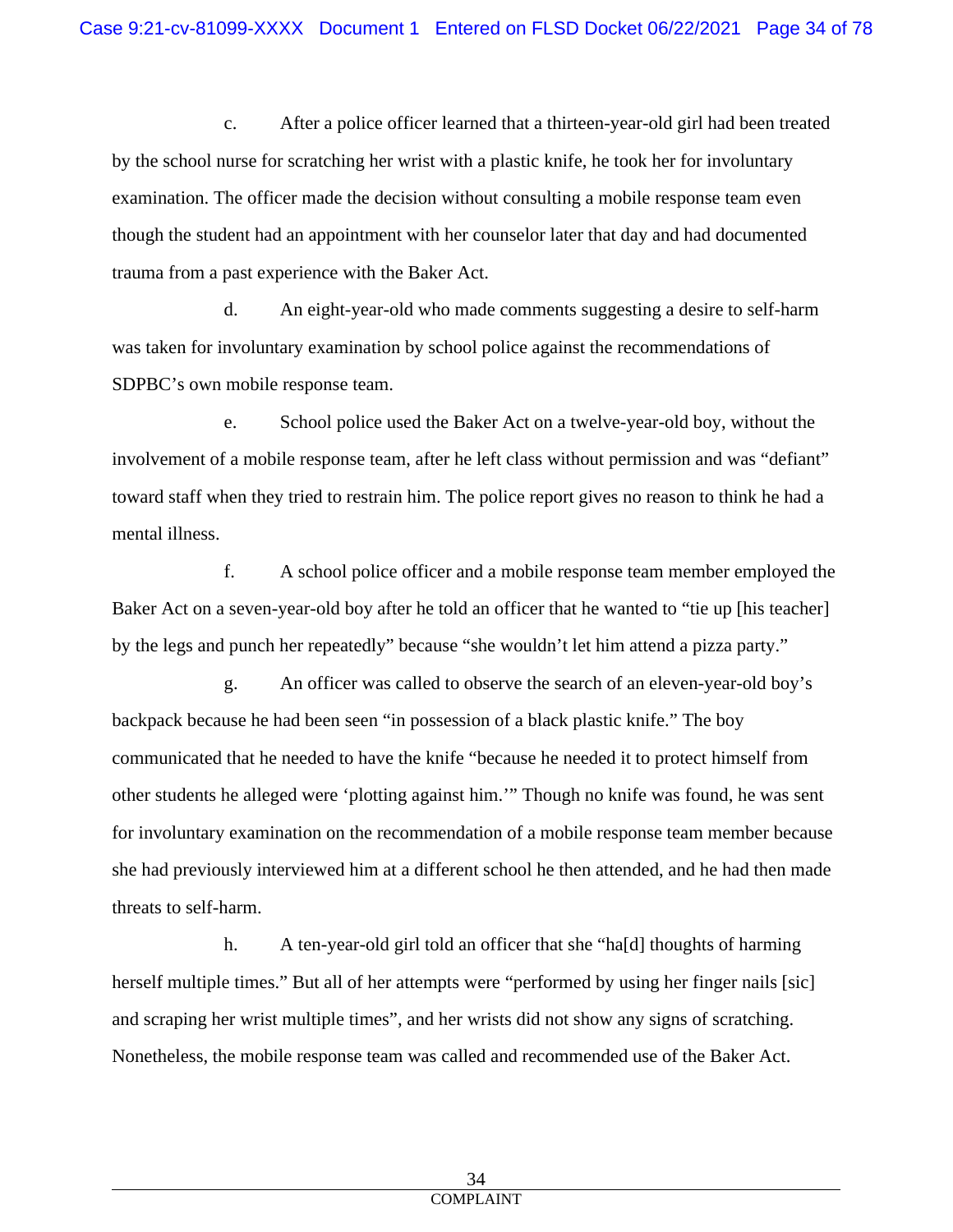i. A seven-year-old boy described as "hostile, aggressive, and in full rage" was flipping and throwing classroom furniture and books. There was no indication that the student desired to harm himself or that he actually had the physical capacity to harm anyone else. Nonetheless, a mobile crisis unit member recommended use of the Baker Act and the officer complied because he believed the student "was in need of professional intervention."

j. A ten-year-old boy left class without permission, hit his teacher on the arm, and shoved her. When a school police officer took him to the assistant principal's office, he yelled, tried to leave, knocked some items off her desk and kicked her twice. Even though he at no time threatened to harm himself or posed any danger of serious bodily harm to anyone, the officer then initiated an involuntary examination under the Baker Act.

k. An officer was called to an elementary school classroom for children with disabilities, where an eight-year-old boy had "tossed and thrown around" chairs and desks and attempted to bite his teacher. He was initially "defiant" until the officer played dinosaur videos on YouTube, which "calmed him down and allowed [SDPBC staff] to make contact with his mother and mobile crisis." According to the report, when the mobile response team arrived, the boy said, "shut up, I'll punch you in the face." Even though the boy had been able to deescalate by watching a dinosaur video, the mobile response team recommended that the child be sent for involuntary examination, and the officer complied.

l. A thirteen-year-old girl was taken for involuntary examination by an SDPBC officer because she had reportedly cut her arm with a plastic knife the night before. The student told the officer that she would calm down if she could see her eighteen-year-old sister, but the sister was not contacted. The Baker Act was used even though the parents already had a session scheduled with the child's counselor and caseworker for the same day.

m. SDPBC police seized a twelve-year-old boy for involuntary examination because he had scratched himself on the wrist with a pencil and "seemed to be upset."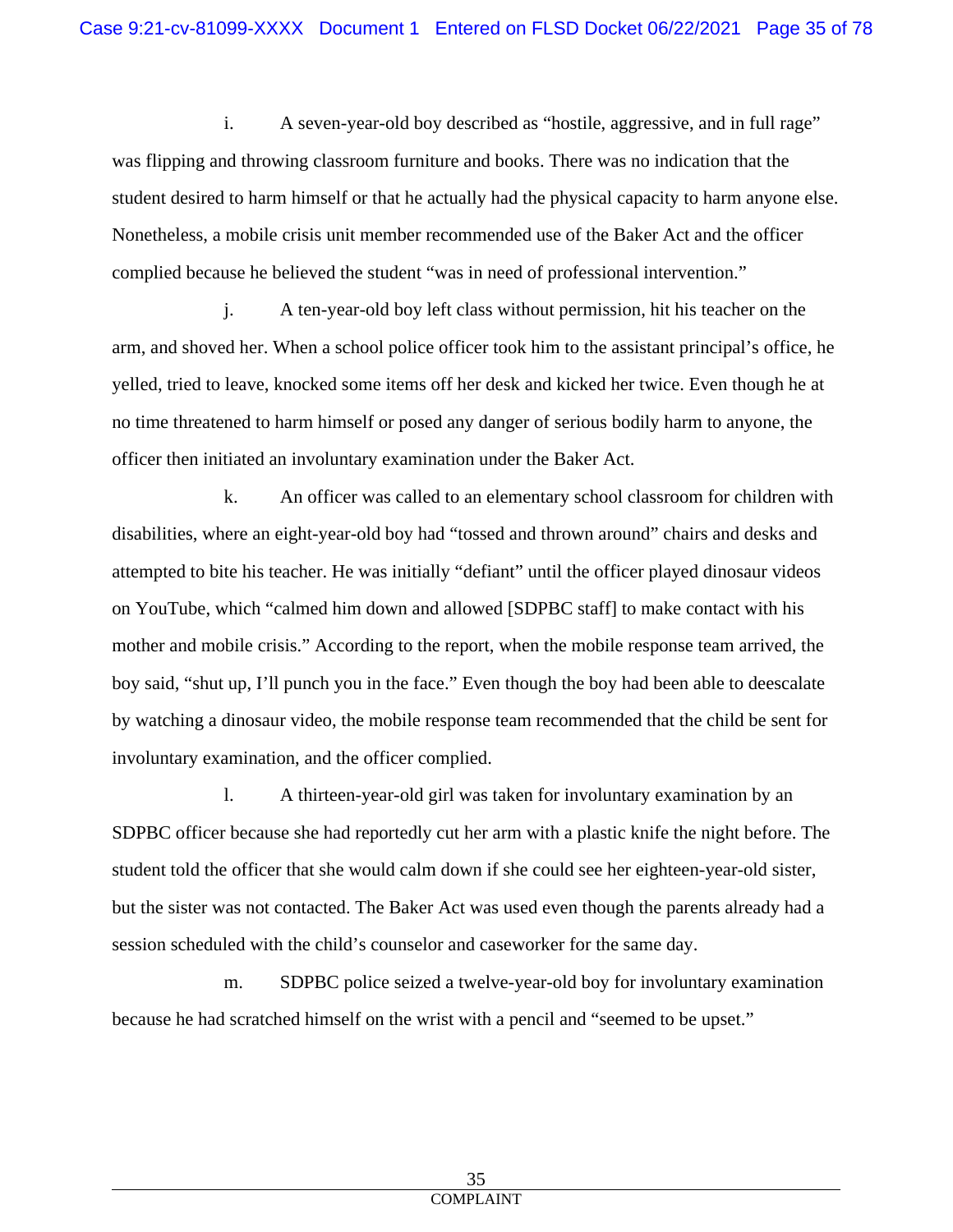These incidents, and the many more like them in the District's records, show that the District's misuse of the Baker Act on D.P., E.S., W.B., M.S., and L.A. were not aberrations but instead consistent with its routine practice.

# **IV. SDPBC'S INADEQUATE POLICIES, PROCEDURES AND TRAININGS RESULT IN ITS EXCESSIVE AND ILLEGAL USE OF THE BAKER ACT**

205. In the period from July 2019 to March 2020, before SDPBC switched to remote instruction due to the Covid-19 pandemic, the district seized 286 students for involuntary examination on 323 occasions. Before remote instruction began, SDPBC was on track to initiate involuntary psychiatric examination of students more than 400 times by the end of the academic year.



PALM BEACH COUNTY IN-SCHOOL BAKER ACTS PER YEAR:

\*In person instruction for the school year ended on March 13, 2020, at which time 132 of the scheduled 179 days of instruction had occurred and the District had Baker Acted 323 children. Had the District continued to Baker Act children at the same rate it would have done so 438 times.

206. From July 2019 to March 2020, 62 Baker Act incidents involved elementary school students and 103 involved middle school students. L.A., at just eight years old, is far from the youngest child SDPBC subjected to the Baker Act that year. Indeed, SDPBC initiated involuntary examination of children younger than nine a total of 17 times in the 2019-2020 school year: four six-year-olds, nine seven-year-olds, and six eight-year-olds.

207. The 2019-2020 school year is not an anomaly. SDPBC used the Baker Act 401 times in 2018-2019 (including on 36 children under age nine, one of whom was just five); 236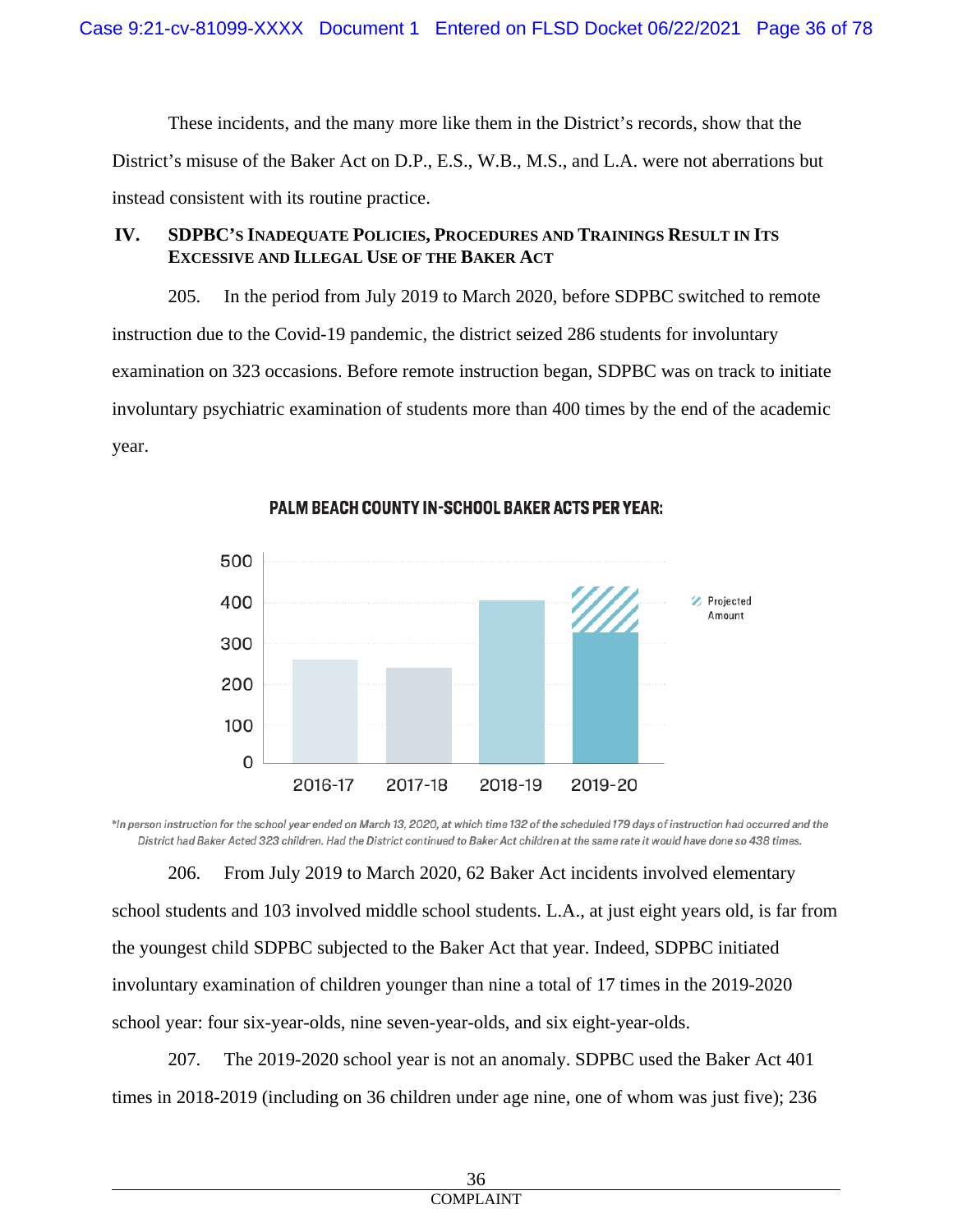times in 2017-2018 (including on 10 children under age nine, three of whom were five); and 257 times in 2016-2017 (including on 23 children under nine-years-old, four of whom were five).

208. SDPBC data also shows troubling racial disparities. Of the 323 children SDPBC subjected to the Baker Act in the 2019-2020 school year, 24 percent were non-Hispanic white and 40 percent were Black. Comparatively, the Palm Beach County student population is 33 percent non-Hispanic white and 28 percent Black. In total, SDPBC used the Baker Act on Black children at twice the rate of white children.

209. Even more concerningly, 40 out of 59, or 68 percent, of the five, six, and sevenyear-olds who SDPBC seized for involuntary examination over the last four years were Black children—consistent with data that shows adults routinely see Black children as older and more threatening.[25](#page-36-0) In total, SDPBC removed Black children from school through involuntary examinations under the Baker Act at twice the rate of white children.

210. SDPBC employs involuntary examination in many instances when it is not necessary, and even when it is prohibited by statute.

211. A review of police reports from all Baker Acts initiated by District Police in the 2018-19 and 2019-20 school years, obtained through public records requests, shows that, according to the narrative written by the officer initiating an involuntary examination:<sup>[26](#page-36-1)</sup>

a. In about 60 percent of cases, there is no evidence that a mobile response team was contacted.

b. Where the report indicates that the school had knowledge of the child's treatment provider, fewer than half of those cases document any attempt to contact the existing treatment provider.

<span id="page-36-0"></span><sup>25</sup> Phillip Atiba Goff et. all, *The Essence of Innocence: Consequences of Dehumanizing Black Children*, 106 J. of Personality and Soc. Psych. (2014),

https://www.apa.org/pubs/journals/releases/psp-a0035663.pdf.

<span id="page-36-1"></span><sup>&</sup>lt;sup>26</sup> The percentages are based on analysis of complete police reports provided by SDPBC. 26 incomplete reports were excluded because the narrative portion of the police report was missing. 17 police reports of involuntary examinations initiated at charter schools were also excluded.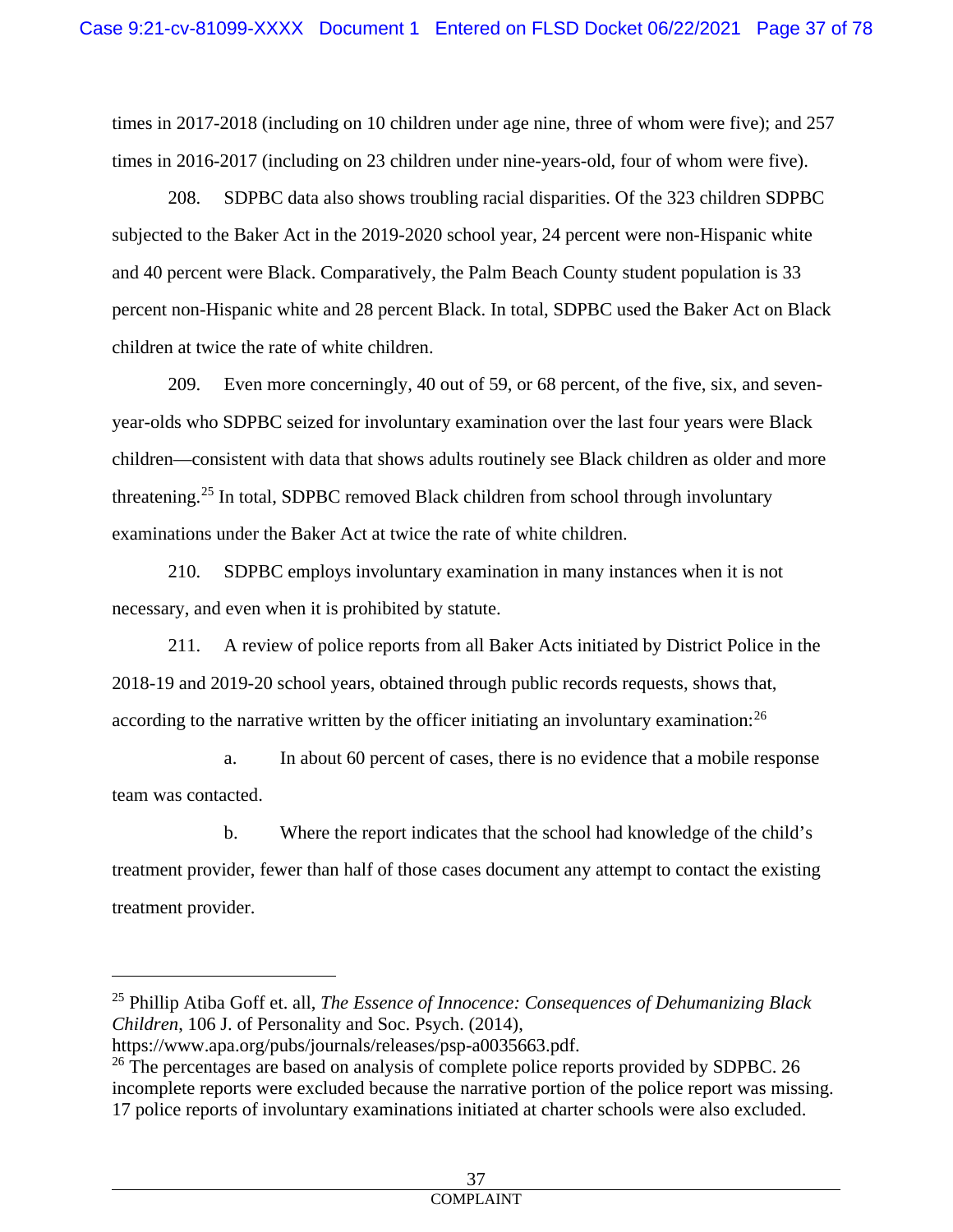c. In about 10 percent of cases, there was evidence the child had been involuntarily examined under the Baker Act previously.

212. SDPBC's disproportionate and inappropriate use of the Baker Act is unfortunately unsurprising given the inadequate and inaccurate information about the law the district provides to its employees.

213. Police officers employed by the SDPBC initiate involuntary examination under the Baker Act of children independently or, more typically, after they are contacted by teachers or school administrators. Despite assigning police to determine when young children will undergo the traumatic experience of involuntary psychiatric examination, SDPBC provides police officers with inaccurate information about the legal standard for involuntary examination and inadequate training on applying that legal standard accurately and without discrimination against children with disabilities.

214. In an August 10, 2018 "Bulletin" entitled "Baker Act Decision Tree Protocol," Deputy Superintendent Keith Oswald wrote to district principals that the "[c]riteria for an involuntary exam are that the individual: presents a danger to self or others; and/or appears to have a mental illness as determined by a licensed mental health professional."

215. This short statement contains multiple false claims and crucial omissions about the Baker Act. The use of the term "and/or" is patently incorrect, as *both* of the identified factors are required in order to legally initiate a Baker Act. The statement also omits the statutory requirements that the danger posed by the person subject to the Baker Act must be "in the near future," "evidenced by recent behavior," and constitute "serious bodily harm." Fla. Stat.  $§$  394.463(1)(b)2.

216. The Bulletin tells school officials to "make every effort to include the parents/guardians in all phases of the process" but does not instruct schools officials to give parents the option of taking their children home instead of using the Baker Act, even when doing so would be safe and prevent the need for an involuntary examination.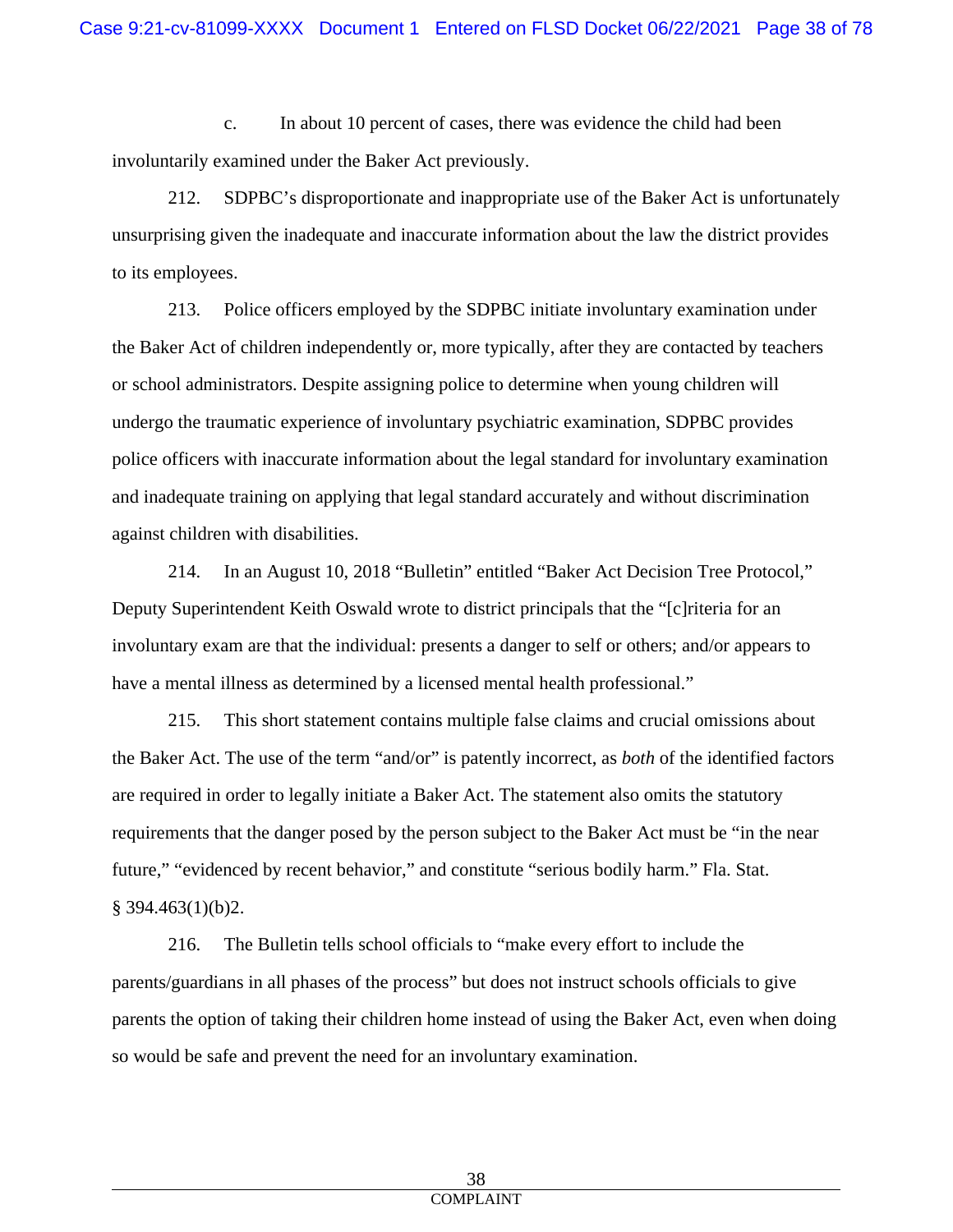217. The Bulletin does not clarify that behavior that is the result of a developmental disability is not a legal basis for use of the Baker Act.

218. The 2018 Bulletin also includes a "Baker Act Decision Tree." This document suggests that police will make the final decision to employ the Baker Act, even when mental health professionals are involved or disagree: it states that after the "school contacts District Response Team/School Police" and the "student remains in crisis and exhibits behaviors which potentially meet Baker Act criteria" then either "School Police determines behavior does not meet Baker Act criteria" or "School Police/licensed staff initiate Baker Act, if criteria met."

219. Under the Bulletin, contacting parents is "recommended" but there is no suggestion that parental consent be sought or obtained before a child is transported to a receiving facility. Instead, the Decision Tree includes parents in only two steps. First, after learning of a potential Baker Act situation, the tree indicates that a principal should contact the parents but does not suggest that they be involved further nor that their involvement might change the course of the situation. Second, the Decision Tree provides that after a school police officer or licensed staff has initiated an exam under the Act, a "School Designee contacts and informs parent(s)/legal guardian(s) and informs them that the decision has been made to BA and is being transported."

220. SDPBC has not publicly disavowed use of the Baker Act Decision Tree or publicly released any updated or different Baker Act policy.

221. SDPBC provides its officers with plainly inadequate training on determining when it is necessary that young children undergo the traumatic experience of involuntary psychiatric examination.

222. According to SDPBC's response to public records requests, the only Baker Act training the district provides to its officers is a single 23-minute video entitled "Mental Health Crisis & Appropriate Interventions." The fifteen minutes of the video that actually address the Baker Act misstate the law and omit critical information about when the Baker Act can legally and appropriately be used. For instance, the video says that the Baker Act can be used on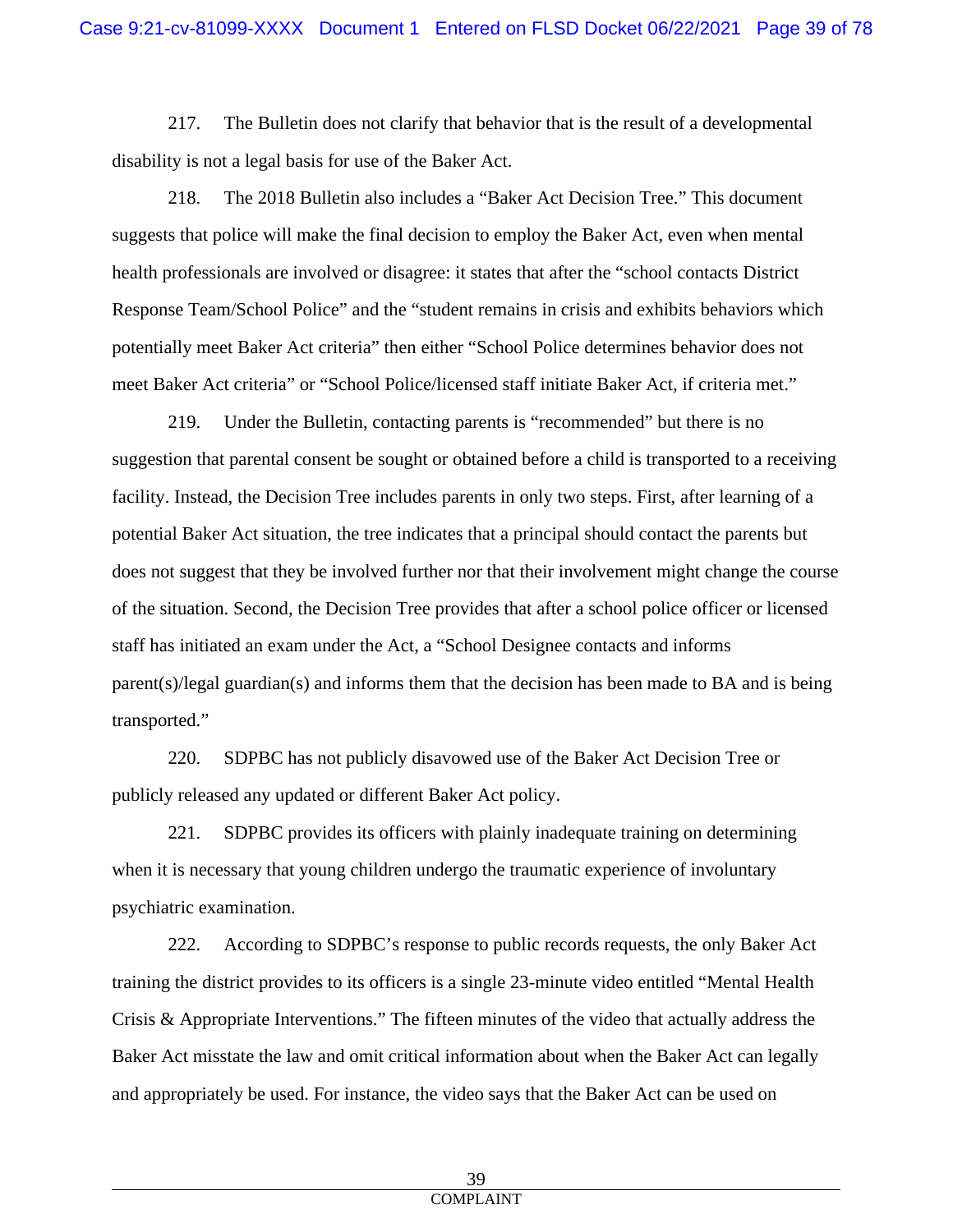"individuals who have a mental illness, *or* who may harm or neglect themselves or others" (emphasis added). Like the language in the Bulletin, this a serious misstatement of the law. In reading the statute out loud, the instructor entirely omits the mental illness requirement. The video also states that "[y]oung children that [sic] cannot regain control AND are putting themselves at significant risk" are "candidates" for the Baker Act, but does not mention any of the other statutory requirements such as mental illness, substantial bodily harm, or imminence. Finally, the instructor recommends that officers contact mobile response teams only "if you are unsure of whether to Baker Act a person."

223. The SDPBC Police Department's policy on Baker Act use is similarly inadequate. It quotes the statutory criteria for Baker Act initiation but gives officers no other guidance on when to use the Act. It does not define any of the terms in the Baker Act or give any examples of situations in which it could be appropriately used. It does not address the Baker Act's requirement that handcuffs and other restraints only be used when necessary for safety purposes. Fla. Stat. § 394.459(1). Finally, the policy says that parents will be contacted when involuntary examination under the Baker Act is initiated but does not suggest or require that this occur before the child is transported to a receiving facility or that parents be involved in the decision to do so.

224. While SDPBC also contracts with mental health professionals, including "mobile response teams" designed to address youth mental health crises, there are issues with both quality and implementation. For example, SDPBC's contract with South County Mental Health for "mobile response services" does not impose any training or credential standards on members of the teams.

225. Moreover, limited though they are, mobile response teams are often left out of the Baker Act process: in many cases, the mobile response team is never called.

226. Even when they are consulted, mobile response teams sometimes recommend use of involuntary examination in situations where less restrictive alternatives are available. This may be because of a lack of proper training and qualifications or pressure by school officials. Even when mobile response teams correctly recommend against involuntary examinations,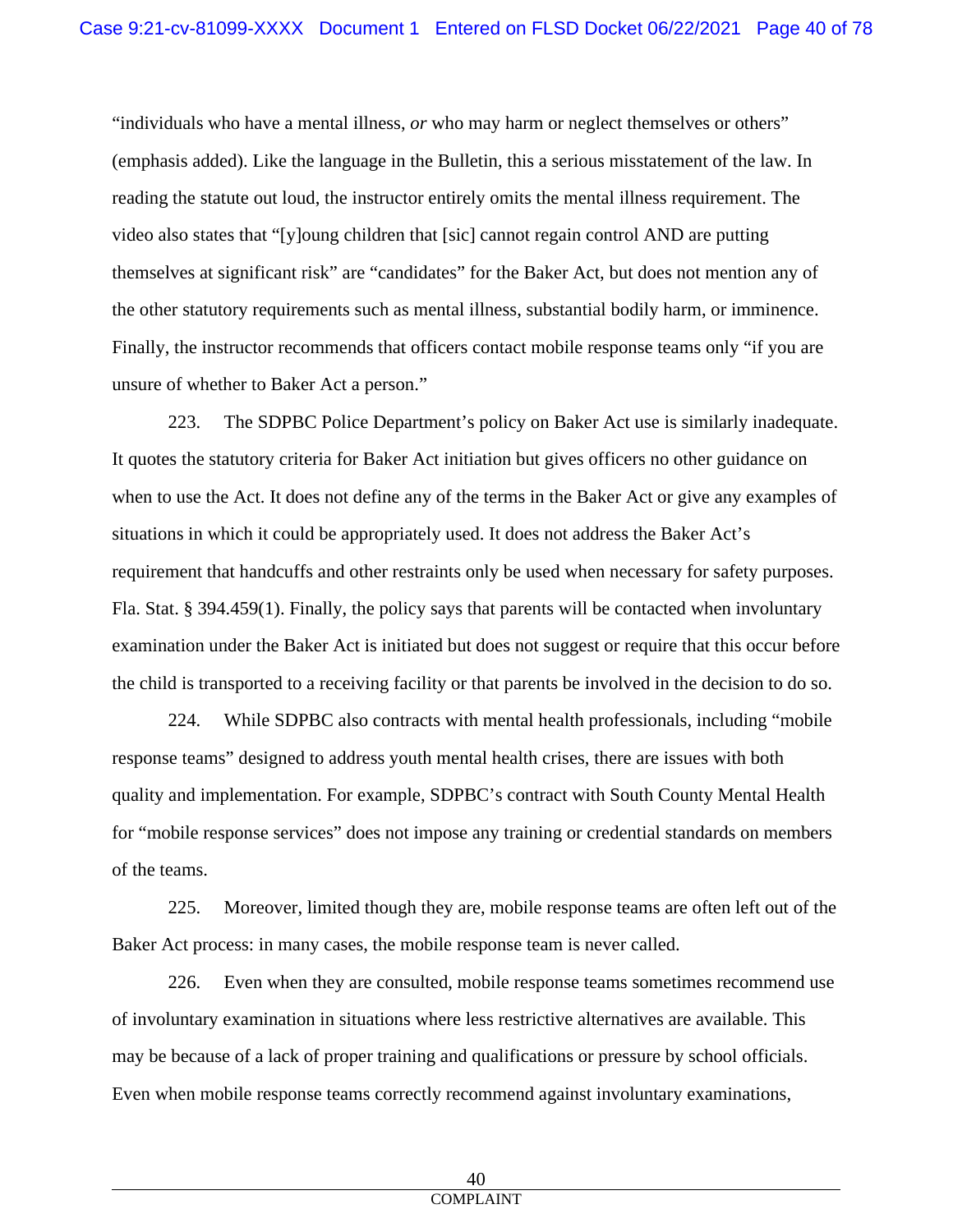school police officers can and sometimes do to initiate involuntary examinations regardless of these recommendations. [27](#page-40-0)

227. SDPBC has no policy or practice of regularly reviewing or evaluating individual uses of the Baker Act by school staff or mobile response teams. Nor does it review its overall rate of Baker Act use at either the school or District level to determine if the Act is being used appropriately.

# **V. THE SCHOOL BOARD HAS KNOWINGLY FAILED TO TAKE ACTION TO PREVENT ILLEGAL AND INAPPROPRIATE USE OF THE BAKER ACT AGAINST CHILDREN**

228. The School Board of Palm Beach County has long been aware that it was misusing the Baker Act.

229. As early as 2014, a report on community mental health resources in Palm Beach, which was presented to the School Board in April 2014, found that schools were not adequately identifying and helping students with mental illnesses and other behavioral challenges. "As a result," the report wrote, "the number of children who are being Baker Acted from school is increasing."

230. SDPBC employees have also been made aware of inappropriate use of the Baker Act in numerous individual instances by medical experts and child advocates over the intervening years, including some it employs itself.

231. SDPBC employees have collected and possessed data showing increasing rates of Baker Act use over at least four school years, yet have taken no effective actions to address it.

232. Upon information and belief, SDPBC employees have expressed concerns with SDPBC's use of the Baker Act to the members of the School Board, including at School Board meetings, and yet SDPBC has taken no effective actions to address it.

<span id="page-40-0"></span> $27$  In a small number of cases mobile response team members who do have mental health credentials have initiated examinations themselves in SDPBC schools, leaving children to be transported by police.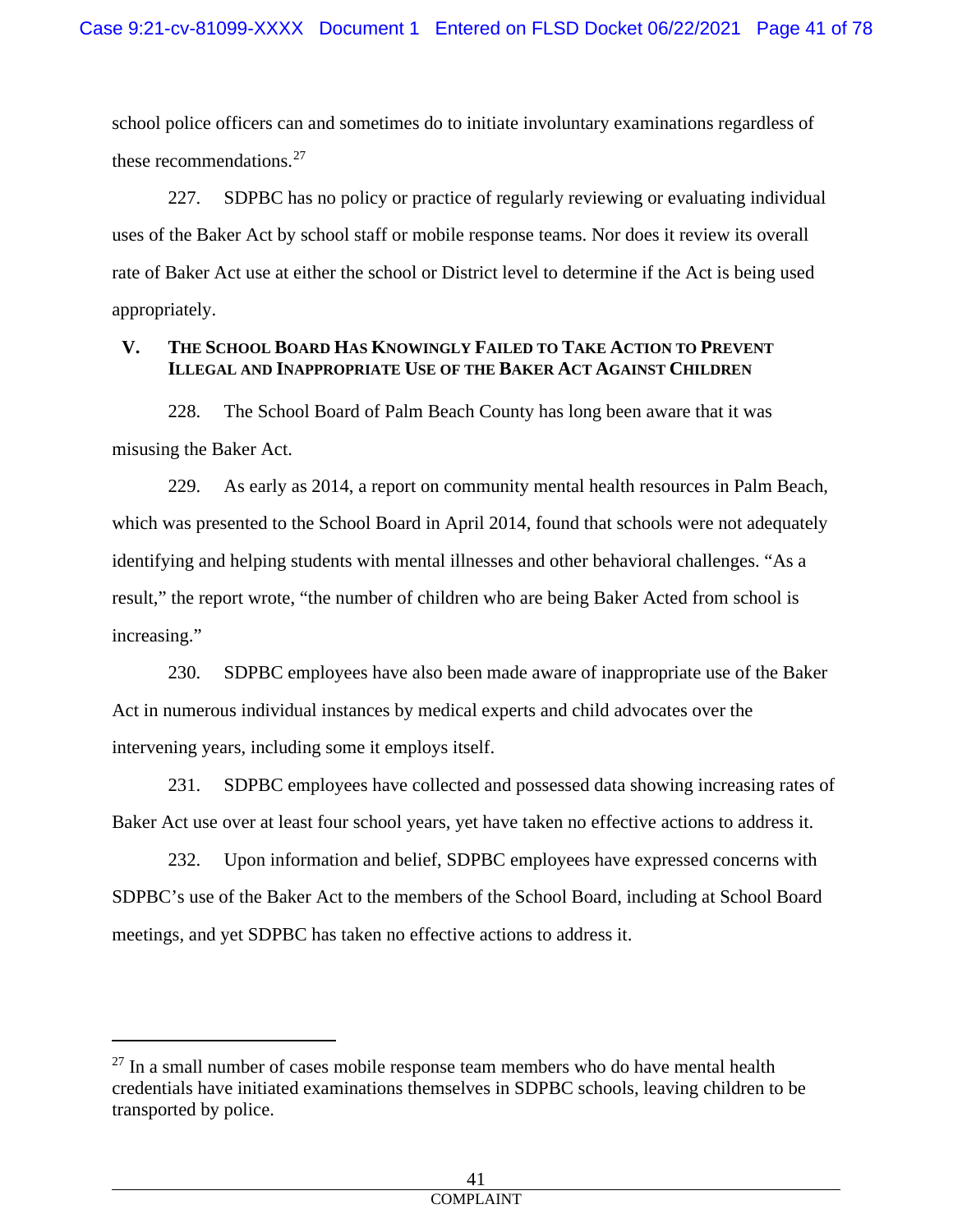233. Over the 2018-19 and 2019-2020 school years, the school district's police department conducted two internal affairs investigations of officers who initiated a Baker Act, including the case of E.S. Both were conducted only after the child's parents made a complaint.

234. In E.S.'s case, the use of the Baker Act was inappropriate: E.S.'s behavior was due to his ASD and he was not a danger to himself or others in any respect—let alone an imminent danger or a danger of serious bodily harm. Despite the complete absence of any evidence that E.S. met the legal criteria, the Internal Affairs investigation found that Officer Cuellar was not in violation of the District's Baker Act procedures. The Internal Affairs report also found that Officer Cuellar's use of force was not "excessive" due to "resistance" by E.S., a nine-year-old.

235. Yet, the investigator also found that their "investigation did identify concerns which should be addressed through training, with regards to Baker Acts involving students with Autism." He went on to write that "[i]t has been recommended that supervisors and school-based police officers, particularly those who are assigned to schools with ASD cluster sites, have up-todate training regarding ASD and Baker Acts."

236. SDPBC has not acted on these recommendations for increased training.

237. In the other case, which occurred in 2018, an officer responded to a report of an elementary school student with ASD who was attempting to hit students and shove food from a lunch box into their faces. The officer successfully contacted the child's mother, who said she was coming to the school. School staff knew from prior experience that she was often able to deescalate the child when school officials could not. While she was en route, the child again attempted to hit a school employee. Even though the child was nine years old, and the supposed adult victim was 6'3'' and weighed 275 pounds, the officer concluded that the child was a danger to others and placed him in handcuffs and "hobble restraints."

238. While the officer was taking the child to his police car for transportation to a receiving facility, the child apologized to the school employee he had hit. The officer did not view the child's apology as a sign that he was no longer a danger to others, if he had ever been.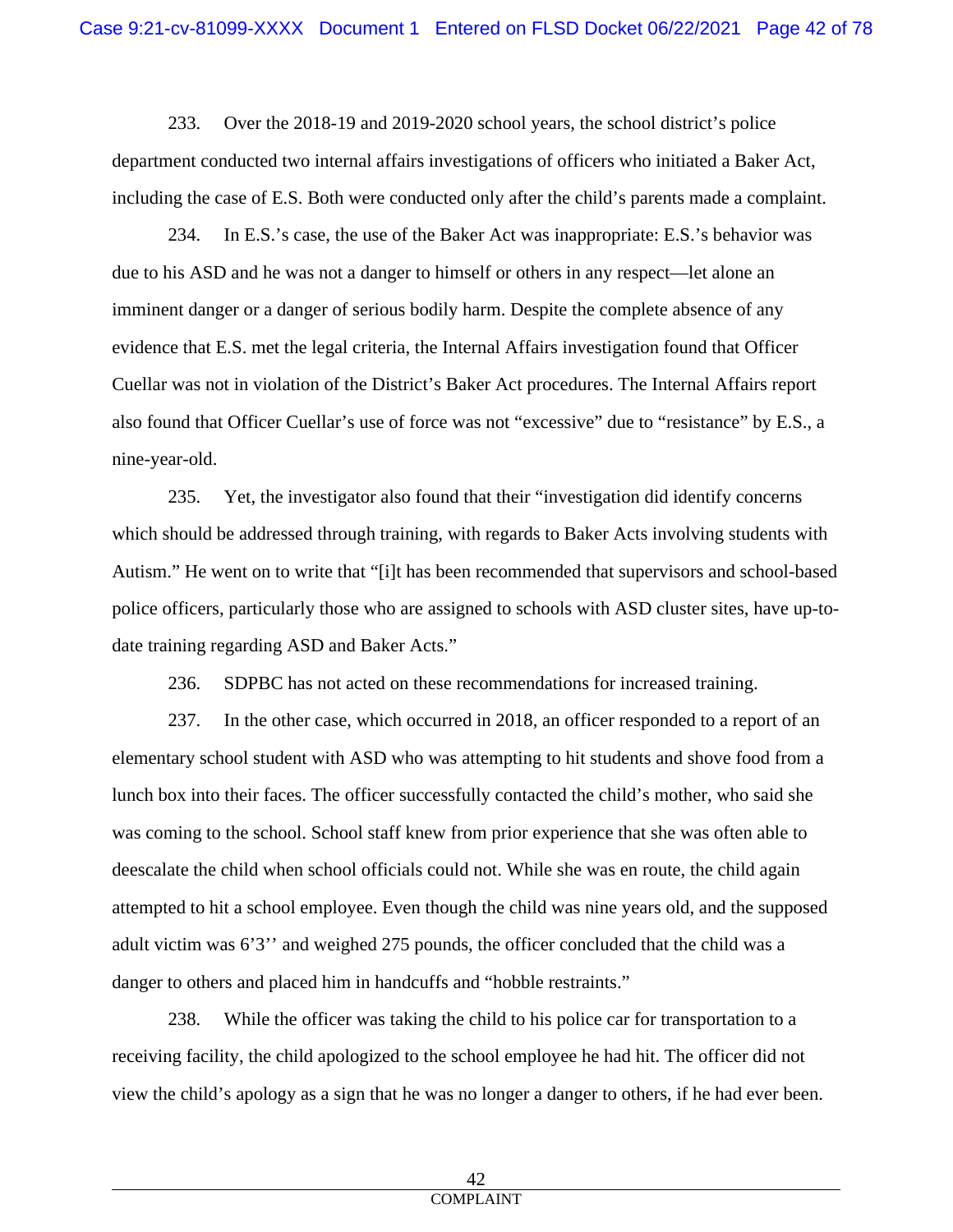He instead concluded that, unlike other children with ASD whom he perceived as "in their own world," this child was "cognizant of his actions." The officer's statement suggests that he thought the child's behavior deserved punishment because his actions were "calculated" and that he viewed use of the Baker Act as a form of punishment.

239. While the investigators found that the officer had not violated department policies, they also "recommended that school-based officers and supervisors understand the importance of contacting parents or guardians of ASD children." However, upon information and belief, no such training occurred.

240. SDPBC has also been aware of illegal use of involuntary examination under the Baker Act through a recording, first made public by the Palm Beach Post in 2021 but known to SDPBC prior to that date. The recording was made by a SDPBC school police officer of a 2017 incident in which an elementary school principal attempted to pressure him into using the Baker Act on a seven-year-old girl.<sup>[28](#page-42-0)</sup>

241. On that same day, the police officer sent the audio recording to his supervisor raising concerns that "the Principal, Staff and even the Crisis Response try to push for a (child) to be Baker Acted, for throwing things, books against the wall. . . . I'm certain the incident does not meet the criteria for a Baker Act."

242. As revealed by that recording, the officer, the principal, a teacher, and a representative of the mobile response team met and spoke about a seven-year-old girl, who was also present. The other adults urged the officer to initiate an involuntary examination under the Baker Act of the student, who had allegedly "kicked" and "slapped" a teacher and then laid down on the floor and refused to follow directions.

243. The officer explained that the girl could not be sent for involuntary examination because she did not meet the Baker Act criteria: there was no indication she wanted to harm

<span id="page-42-0"></span><sup>28</sup> Sonja Isger, *Should school use Baker Act on 7-year-old? A look inside one case*, The Palm Beach Post (May 14, 2021), https://www.palmbeachpost.com/story/news/2021/05/14/should-7 year-old-baker-acted-school-look-inside-one-case/5054465001/.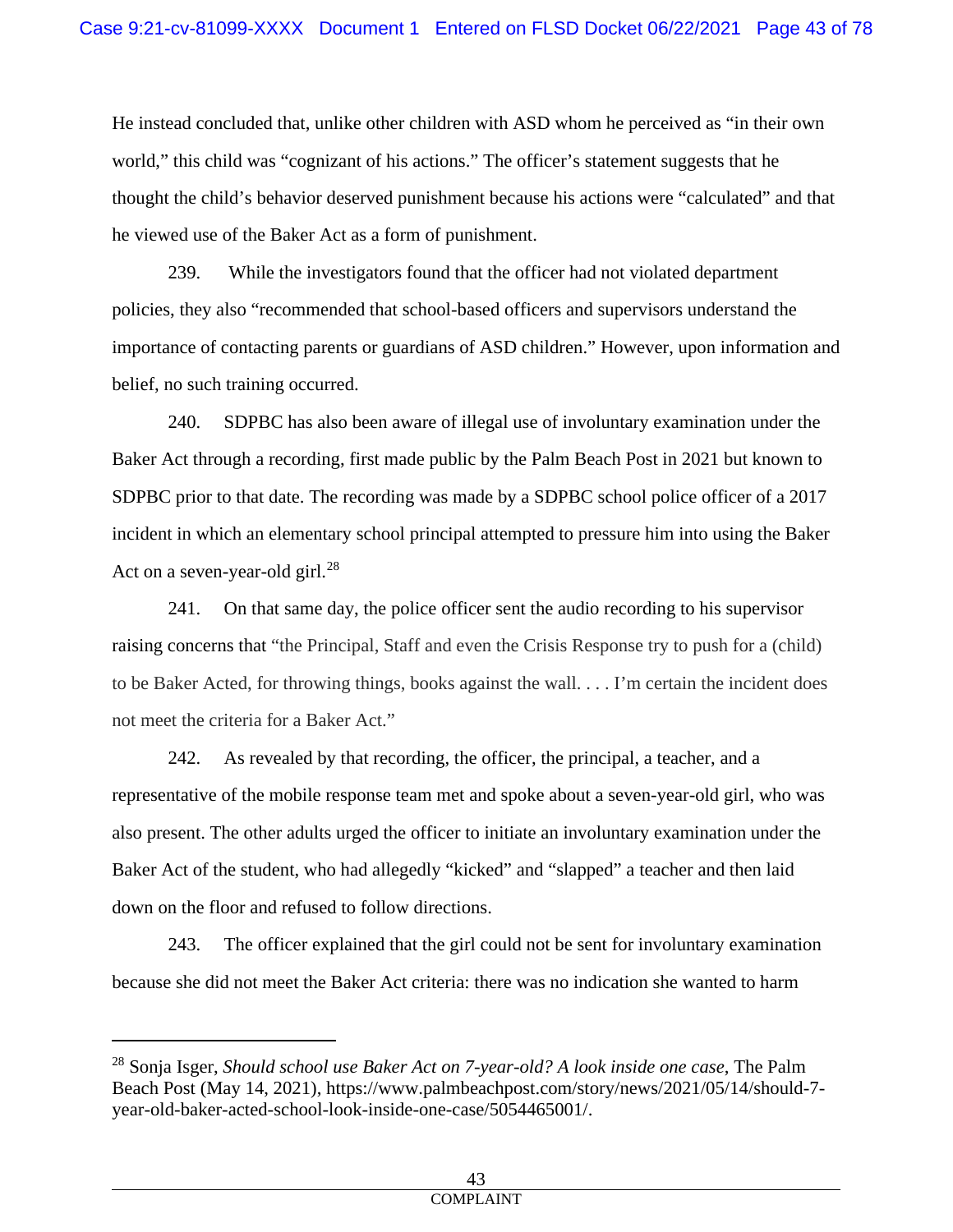herself, and she did not pose an actual risk of harm to the adults around her, since she was seven and physically incapable of hurting them.

244. The principal eventually admitted that she wanted the girl sent for involuntary examination because she was frustrated with the child's mother for not working with the school and with previous failed interventions. The principal asked, "How is she going to learn? How am I supposed to put her in an academic setting?" The officer replied that he was not there to make the child learn, but to see if she was a danger to herself or others. The principal then made clear that the real reason she wanted an involuntary examination was to get the student to leave the school, saying that "this is not the right placement for her." The officer countered that teaching a child a lesson or trying to convince her mother to move her to another school are not legal bases for use of the Baker Act.

245. The school staff remained undeterred: the teacher said that "I'm not saying she wants to kill herself," but the teacher thought "the Baker Act will be a wake-up call."

246. Even more disturbingly, the mobile response team member also recommended use of the Baker Act, despite not being able to articulate any reasons the child actually was a danger to others aside from the fact that she was "throwing things around."

247. While the officer in this case did not use the Baker Act, the audio tape reflects that SDPBC officials have pressured school police and other staff to use the Baker Act even when its use is known to be unlawful. As described above, other officers have subsequently used the Baker Act on children in similar circumstances. Upon information and belief, SDPBC was made aware of the content of this recording.

248. In March 2021, the Southern Poverty Law Center ("SPLC") and others issued a report identifying Baker Act misuse in Palm Beach County and throughout the state.

249. At least one School Board member was aware of the issue long before the report; multiple community members have informed this Board Member about the inappropriate use of the Baker Act on Black children.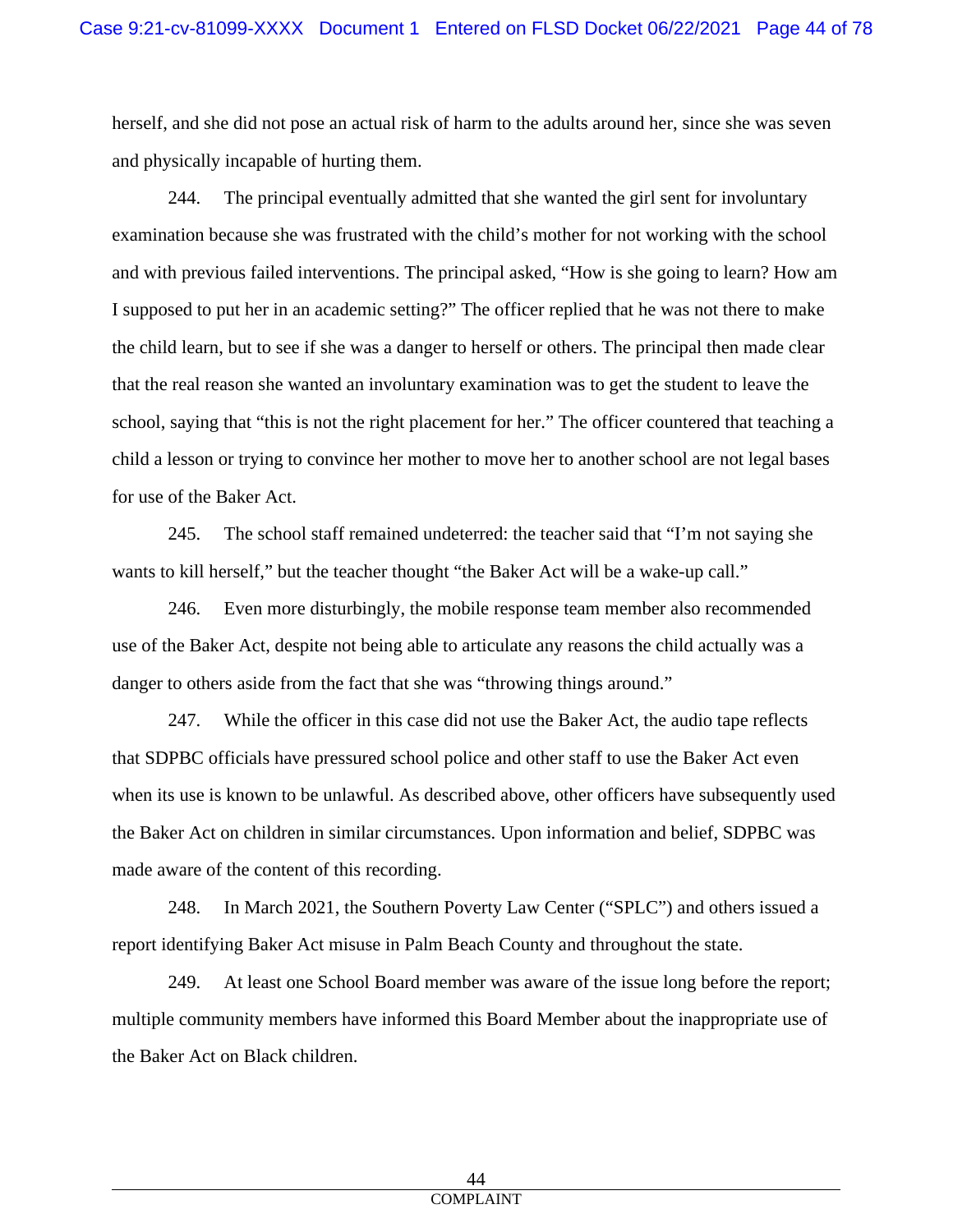250. Nonetheless, despite repeatedly being made aware of Baker Act misuse, SDPBC has sent an increasing number of children for involuntary examination over the last four years.

251. The School Board has also taken no actions to reduce SDPBC's use of the Baker Act despite possessing data that show the high and increasing rate of its use.

252. Superintendent Fennoy responded to the SPLC report by saying, falsely, that the data was "three to four years old" when in fact the report's data included the 2019-2020 school year. He also acknowledged that there is a grave risk of increased use of involuntary examination under the Baker Act as soon as SDPBC schools reopen fully.

253. When challenged in the press on its Baker Act use, SDPBC staff have asserted, falsely, that the District has already taken steps sufficient to reduce inappropriate Baker Act use and/or that its use of the Baker Act is in fact appropriate and therefore no corrective action is needed. For instance, in a statement quoted in a March 30, 2021 article on cbs12.com, a spokesman for SDPBC claimed that "[t]he School District relies on the Baker Act statute as a last resort when children are in danger of hurting themselves or others," even as board members conceded that was not the case.<sup>[29](#page-44-0)</sup> In another CBS12 article, Deputy Superintendent Keith Oswald again defended SDPBC's Baker Act use: "'[I]s a Baker Act a traumatic experience for a child? Absolutely,' Oswald said. 'But nothing is worth the cost of life.'"<sup>[30](#page-44-1)</sup> SDPBC staff also continued Superintendent Fennoy's attempt to describe the issue as one that had been solved, pointing to increased mental health resources in schools funded in a 2018 referendum. But while these new mental health resources were fully in place by mid-2019, SDPBC used the Baker Act at a record rate in the 2019-2020 school year.

<span id="page-44-0"></span><sup>&</sup>lt;sup>29</sup> "Palm Beach County School District 'Excessively' Baker Acts students, study says," CBS 12 News (Mar. 30, 2021), https://cbs12.com/news/local/palm-beach-county-school-districtexcessively-baker-acts-students-study-says.

<span id="page-44-1"></span><sup>&</sup>lt;sup>30</sup> "Palm Beach County School District says Baker Act report left out critical information," CBS 12 News (Apr. 29, 2021), https://cbs12.com/news/local/palm-beach-county-school-district-saysbaker-act-report-left-out-critical-information.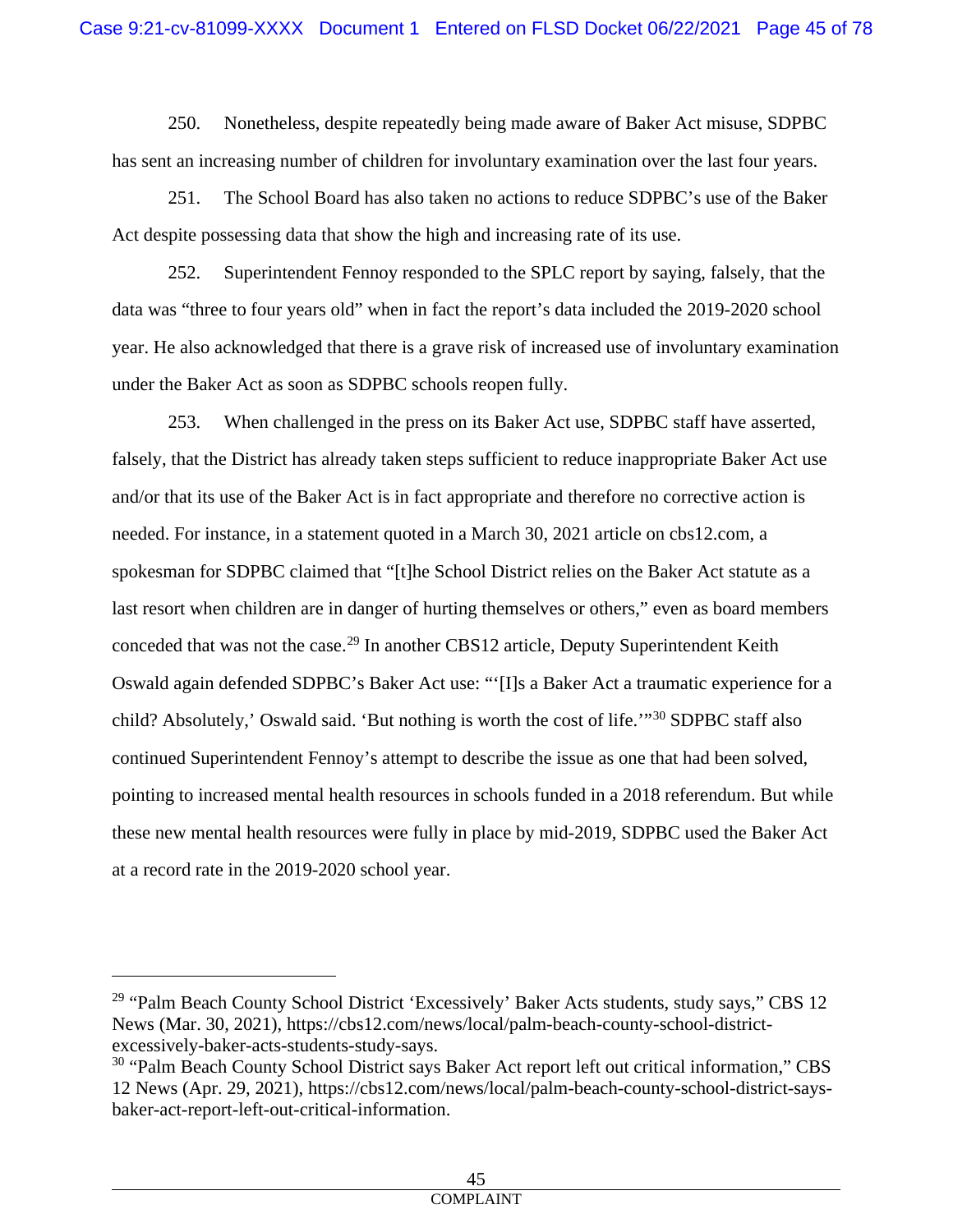254. At a recent School Board meeting, SDPBC claimed that it is revising its Baker Act policies in consultation with "experts," but has not named these experts or explained what changes it might be considering.

255. SDPBC has a history of using involuntary examination under the Baker Act for disability-related behaviors that are not related to a mental illness and/or do not require treatment in a restrictive environment; of seizing children for involuntary examination under the Baker Act without reasonable belief that the children met the statutory criteria for involuntary examination; of handcuffing all children transported for involuntary examination regardless of any individualized determination; of disregarding or denying its own stark Baker Act data; and of failing to develop policies and practices to ensure legal and appropriate use of the Baker Act. This history shows that SDPBC cannot and will not remedy its Baker Act issues without court oversight. Instead, SDPBC's abuse of the Baker Act use will only end with comprehensive injunctive relief.

#### **CAUSES OF ACTION**

# **COUNT 1**

#### **All Plaintiffs against All Defendants: Violation of the Americans With Disabilities Act**

256. Plaintiffs re-allege paragraphs 12-49 and 59-255.

257. Defendant School Board is a public entity subject to Title II of the ADA and officially responsible for supervising the operations of a public entity subject to Title II of the ADA. 42 U.S.C. § 12131(1).

258. D.P., E.S., W.B., M.S., and L.A., constituents of DRF, and children of members of the FL NAACP ("Plaintiff Children") are, or are suspected of being, qualified individuals with disabilities within the meaning of Title II of the ADA and meet the essential eligibility requirements for the receipt of services, programs, or activities of Defendants. *Id.* § 12131(2). P.S., J.S., A.B., L.H., S.S., and R.S. and members of the FL NAACP ("Plaintiff Parents") are individuals with known relationships or associations with individuals with known disabilities within the meaning of Title II of the ADA. 28 C.F.R. § 35.130 (g).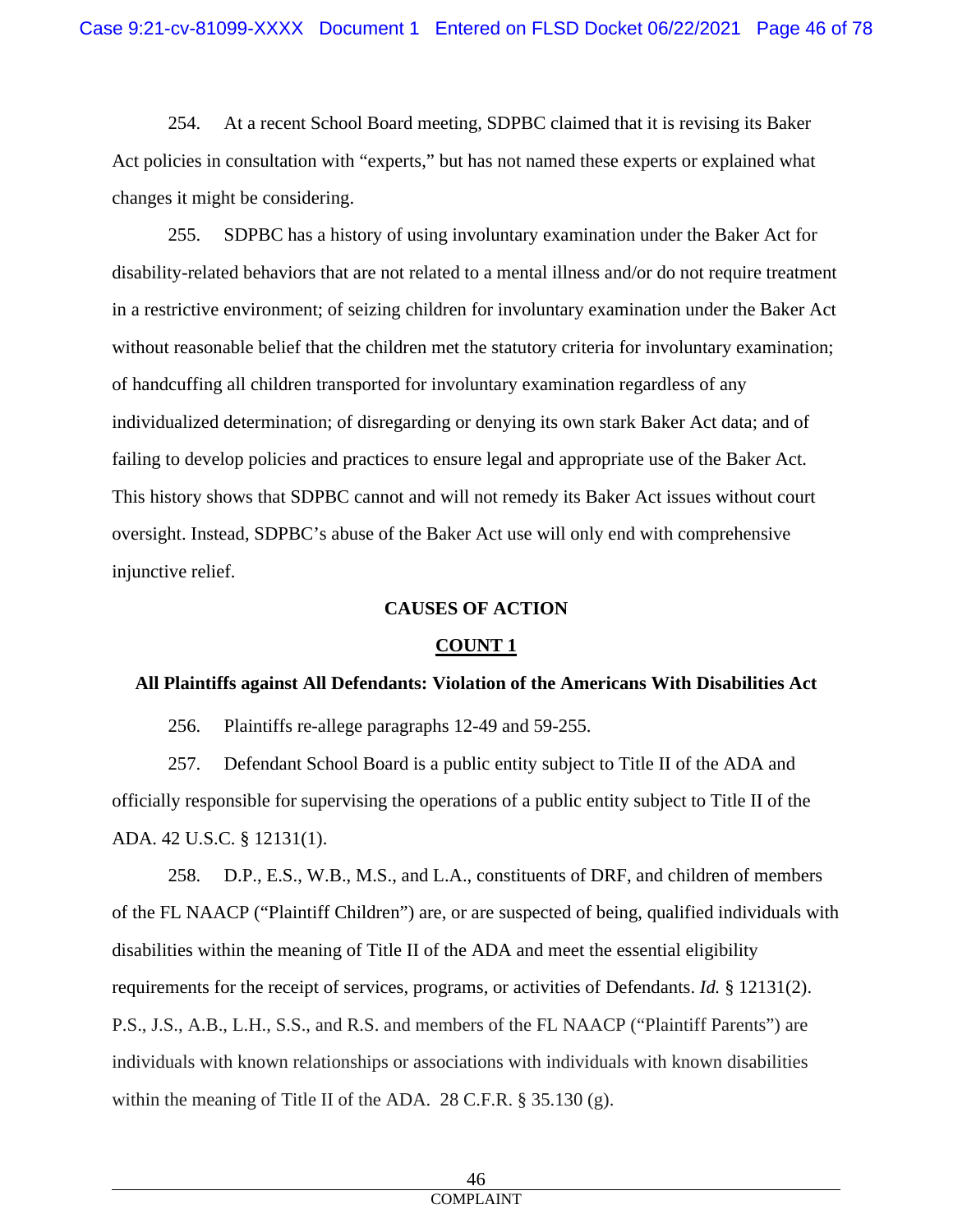259. Through the acts and omissions set forth above, Defendants violate Title II of the ADA and discriminate against Plaintiffs by reason of their disability or their known relationship or association with individuals with disabilities by:

- a. Denying Plaintiff Children an opportunity to participate in and benefit from education services equal to that afforded to other students;
- b. Denying Plaintiff Children education services that are as effective in affording equal opportunity to obtain the same result, gain the same benefit, or reach the same level of achievement as that provided to other students;
- c. Denying Plaintiff Children the opportunity to receive educational programs and services in the most integrated setting appropriate to their needs;
- d. Putting Plaintiff Children at risk of denial of the opportunity to receive educational programs and services in the most integrated setting appropriate to their needs;
- e. Failing to reasonably modify SDPBC's programs and services as needed to avoid discrimination against Plaintiffs;
- f. Using methods of administration that have the effect of defeating or substantially impairing the accomplishment of the objectives of the Defendants' programs with respect to the Plaintiffs; and
- g. Excluding or otherwise denying equal services, programs, or activities to Plaintiffs because of their disabilities or their known relationship or association with individuals with disabilities.

260. The Plaintiff Children did not and do not pose a significant risk to the health or safety of others, or any risk posed could have been or could be eliminated by the provision of reasonable modifications and/or non-discriminatory services.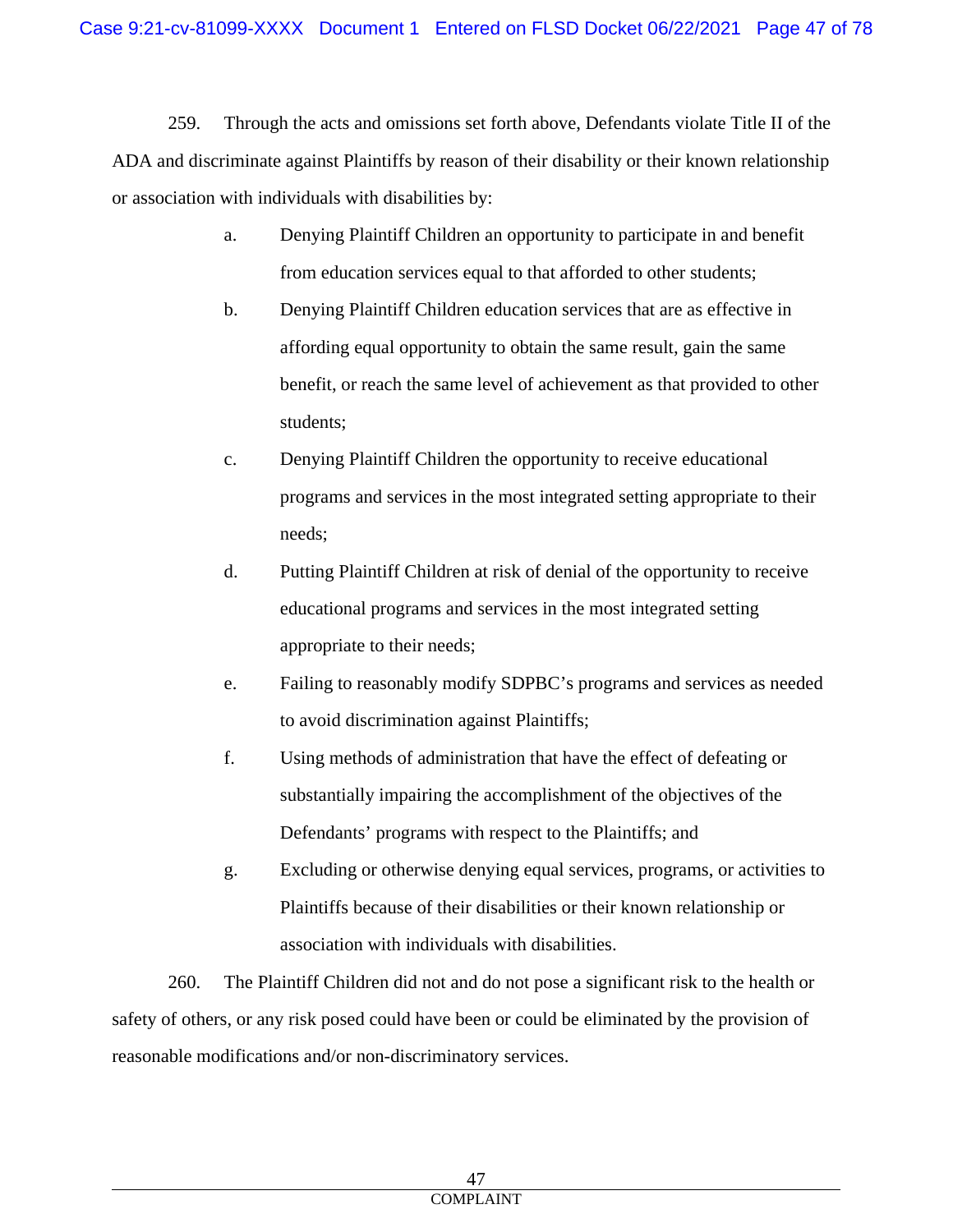261. Thus, Defendants have deprived Plaintiffs and have placed them at significant risk of further deprivation of participation in or the benefits of services, programs, or activities of a public entity.

262. Defendants have demonstrated deliberate indifference, in that they were aware of substantially likely harm to Plaintiffs' federally protected rights under Title II of the ADA and failed to act upon that likelihood.

263. As a result of Defendants' violations, Plaintiffs have suffered and are at a significant risk of suffering irreparable harm, including substantial losses of educational opportunities, and they have no adequate remedy at law.

264. Due to Defendants' ongoing violations of Title II of the ADA, injunctive relief, declaratory relief and damages are appropriate remedies.

#### **COUNT 2**

#### **All Plaintiffs against School Board: Violation of Section 504 of the Rehabilitation Act**

265. Plaintiffs re-allege paragraphs 12-49 and 59-264.

266. Defendant School Board has been and is a recipient of federal financial assistance sufficient to invoke the coverage of Section 504. *Id.* § 794(b)(3).

267. Plaintiff Children are, or are suspected of being, qualified individuals with disabilities within the meaning of Section 504 and are or may be otherwise qualified to participate in or receive benefits from Defendants' programs or activities. 29 U.S.C. § 794(a).

268. By reason of their disabilities, Plaintiffs are being excluded from participation in, and being denied the benefits of, an educational opportunity that is equal to that afforded to other students and being subjected to discrimination by Defendants.

269. By reason of their disabilities, Plaintiffs are subjected to discrimination by Defendants.

270. As set forth above, Defendants' actions and omissions violate Section 504 of the Rehabilitation Act of 1973.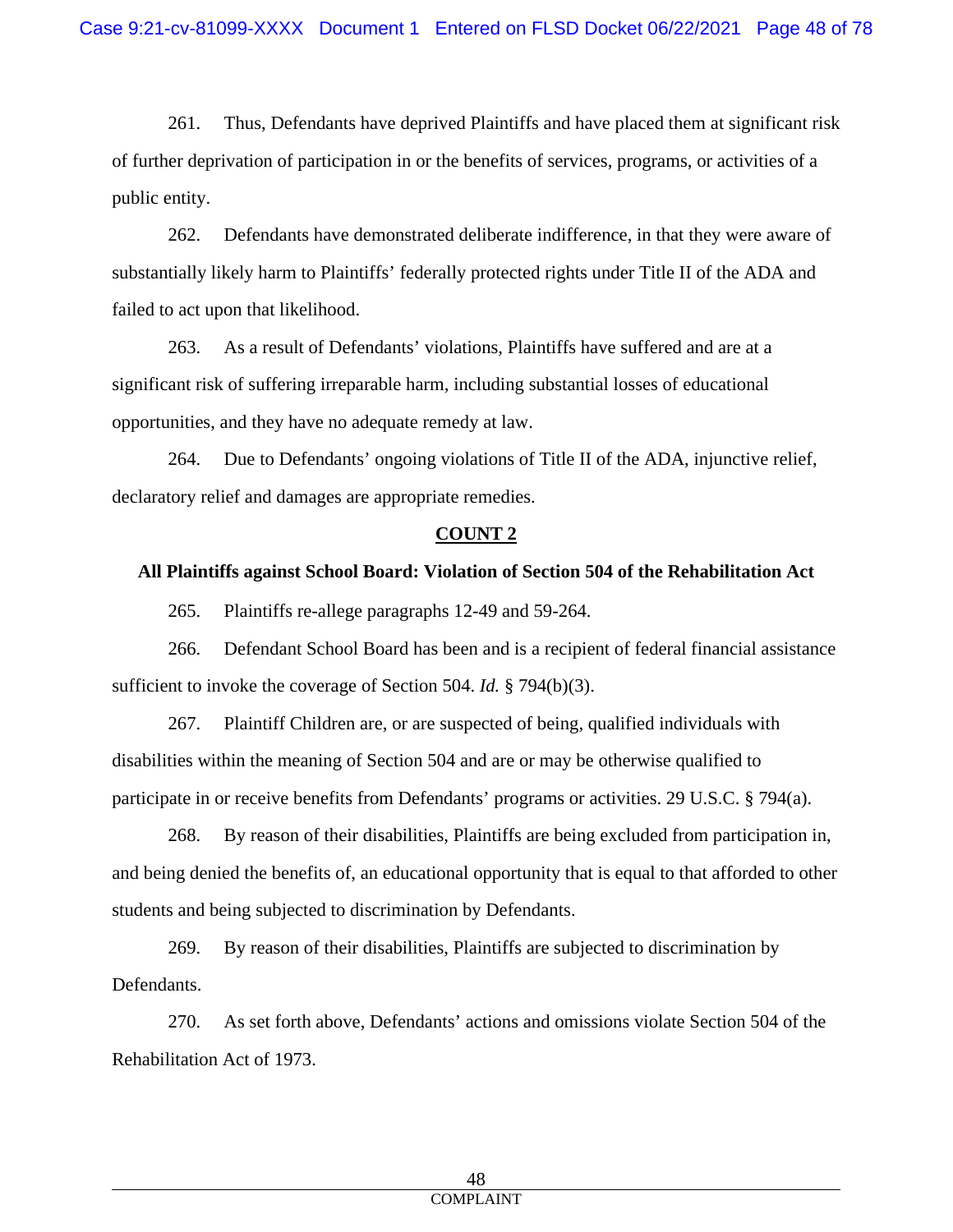271. Defendants have demonstrated a deliberate indifference in that they were aware of substantially likely harm to Plaintiffs' federally protected rights under Section 504 and failed to act upon that likelihood.

272. As a result of Defendants' violations, Plaintiffs have suffered and are at significant risk of suffering irreparable harm, including substantial losses of educational opportunities, and they have no adequate remedy at law.

273. Due to Defendants' ongoing violations of Section 504 and implementing regulations, injunctive relief, declaratory relief and damages are appropriate remedies.

# **COUNT 3**

# **All Plaintiffs against All Defendants: Violation of the Florida Educational Equity Act**

274. Plaintiffs re-allege the paragraphs 12-49 and 59-273.

275. The Florida Educational Equity Act ("FEEA") prohibits discrimination "on the basis of race, ethnicity, national origin, gender, disability, religion, or marital status against a student or an employee in the state system of public K-20 education." Fla. Stat. § 1000.05(3)(d).

276. By reason of their disabilities, Plaintiff Children are subjected to discrimination by Defendants, who have inappropriately and unlawfully used the Baker Act against them.

277. By failing to establish appropriate safeguards to prevent the Baker Act from being used inappropriately against students with disabilities, including Plaintiff Children, Defendants have acted with deliberate indifference, in violation of the FEEA.

278. As a result of Defendants' violations, Plaintiffs have suffered and are at significant risk of suffering irreparable harm, including substantial losses of educational opportunities, and they have no adequate remedy at law.

279. Due to Defendants' ongoing violations of the FEEA, injunctive and declaratory relief are appropriate remedies.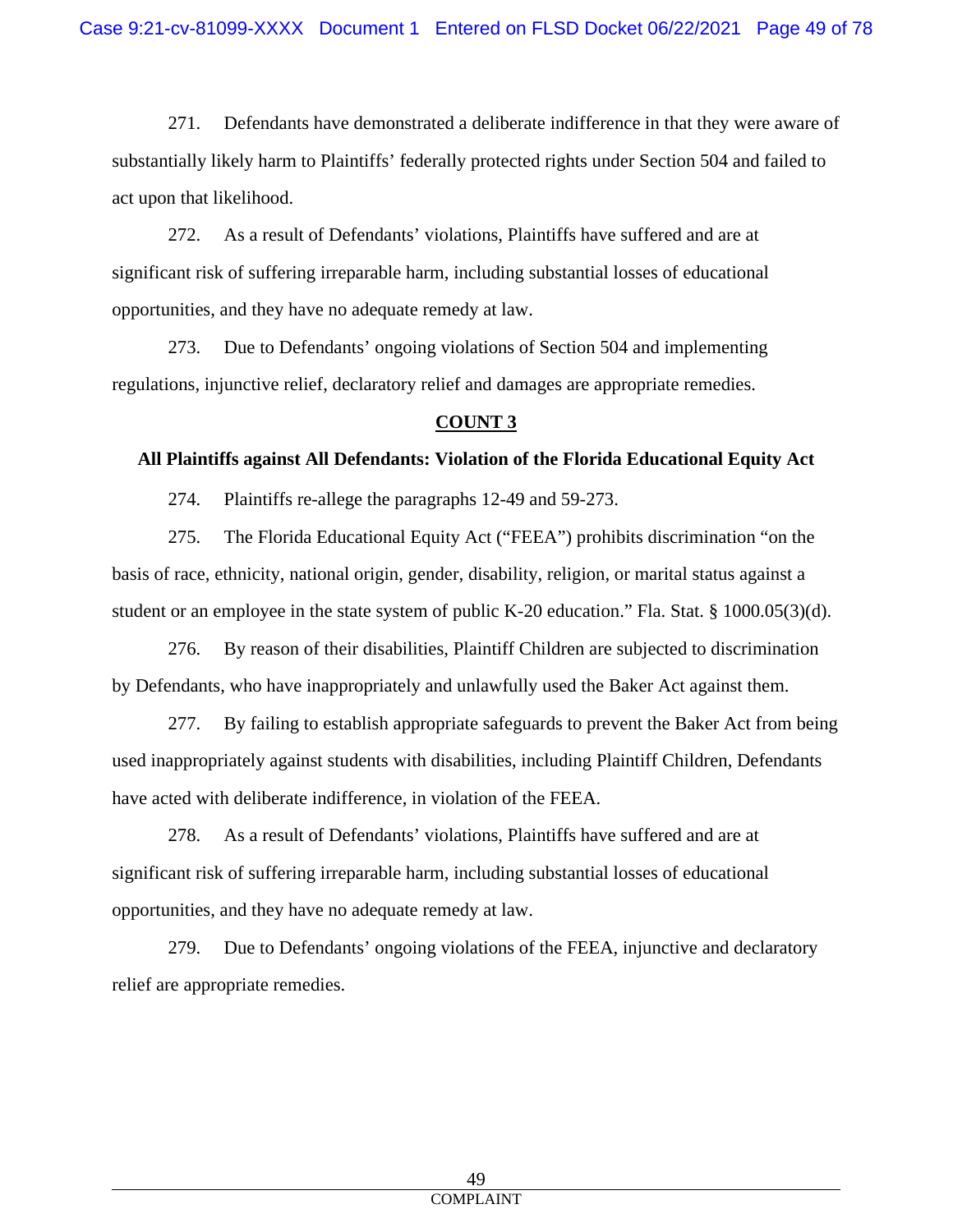#### **COUNT 4**

#### **P.S., J.S., A.B., L.H., S.S., and R.S and FL NAACP against All Defendants: § 1983 Procedural Due Process Claim for Deprivation of Parental Right to Custody and Control**

280. Plaintiffs re-allege the paragraphs 12-21, 31-49, and 59-255.

281. Parents have a fundamental right to the care, custody, and control of their children.

282. Parents cannot be deprived of this fundamental right without constitutionally sufficient due process under the Fourteenth Amendment.

283. Plaintiff Parents bring this claim against Defendants because SDPBC employee school police officers took Plaintiff Children into their custody and transported them to a receiving facility, where Plaintiff Children were denied contact with their parents, without notifying or seeking consent from Plaintiff Parents, and/or over Plaintiff Parents' objections.

284. No actual or perceived emergency existed that would justify SDPBC depriving Plaintiff Parents of their fundamental rights without any due process protections.

285. The failure to provide any type of notice or consent requirement prior to removing Plaintiff Children from their parents' custody and control is constitutionally insufficient and violates Plaintiff Parents' procedural due process rights.

286. These violations of Plaintiffs Parents' rights by SDPBC police officers were the result of longstanding District policies adopted by, ratified by, acquiesced to and endorsed by Defendants School Board, Fennoy, and Alexander and their predecessors. The District's Baker Act Decision Tree provides that even contacting parents before initiating an examination, let alone seeking their permission, is only "recommended."

287. These violations were also the result of those Defendants' failure to supervise and train SDPBC police to seek parental consent before initiating a Baker Act examination. Despite being aware that hundreds of children were being Baker Acted and that many of those Baker Acts could be prevented by contacting children's parents, Defendants failed to train their officers to do so.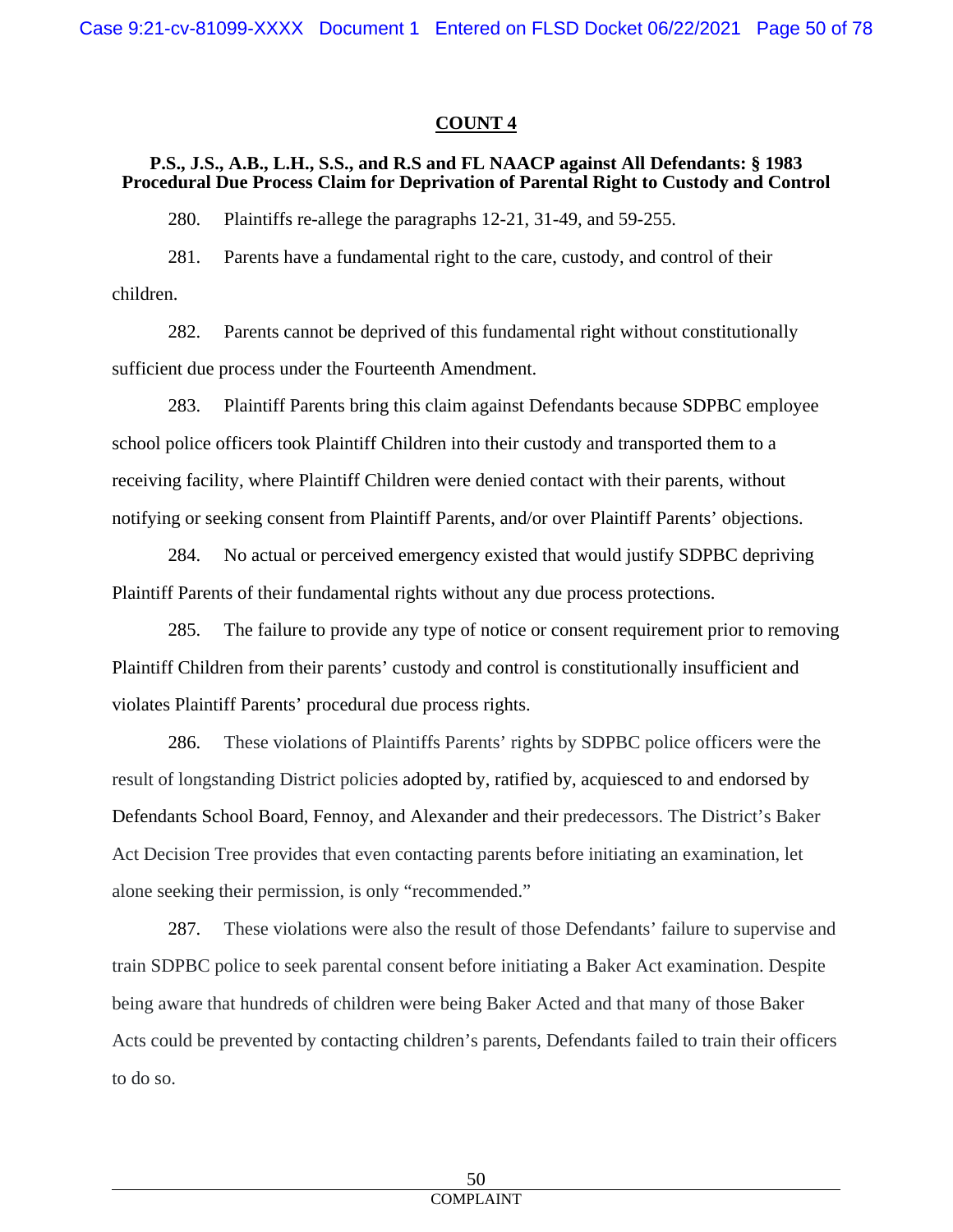288. These violations interfered with the Plaintiff Parents' relationship with their children at a time those children needed them most. This caused Plaintiff Parents and Plaintiff Children great distress. Without adequate relief Plaintiffs are at significant risk of suffering similar harms in the future.

289. Due to Defendants' ongoing violations of the Fourteenth Amendment, injunctive and declaratory relief are appropriate remedies.

#### **COUNT 5**

# **P.S., J.S., A.B., L.H., S.S., R.S., and FL NAACP against All Defendants: § 1983 Procedural Due Process Claim for Control Over Medical Decision-Making Under the Fourteenth Amendments**

290. Plaintiffs re-allege paragraphs 12-21, 31-49, and 59-255.

291. Parents have a fundamental right to the care, custody, and control of their children.

292. Parents cannot be deprived of this fundamental right without constitutionally sufficient due process under the Fourteenth Amendment.

293. The fundamental right of parents to the care custody, and control of their children encompasses right to make medical decisions for their children.

294. Plaintiff Parents and FL NAACP bring this claim against Defendants because SDPBC employees initiated involuntary examinations of Plaintiff Children under the Baker Act without notifying or seeking consent from Plaintiff Parents, and/or over the Plaintiff Parents' objections.

295. No actual or perceived emergency existed that would justify SDPBC depriving Plaintiff Parents of their fundamental rights without any due process protections.

296. The failure to provide any type of notice or consent requirement prior to employing the Baker Act on a child is constitutionally insufficient and violates Plaintiff Parents' procedural due process rights.

297. These violations of Plaintiffs Parents' rights by SDPBC police officers were the result of longstanding District policies adopted by, ratified by, acquiesced to and endorsed by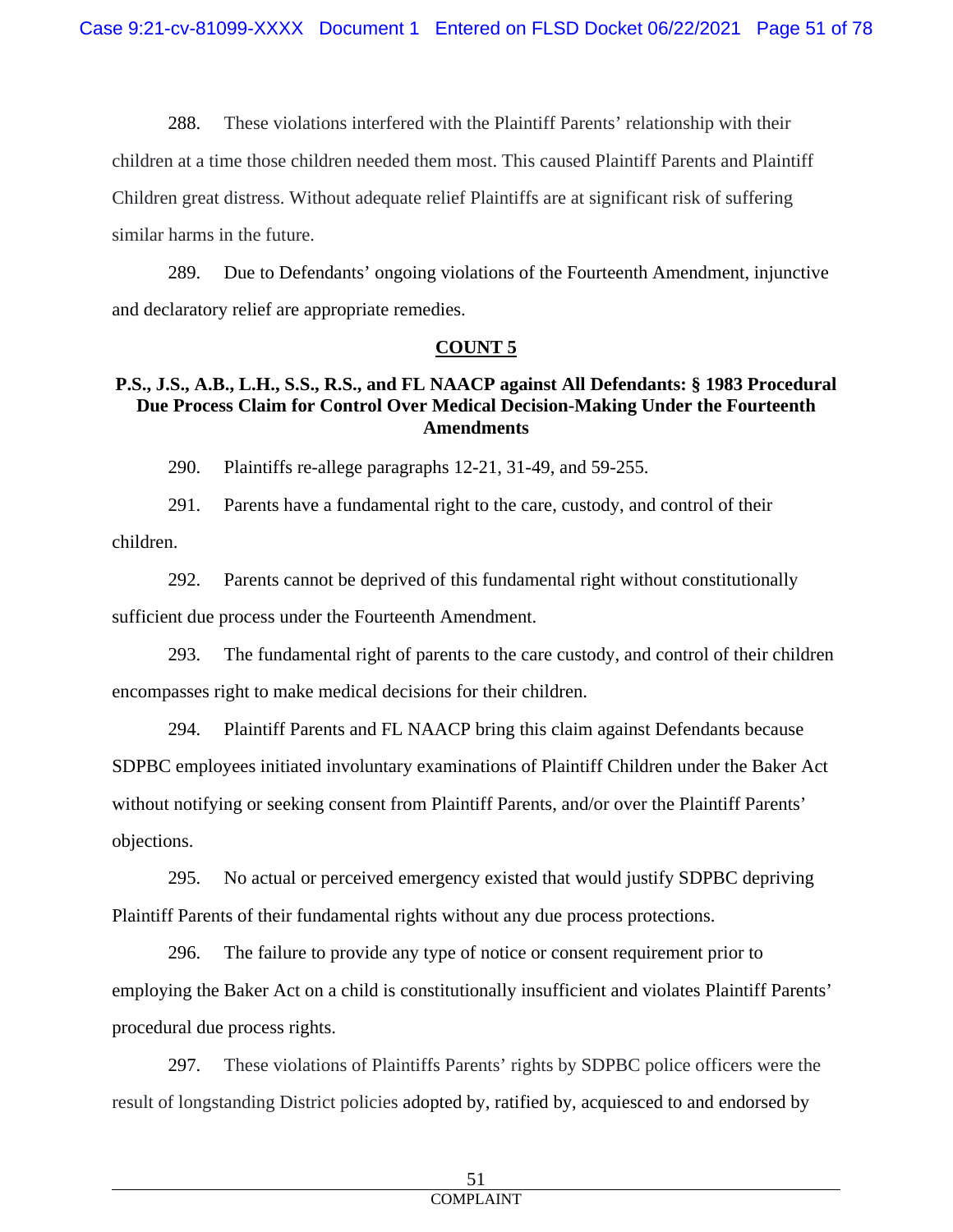Defendants School Board, Fennoy, and Alexander and their predecessors. The District's Baker Act Decision Tree provides that even contacting parents before initiating an examination, let alone seeking their permission, is only "recommended."

298. These violations were also the result of those Defendants' failure to supervise and train SDPBC police to seek parental consent before initiating a Baker Act examination. Despite being aware that hundreds of children were being seized for involuntary examination under the Baker Act and that many of those Baker Acts could be prevented by contacting children's parents, Defendants failed to train their officers to do so.

299. These violations interfered with Plaintiff Parents' ability to make the best medical decisions for their children, harming the interests of both parents and children in ensuring that children's medical needs are met adequately. Without adequate relief Plaintiffs are at significant risk of suffering similar harms in the future.

300. Due to Defendants' ongoing violations of the Fourteenth Amendment, injunctive and declaratory relief are appropriate remedies.

# **COUNT 6**

# **All Plaintiffs against All Defendants: § 1983 Claim for Violation of Due Process Right to be Free of Unreasonable Seizures under the Fourth and Fourteenth Amendments**

301. Plaintiffs re-allege paragraphs 12-49 and 59-255.

302. The Fourth Amendment prohibits unreasonable seizures in the context of involuntary psychiatric examinations.

303. The legality of a seizure by a school employee depends on the reasonableness, under all the circumstances, of the seizure. The reasonableness of the seizure is determined using a two-step inquiry: "first, one must consider 'whether the . . . action was justified at its inception.'" *New Jersey v. T.L.O.*, 469 U.S. 325, 341 (1985) (internal citations omitted).

304. "[S]econd, one must determine whether the [seizure] as actually conducted 'was reasonably related in scope to the circumstances which justified interference in the first place.'" *Id.* The measures employed during the seizure must be "reasonably related to the objectives of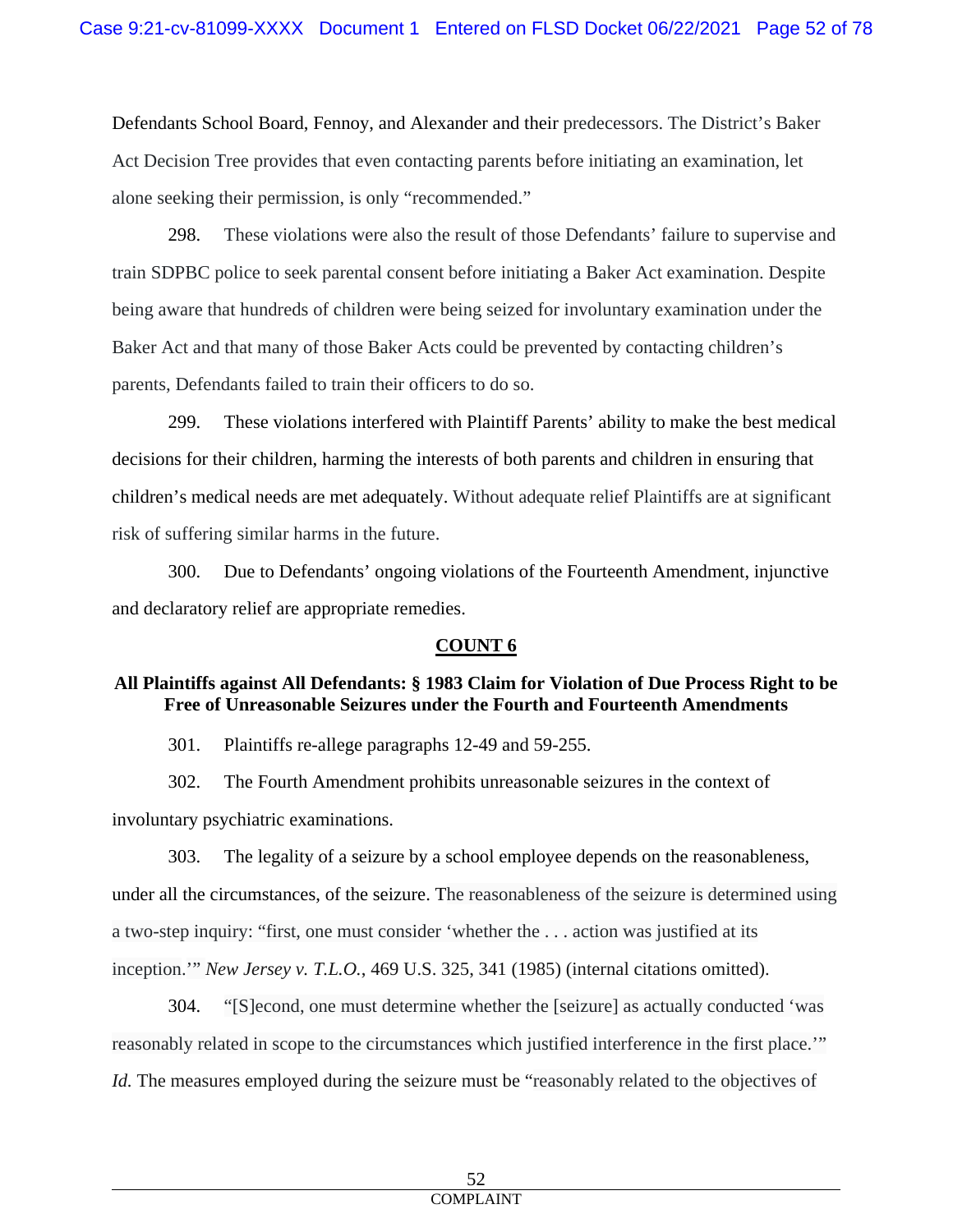the [seizure] and not excessively intrusive in light of the age and sex of the student and the nature of the infraction." *Id.* at 342.

305. School employees, including SDPBC police officers, regularly seize children for involuntary examination who plainly do not meet the criteria of the Baker Act. Specifically, school staff, typically police officers, officers seize children by sending them for involuntary examination when they do not have a reasonable belief that the children have a mental illness and/or when they do not have a reasonable belief that the children are at imminent risk of causing serious bodily harm to themselves or others.

306. Under these circumstances, seizure of a child for involuntary examination is unreasonable and unconstitutional.

307. SDPBC does not accurately train its staff on the law concerning when and on who the Baker Act may legally be used. It does not conduct any after-the-fact review of its employees use of the Act. And when abuses of the Act are reported, it takes no corrective action.

308. As a result of Defendants' unreasonable seizure of children, Plaintiffs have suffered and continue to suffer emotional distress, pain, and humiliation. Plaintiff Children continue to experience fear, distrust, and anxiety, as well as other impacts on their education.

309. Due to Defendants' ongoing violations of the Fourth Amendment, injunctive and declaratory relief are appropriate remedies.

# **COUNT 7**

# **D.P. against the School Board, Superintendent Fennoy, and Officer Margolis: § 1983 Claim for Violation of Due Process Right to be Free of Unreasonable Seizures under the Fourth and Fourteenth Amendments**

310. Plaintiffs re-allege paragraphs 12-13, 34-41, 44, 52-69, 70-99, and 202-255.

311. The Fourth Amendment prohibits unreasonable seizures in the context of involuntary psychiatric examinations.

312. The legality of a seizure by a school employee depends on the reasonableness, under all the circumstances, of the seizure. The reasonableness of the seizure is determined using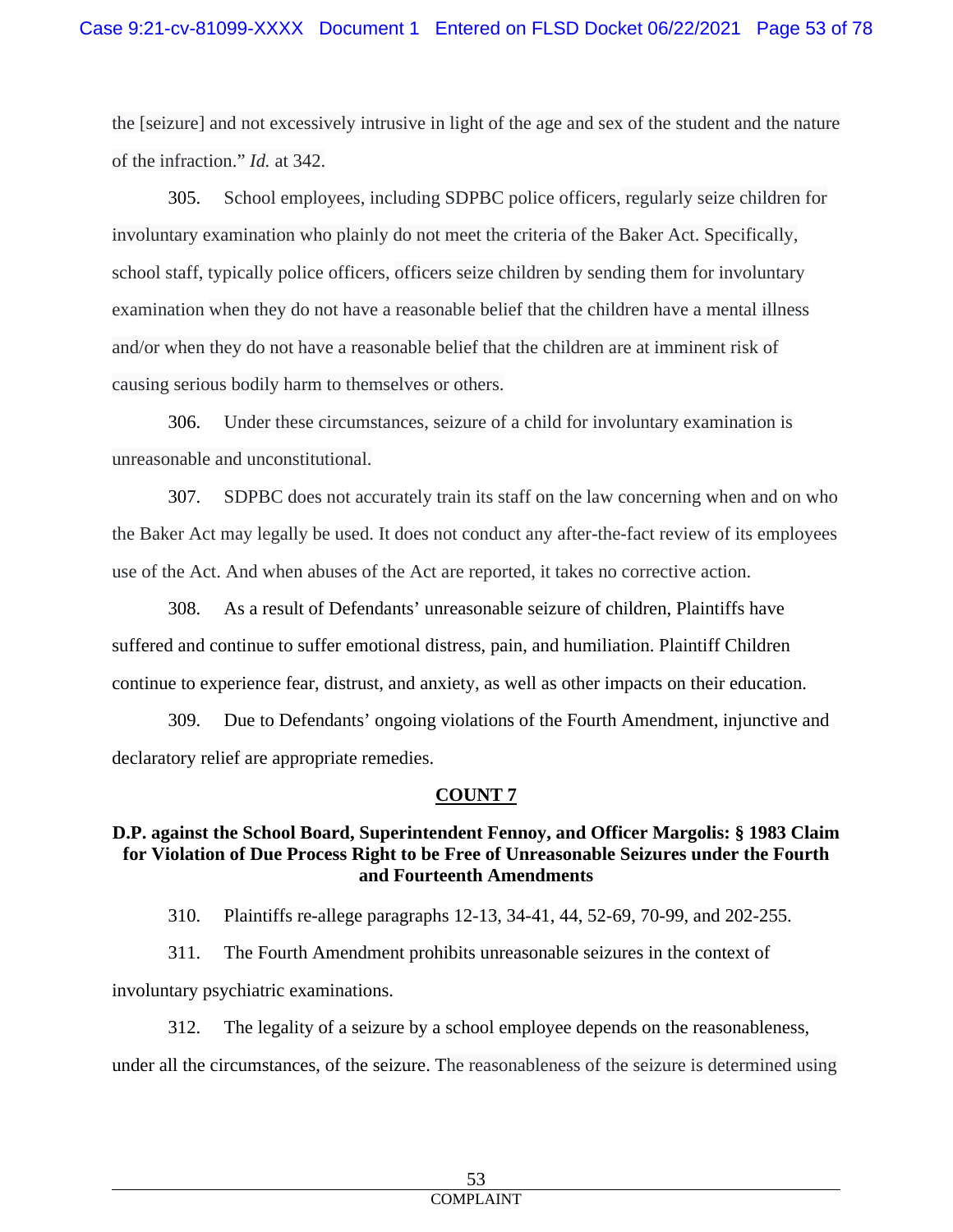a two-step inquiry: "first, one must consider 'whether the . . . action was justified at its inception.'" *New Jersey v. T.L.O.*, 469 U.S. 325, 341 (1985) (internal citations omitted).

313. "[S]econd, one must determine whether the [seizure] as actually conducted 'was reasonably related in scope to the circumstances which justified interference in the first place.'" *Id.* The measures employed during the seizure must be "reasonably related to the objectives of the [seizure] and not excessively intrusive in light of the age and sex of the student and the nature of the infraction." *Id.* at 342.

314. Officer Margolis' seizure of D.P. was not justified at its inception because Officer Margolis did not reasonably believe that D.P.'s behavior posed an imminent risk of serious bodily harm to himself or others, which is required for a legal seizure under the Baker Act. Specifically, nine-year-old D.P.'s behavior allegedly consisted of throwing objects, including a stuffed animal, and pushing furniture.

315. Even if Officer Margolis' seizure of D.P. was justified at its inception, the seizure as actually conducted was excessively intrusive in light of D.P.'s age and his behavior. Officer Margolis handcuffed D.P. for approximately at least 90 minutes while he was awaiting transport and transported to a receiving facility in a police car.

316. Officer Margolis violated the Fourth Amendment prohibition on unreasonable seizures and is liable for damages under § 1983.

317. The School Board and Superintendent Fennoy are liable for Officer Margolis' actions because they knew that Officer Margolis was inadequately trained and supervised and knew that, based on at least one earlier materially similar instance of unconstitutional conduct by SDPBC police officers, additional training and supervision were necessary to prevent further violations, and they made a deliberate choice not to provide additional training or supervision to Officer Margolis.

318. Specifically, Officer Margolis was not trained by SDPBC in the kind of behavior that could reasonably lead to an inference that a child is a danger to himself or others or that the Baker Act could not be legally used for behavior that is a manifestation of a child's ASD. His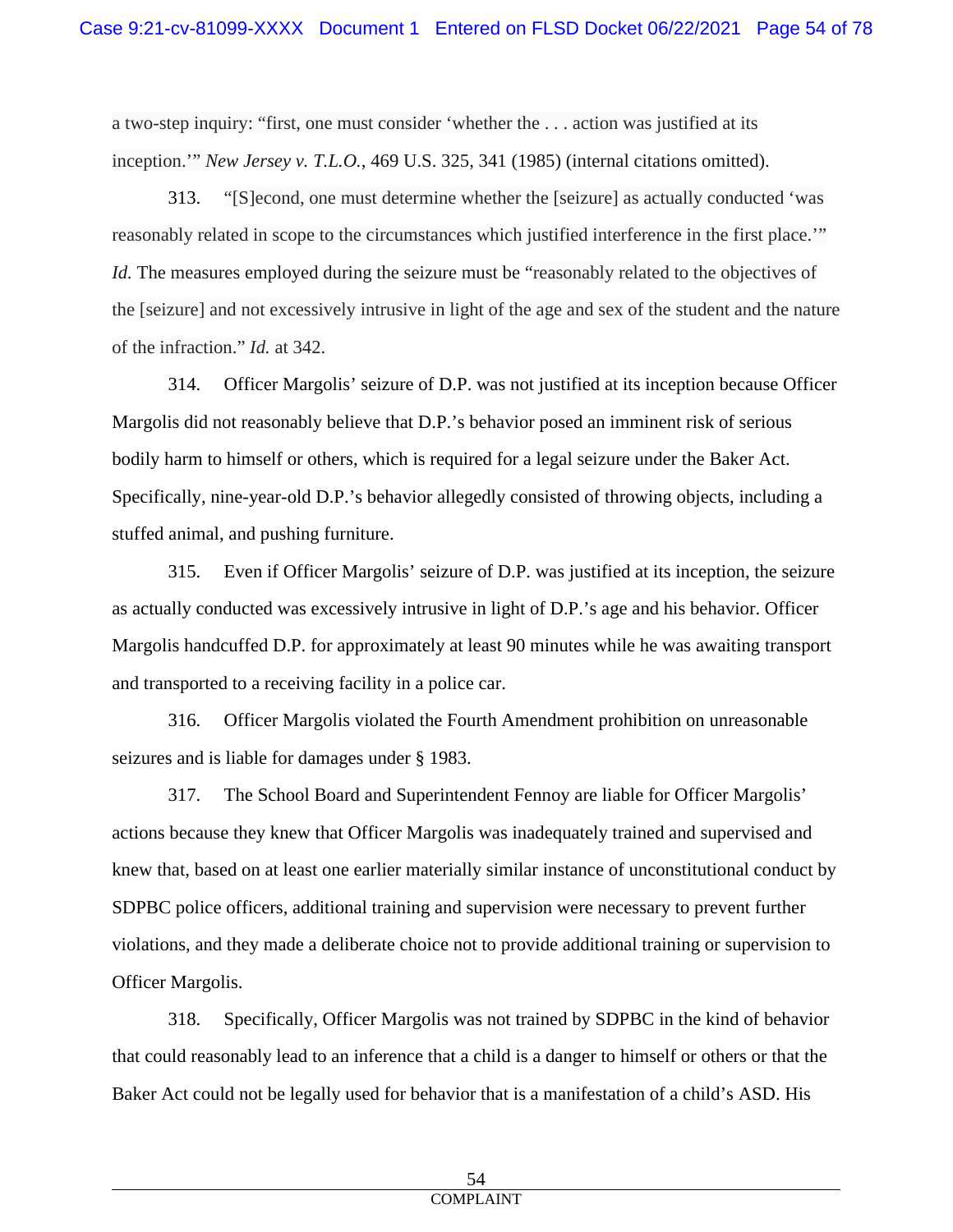failure to obtain and follow the recommendations of mental health professionals about whether D.P. should be examined was consistent with District Policies adopted or ratified by Defendants School Board and Fennoy. Had Defendants School Board and Fennoy supervised school staff's use of the Baker Act appropriately, they could have identified overuse of the Baker Act, including on children with ASD, and taken steps that would have prevented D.P.'s involuntary examination under the Baker Act.

319. As a result of Defendants' unreasonable seizure of him, D.P. has suffered and continues to suffer emotional distress, pain, and humiliation. D.P. underwent more than two years of therapy and continues to require additional counseling. D.P. also was more aggressive and became upset more easily after the event. D.P. continues to experience fear, distrust, and anxiety, as well as other impacts on his education.

320. Due to Defendants' violation of D.P.'s right to be free from unreasonable seizures, D.P. is entitled to damages.

# **COUNT 8**

#### **E.S. against the School Board, Superintendent Fennoy, and Officer Cuellar: § 1983 Claim for Violation of Due Process Right to be Free of Unreasonable Seizures under the Fourth and Fourteenth Amendments**

321. Plaintiffs re-allege paragraphs 14-15, 34-41, 45, 52-69, 100-126, and 202-255.

322. The Fourth Amendment prohibits unreasonable seizures in the context of involuntary psychiatric examinations.

323. The legality of a seizure by a school employee depends on the reasonableness, under all the circumstances, of the seizure. The reasonableness of the seizure is determined using a two-step inquiry: "first, one must consider 'whether the . . . action was justified at its inception.'" *New Jersey v. T.L.O.*, 469 U.S. 325, 341 (1985) (internal citations omitted).

324. "[S]econd, one must determine whether the [seizure] as actually conducted 'was reasonably related in scope to the circumstances which justified interference in the first place.'" *Id.* The measures employed during the seizure must be "reasonably related to the objectives of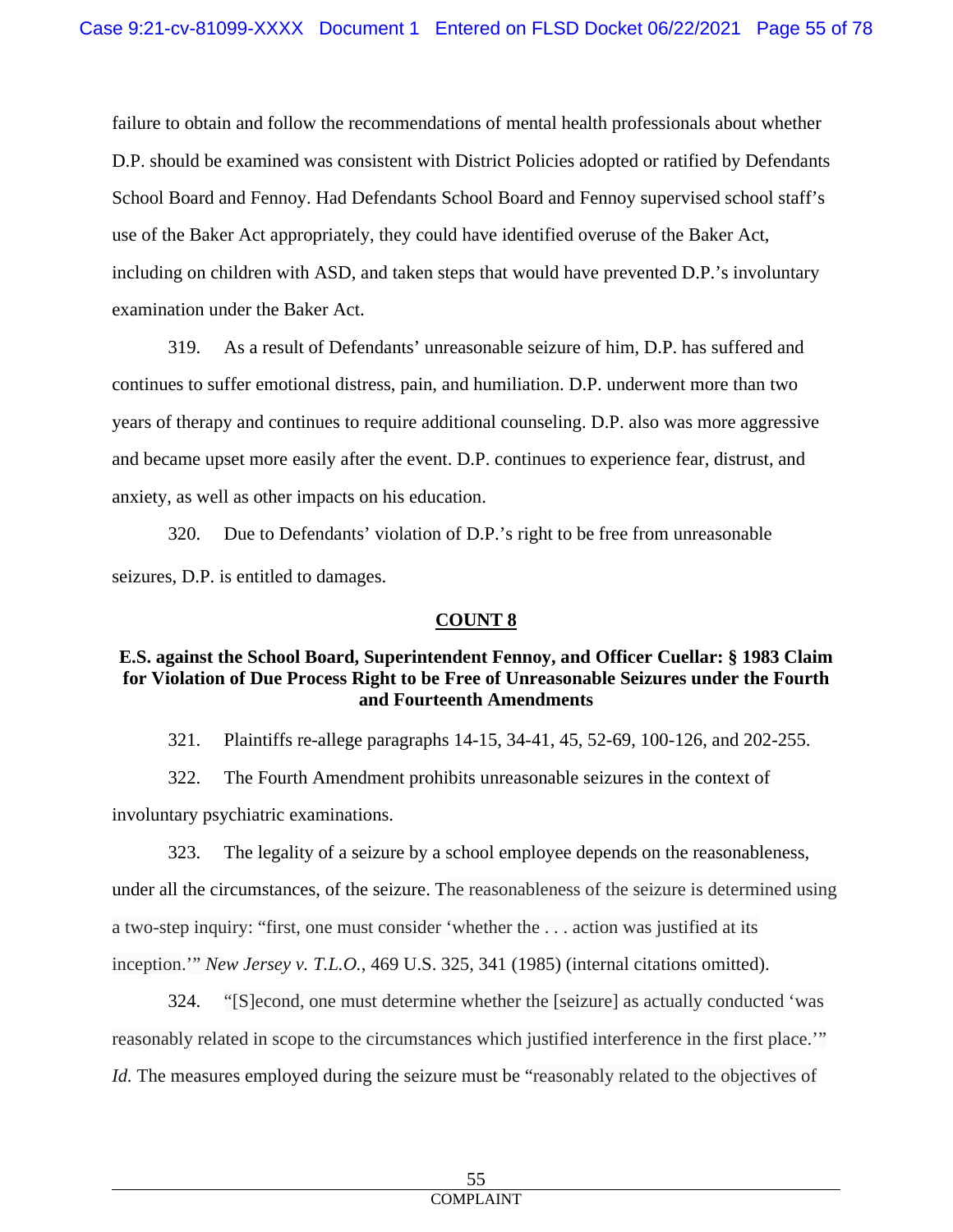the [seizure] and not excessively intrusive in light of the age and sex of the student and the nature of the infraction." *Id.* at 342.

325. Officer Cuellar knew that E.S.'s behavior was due to ASD, a developmental disability, and not due to mental illness as defined in the Baker Act. He did not reasonably believe that E.S.'s behavior was due to mental illness. As a result, seizure under the authority of the Baker Act was not legal and Officer Cuellar's seizure of E.S. was not justified at its inception.

326. In addition, because Officer Cuellar did not reasonably believe that E.S.'s behavior posed an imminent risk of serious bodily harm to himself or others, seizure under the authority of the Baker Act was not legal and Officer Cuellar's seizure of E.S. was not justified at its inception.

327. Even if Office Cuellar's seizure of E.S. was justified at its inception, the seizure as actually conducted was not reasonably related to the objectives of the seizure and was excessively intrusive in light of E.S.'s age and his behavior. Nine-year-old E.S.'s behavior consisted of swinging his arms in the air. In response, in the process of seizing E.S., Officer Cuellar slammed E.S., a nine-year-old boy, on a couch and on the floor, scuffing his knees, and the handcuffed him. E.S. remained in the handcuffs for approximately at least 30 minutes as he was transported to a receiving facility.

328. Officer Cuellar violated the Fourth Amendment prohibition on unreasonable seizures and is liable for damages under § 1983.

329. Officer Cuellar exhibited wanton disregard and malicious intent in his seizure of E.S.

330. The School Board and Superintendent Fennoy are liable for Officer Cuellar's actions because they knew that Officer Cuellar was inadequately trained and supervised and knew that, based on at least one earlier materially similar instance of unconstitutional conduct by SDPBC police officers, additional training and supervision were necessary to prevent further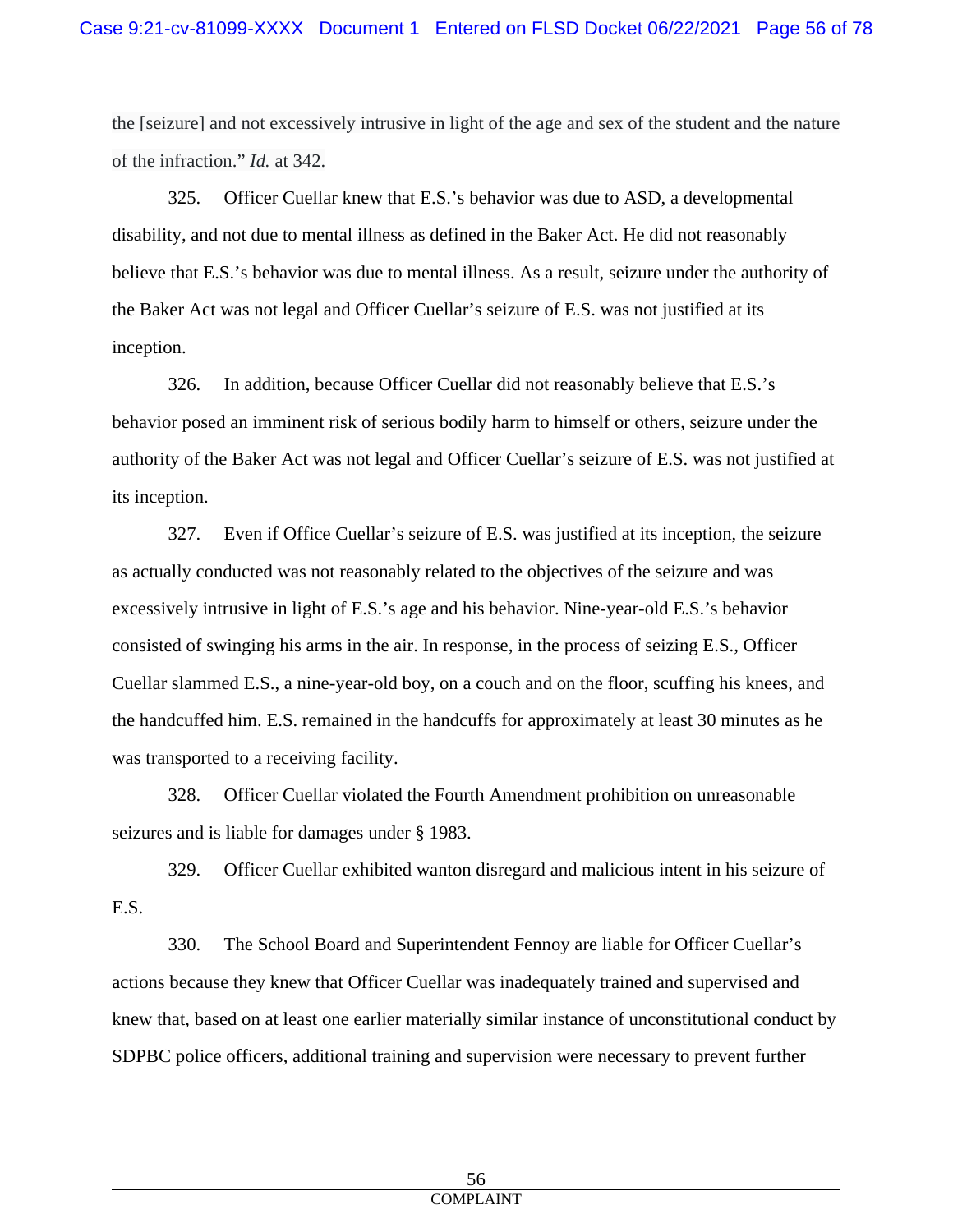violations, and they made a deliberate choice not to provide additional training or supervision to Officer Cuellar.

331. Specifically, Officer Cuellar was not trained by SDPBC in the kind of behavior that could reasonably lead to an inference that a child is a danger to himself or others or that the Baker Act could not be legally used for behavior that is a manifestation of a child's ASD. His failure to obtain and follow the recommendations of mental health professionals about whether E.S. should be examined was consistent with District Policies adopted or ratified by Defendants School Board and Fennoy. Had Defendants School Board and Fennoy supervised school staff's use of the Baker Act appropriately, they could have identified overuse of the Baker Act, including on children with ASD, and taken steps that would have prevented E.S.'s involuntary examination under the Baker Act.

332. As a result of Defendants' unreasonable seizure of him, E.S. has suffered and continues to suffer emotional distress, pain, and humiliation. After the incident, E.S. was deeply afraid of men in uniform, including Officer Cuellar, who was still a regular presence at his school. E.S. eventually had to leave public school entirely to feel safe. E.S. continues to experience fear, distrust, and anxiety, as well as other impacts on his education.

333. Due to Defendants' violation of E.S.'s right to be free from unreasonable seizures, E.S. is entitled to damages.

# **COUNT 9**

# **L.A. against the School Board, Superintendent Fennoy, and Officer Blocher: § 1983 Claim for Violation of Due Process Right to be Free of Unreasonable Seizures under the Fourth and Fourteenth Amendments**

334. Plaintiffs re-allege paragraphs 18-19, 34-41, 46, 52-69, 127-153, and 202-255.

335. The Fourth Amendment prohibits unreasonable seizures in the context of involuntary psychiatric examinations.

336. The legality of a seizure by a school employee depends on the reasonableness, under all the circumstances, of the seizure. The reasonableness of the seizure is determined using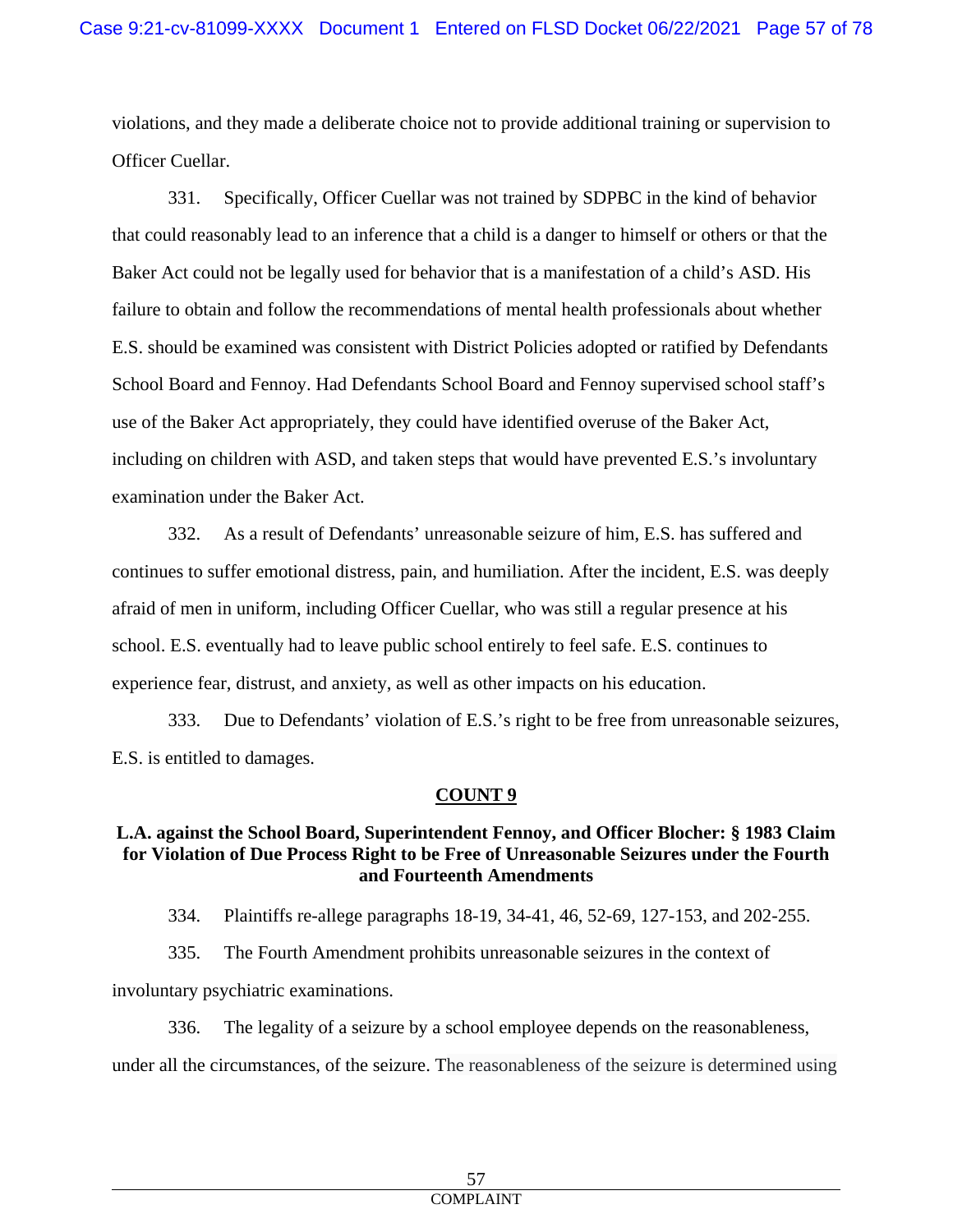a two-step inquiry: "first, one must consider 'whether the . . . action was justified at its inception.'" *New Jersey v. T.L.O.*, 469 U.S. 325, 341 (1985) (internal citations omitted).

337. "[S]econd, one must determine whether the [seizure] as actually conducted 'was reasonably related in scope to the circumstances which justified interference in the first place.'" *Id.* The measures employed during the seizure must be "reasonably related to the objectives of the [seizure] and not excessively intrusive in light of the age and sex of the student and the nature of the infraction." *Id.* at 342.

338. Officer Blocher's seizure of L.A. was not justified at its inception because Officer Blocher did not reasonably believe that L.A.'s behavior posed an imminent risk of serious bodily harm to herself or others, which is required for a legal seizure under the Baker Act. Specifically, eight-year-old L.A.'s behavior consisted of allegedly stating that she wanted to kill herself and did not want to go home with her mom, and eating paper.

339. Even if Officer Blocher's seizure of L.A. was justified at its inception, the seizure as actually conducted was not reasonably related to the objectives of the seizure and was excessively intrusive in light of L.A.'s age and behavior. Officer Blocher handcuffed L.A. for a total of approximately at least five minutes while she was transported to a police car for transport to a receiving facility.

340. Officer Blocher violated the Fourth Amendment prohibition on unreasonable seizures and is liable for damages under § 1983.

341. The School Board and Superintendent Fennoy are liable for Officer Blocher's actions because they knew that Officer Blocher was inadequately trained and supervised and knew that, based on at least one earlier materially similar instance of unconstitutional conduct by SDPBC police officers, additional training and supervision were necessary to prevent further violations, and they made a deliberate choice not to provide additional training or supervision to Officer Blocher.

342. Specifically, Officer Blocher was not trained by SDPBC in the kind of behavior that could reasonably lead to an inference that a child is a danger to herself or others or that the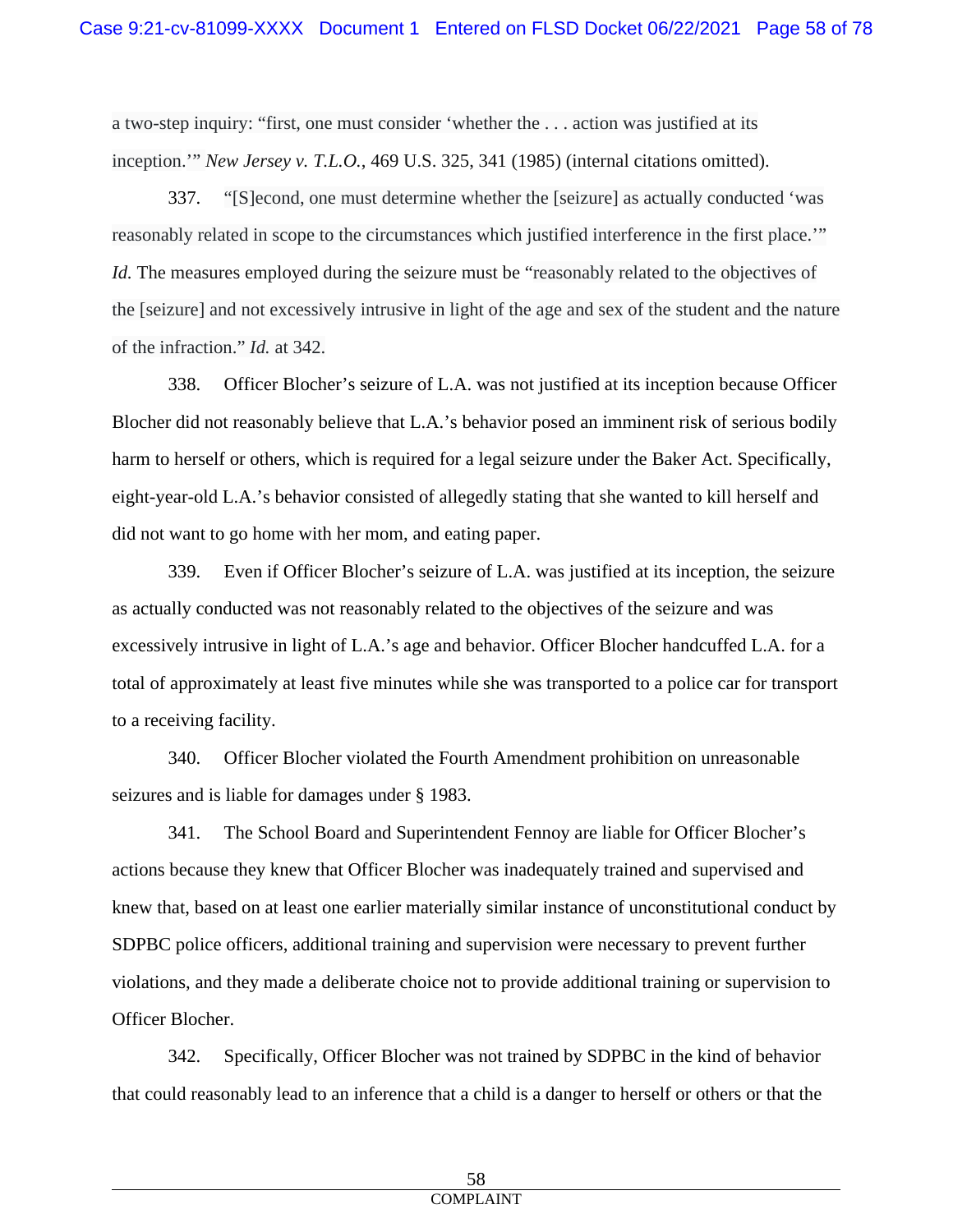Baker Act could not be legally used for behavior that is a manifestation of a child's disability. His use of the Baker Act on L.A. against the recommendations of the mobile response team was consistent with District Policies adopted or ratified by Defendants School Board and Fennoy. Had Defendants School Board and Fennoy supervised school staff's use of the Baker Act appropriately, they could have identified overuse of the Baker Act and taken steps that would have prevented L.A.'s involuntary examination under the Baker Act.

343. As a result of Defendants' unreasonable seizure of her, L.A. has suffered and continues to suffer emotional distress, pain, and humiliation. Though she did not have a desire to harm herself before she was involuntarily examined, L.A. did after it as a direct result of that experience. After she was released, she was taunted by her classmates and suffered from nightmares for years. L.A. continues to experience fear, distrust, and anxiety, as well as other impacts on her education.

344. Due to Defendants' violation of L.A.'s right to be free from unreasonable seizures, L.A. is entitled to damages.

# **COUNT 10**

# **W.B. against the School Board, Superintendent Fennoy, and Officer Brown: § 1983 Claim for Violation of Due Process Right to be Free of Unreasonable Seizures under the Fourth and Fourteenth Amendments**

345. Plaintiffs re-allege paragraphs 16-17, 34-41, 47, 52-69, 154-175, and 202-255.

346. The Fourth Amendment prohibits unreasonable seizures in the context of involuntary psychiatric examinations.

347. The legality of a seizure by a school employee depends on the reasonableness, under all the circumstances, of the seizure. The reasonableness of the seizure is determined using a two-step inquiry: "first, one must consider 'whether the . . . action was justified at its inception.'" *New Jersey v. T.L.O.*, 469 U.S. 325, 341 (1985) (internal citations omitted).

348. "[S]econd, one must determine whether the [seizure] as actually conducted 'was reasonably related in scope to the circumstances which justified interference in the first place.'" *Id.* The measures employed during the seizure must be "reasonably related to the objectives of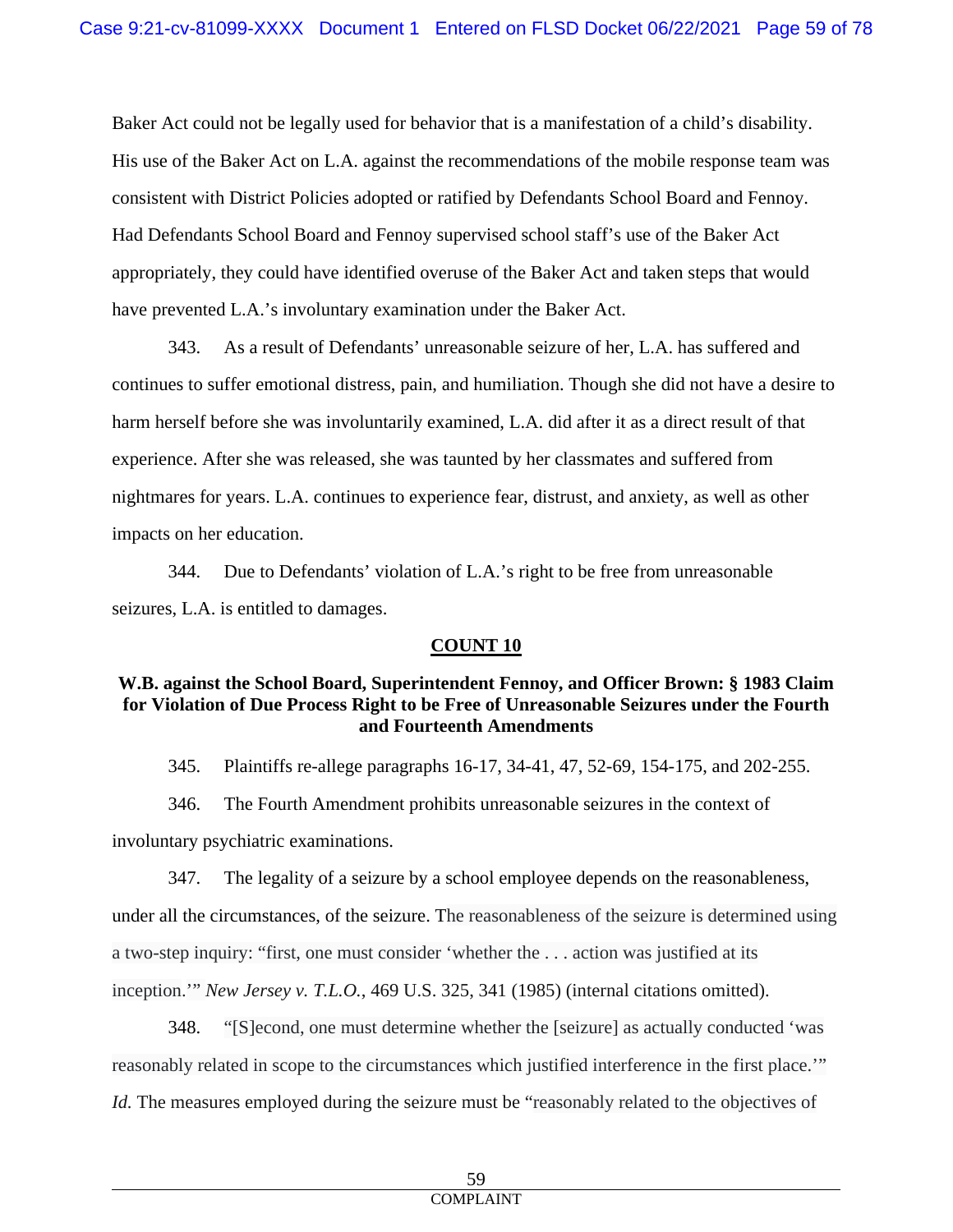the [seizure] and not excessively intrusive in light of the age and sex of the student and the nature of the infraction." *Id.* at 342.

349. Officer Brown's seizure of W.B. was not justified at its inception because Officer Brown did not reasonably believe that W.B.'s behavior posed an imminent risk of serious bodily harm to herself or others, which is required for a legal seizure under the Baker Act. Specifically, ten-year-old W.B.'s behavior consisted of throwing chairs and pushing staff.

350. Even if Officer Brown's seizure of W.B. was justified at its inception, the seizure as actually conducted was not reasonably related to the objectives of the seizure and was excessively intrusive in light of W.B.'s age and behavior. Officer Brown handcuffed W.B. for approximately at least 40 minutes, both at the school and while he was transported to a receiving facility.

351. Officer Brown violated the Fourth Amendment prohibition on unreasonable seizures and is liable for damages under § 1983.

352. The School Board and Superintendent Fennoy are liable for Officer Brown's actions because they knew that Officer Brown was inadequately trained and supervised and knew that, based on at least one earlier materially similar instance of unconstitutional conduct by SDPBC police officers, additional training and supervision were necessary to prevent further violations, and they made a deliberate choice not to provide additional training or supervision to Officer Brown.

353. Specifically, Officer Brown was not trained by SDPBC in the kind of behavior that could reasonably lead to an inference that a child is a danger to himself or others and he acted according to District Policies adopted or ratified by Defendants School Board and Fennoy. His failure to obtain and follow the recommendations of mental health professionals about whether W.B. should be examined was consistent with District Policies adopted or ratified by Defendants School Board and Fennoy. Had Defendants School Board and Fennoy supervised school staff's use of the Baker Act appropriately, they could have identified overuse of the Baker Act and taken steps that would have prevented W.B.'s involuntary examination.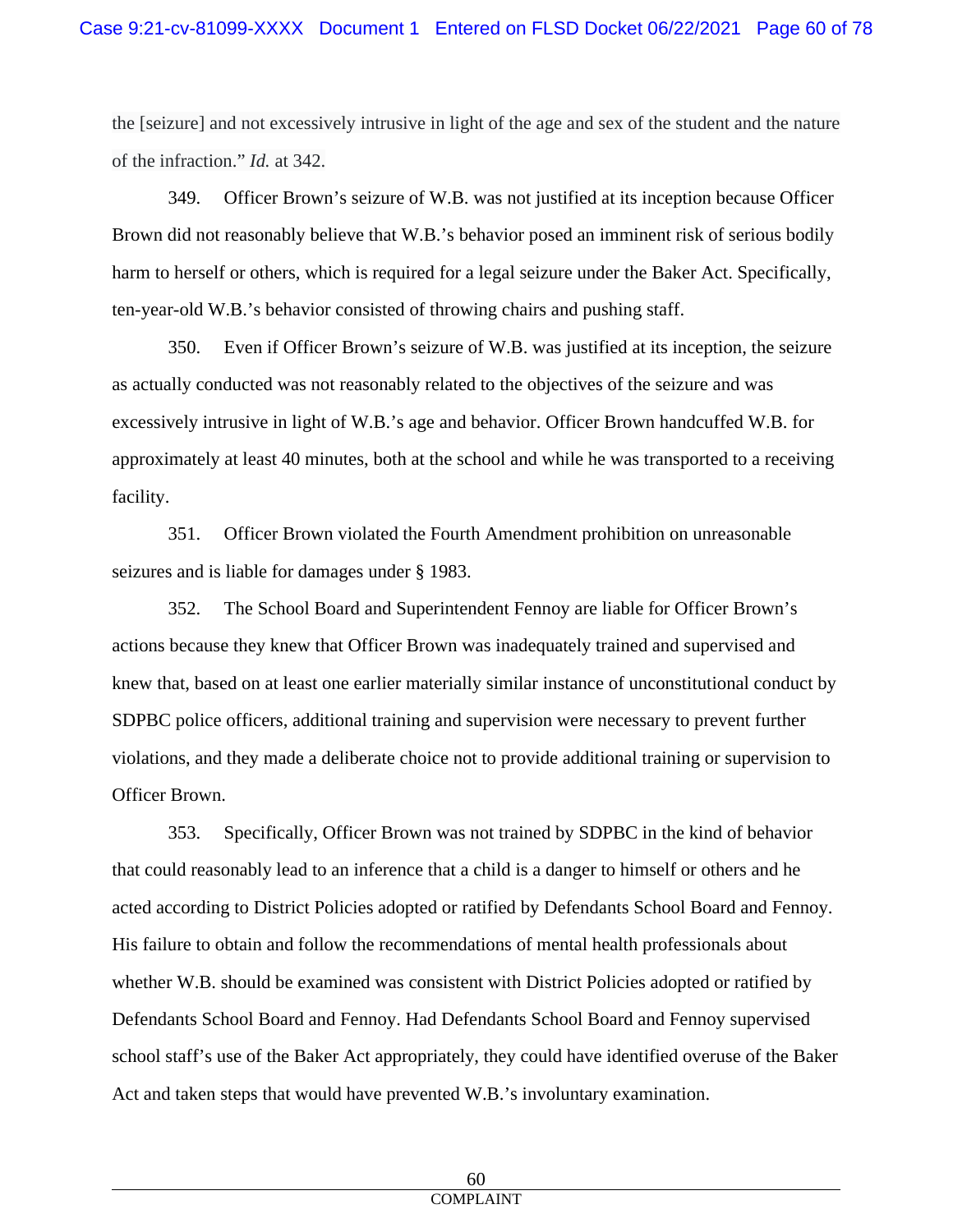354. As a result of Defendants' unreasonable seizure of him, W.B. has suffered and continues to suffer emotional distress, pain, and humiliation. The stress of being involuntarily detained and held away from his family caused him emotional distress that lasted long after he was released. W.B. continues to experience fear, distrust, and anxiety, as well as other impacts on his education.

355. Due to Defendants' violation of W.B.'s right to be free from unreasonable seizures, W.B. is entitled to damages.

# **COUNT 11**

# **M.S. against the School Board, Superintendent Fennoy, Officer Silva and Officer Doe: § 1983 Claim for Violation of Due Process Right to be Free of Unreasonable Seizures under the Fourth and Fourteenth Amendments**

356. Plaintiffs re-allege paragraphs 20-21, 34-41, 48-49, 52-69, and 176-255.

357. The Fourth Amendment prohibits unreasonable seizures in the context of involuntary psychiatric examinations.

358. The legality of a seizure by a school employee depends on the reasonableness, under all the circumstances, of the seizure. The reasonableness of the seizure is determined using a two-step inquiry: "first, one must consider 'whether the . . . action was justified at its inception.'" *New Jersey v. T.L.O.*, 469 U.S. 325, 341 (1985) (internal citations omitted).

359. "[S]econd, one must determine whether the [seizure] as actually conducted 'was reasonably related in scope to the circumstances which justified interference in the first place.'" *Id.* The measures employed during the seizure must be "reasonably related to the objectives of the [seizure] and not excessively intrusive in light of the age and sex of the student and the nature of the infraction." *Id.* at 342.

360. Officer Silva and Officer Doe's seizure of M.S. was not justified at its inception because Officer Silva and Officer Doe did not reasonably believe that M.S.'s behavior posed an imminent risk of serious bodily harm to herself or others, which is required for a legal seizure under the Baker Act. Specifically, eleven-year-old M.S.'s behavior consisted of allegedly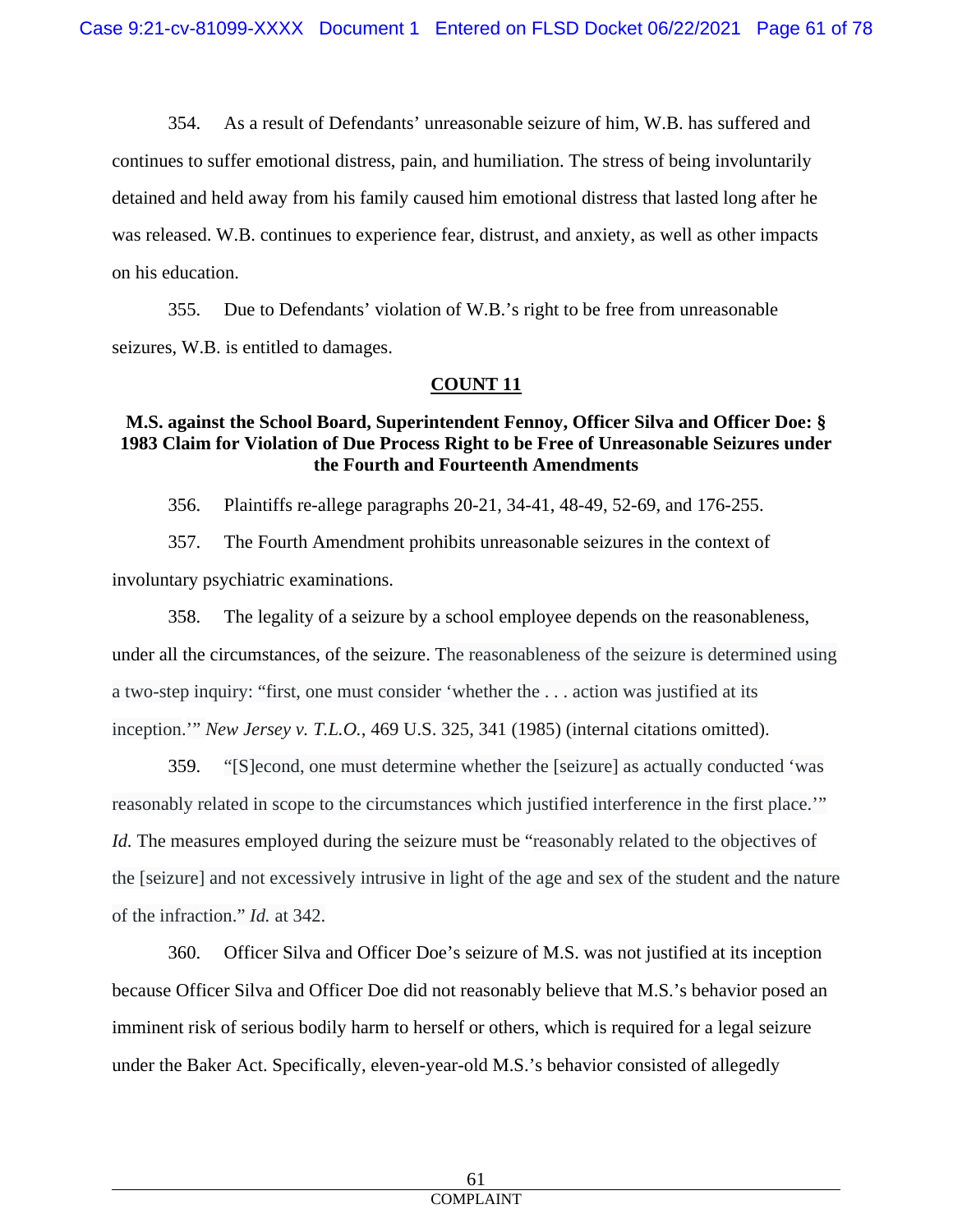scratching her wrist with a dull clay-modeling knife and with the corner of a school identification card.

361. Even if Officer Silva and Office Doe's seizure of M.S. was justified at its inception, the seizure as actually conducted was not reasonably related to the objectives of the seizure and was excessively intrusive in light of M.S.'s age and behavior. Officer Silva and Officer Doe handcuffed M.S. for a total of approximately at least ten minutes while she was transported to a receiving facility.

362. Officer Silva and Officer Doe violated the Fourth Amendment prohibition on unreasonable seizures and are liable for damages under § 1983.

363. The School Board and Superintendent Fennoy are liable for Officer Silver and Officer Doe's actions because they knew that Officer Silva and Officer Doe were inadequately trained and supervised and knew that, based on at least one earlier materially similar instance of unconstitutional conduct by SDPBC police officers, additional training and supervision were necessary to prevent further violations, and they made a deliberate choice not to provide additional training or supervision to Officer Silva and Officer Doe.

364. Specifically, Officer Silva and Officer Doe were not trained by SDPBC in the kind of behavior that could reasonably lead to an inference that a child is a danger to herself or others and they acted according to District Policies adopted or ratified by Defendants School Board and Fennoy. Their failure to obtain and follow the recommendations of mental health professionals about whether M.S. should be examined was consistent with District Policies adopted or ratified by Defendants School Board and Fennoy. Had Defendants School Board and Fennoy supervised school staff's use of the Baker Act appropriately, they could have identified overuse of the Baker Act and taken steps that would have prevented M.S.'s involuntary examination under the Baker Act.

365. As a result of Defendants' unreasonable seizure of her, M.S. has suffered and continues to suffer emotional distress, pain, and humiliation. M.S. suffered trauma during her involuntary examination that exacerbated her pre-existing traumatic experiences. Since the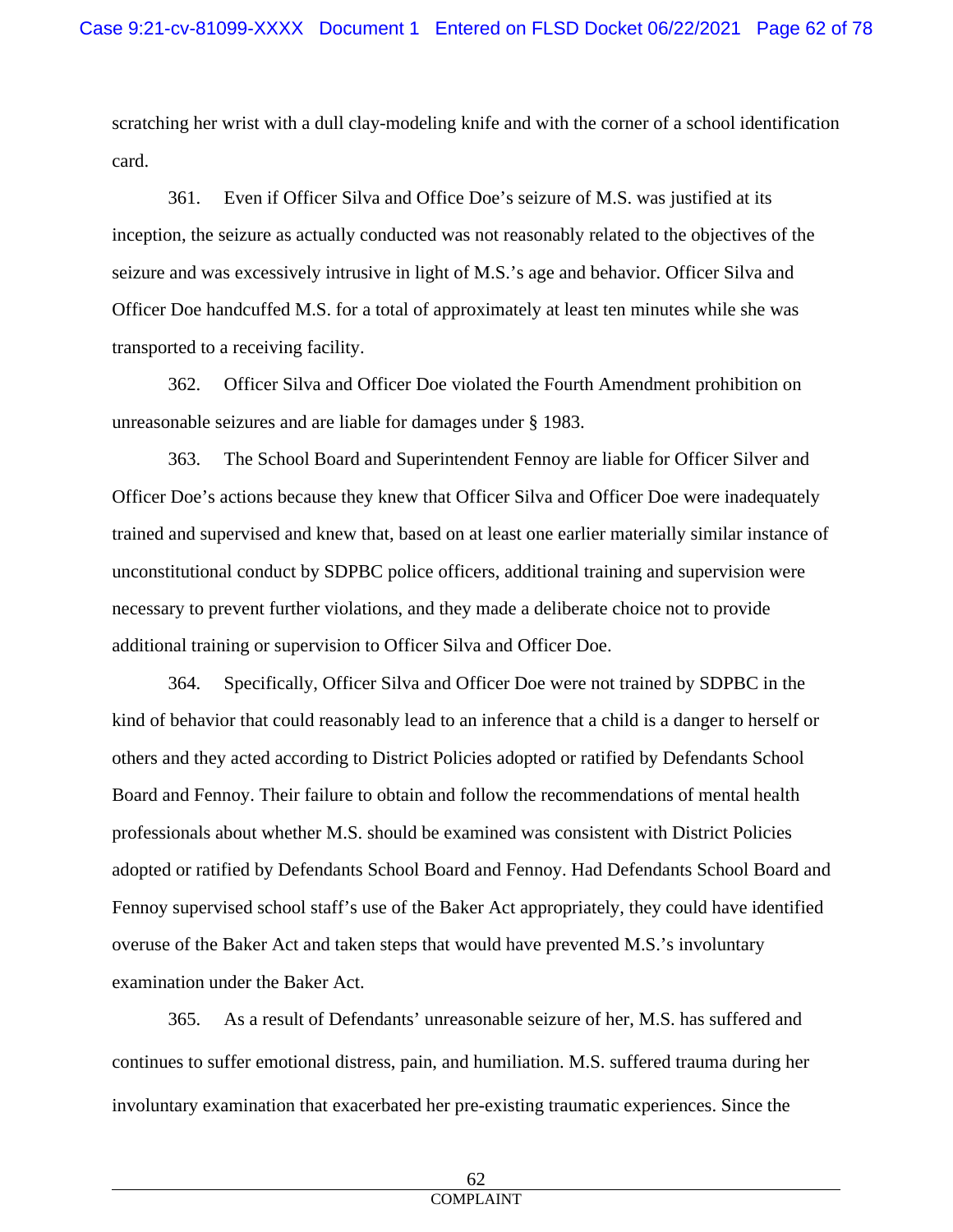incident she has become withdrawn and is more easily upset. Her grades have dropped precipitously. She has told her family that she feels guilt and shame from being treated like a criminal in front of her classmates. M.S. continues to experience fear, distrust, and anxiety, as well as other impacts on his education.

366. Due to Defendants' violation of M.S.'s right to be free from unreasonable seizures, M.S. is entitled to damages.

#### **COUNT 12**

# **All Plaintiffs against All Defendants: § 1983 Claim for Excessive Force under the Fourth and Fourteenth Amendments**

367. Plaintiffs re-allege paragraphs 12-49, 58, 60-61, 70-224, 234-240, 255.

368. The Fourth Amendment prohibits the use of excessive force by police officers in conducting arrests and other seizures.

369. To determine where force is excessive, courts examine (1) the need for the application of force, (2) the relationship between the need and amount of force used, and (3) the extent of the injury inflicted.

370. As a matter of policy, SDPBC police officers employ handcuffs and/or hobble restraints on every child transported to a receiving facility for involuntary examination under the Baker Act.

371. Because the policy mandates handcuffing even when there is no need for any application of force, it violates the Fourth Amendment.

372. The unnecessary and excessive handcuffing of vulnerable children is traumatic, humiliating, and has caused and continues to cause long-lasting harm to Plaintiff Children subjected to it.

373. Due to Defendants' ongoing violations of the Fourth Amendment, injunctive relief and declaratory relief are appropriate remedies.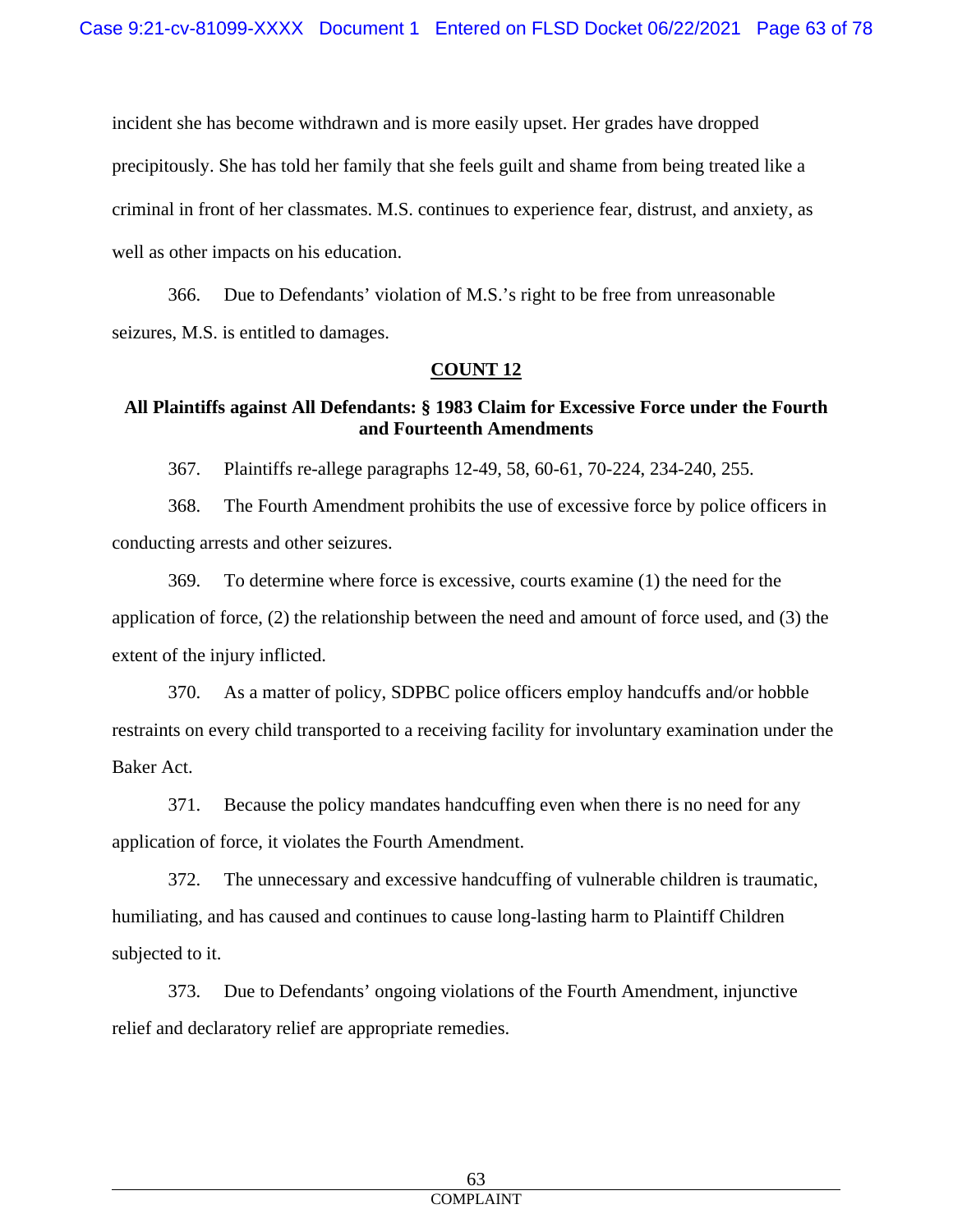#### **COUNT 13**

#### **D.P. against the School Board, Superintendent Fennoy and Officer Margolis: § 1983 Claim for Excessive Force under the Fourth and Fourteenth Amendments**

374. Plaintiffs re-allege paragraphs 12-13, 34-41, 44, 58, 60-61, 70-99, 202-203, 224, 234-240, and 255.

375. The Fourth Amendment prohibits the use of excessive force by police officers in conducting arrests and other seizures.

376. To determine where force is excessive, courts examine (1) the need for the application of force, (2) the relationship between the need and amount of force used, and (3) the extent of the injury inflicted.

377. In the process of seizing D.P., Officer Margolis handcuffed him. The handcuffs remained on nine-year-old D.P. prior to and during transportation to the receiving facility for a total of approximately at least 90 minutes.

378. The use of force was clearly excessive and unreasonable because D.P. did not pose an immediate safety threat to Officer Margolis, himself, or others and D.P. did not try or threaten to escape Officer Margolis' custody, either at the school or during transport.

379. D.P. was psychologically injured by the use of handcuffs.

380. Office Margolis, while acting under color of law, intentionally committed acts which violated D.P.'s right not to be subjected to excessive or unreasonable force, and this conduct caused injuries to D.P.

381. Accordingly, Officer Margolis subjected D.P. to excessive force and is liable under § 1983.

382. Defendants School Board and Fennoy are liable for Officer Margolis' use of excessive force because they knew that Officer Margolis was inadequately trained and supervised and knew that, based on at least one earlier materially similar instance of unconstitutional conduct by SDPBC police officers, additional training and supervision were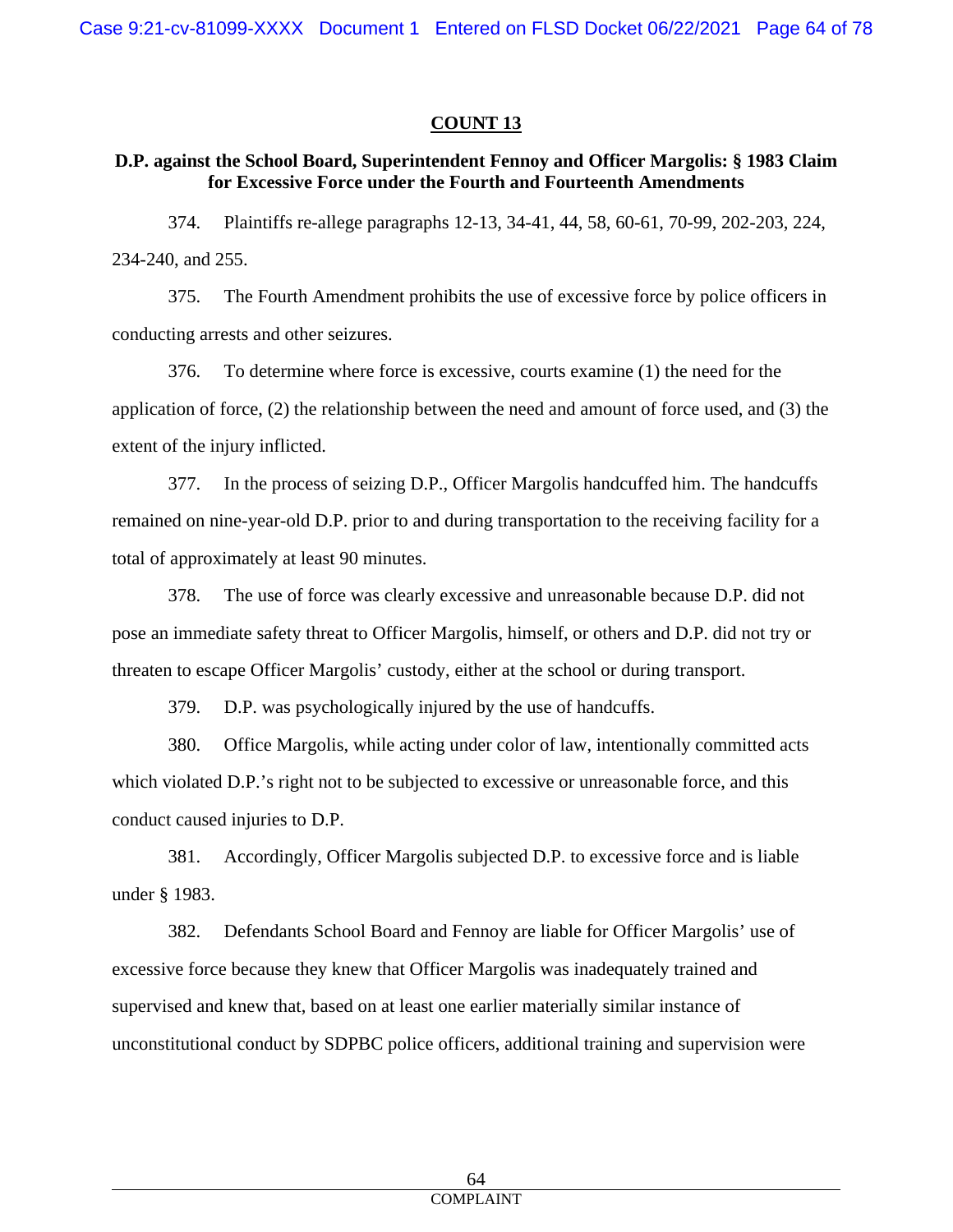necessary to prevent further violations, and they made a deliberate choice not to provide additional training or supervision to Officer Margolis.

383. Defendants School Board and Fennoy are also liable because their official policy or custom of requiring handcuffing during transportation to receiving facilities directly caused D.P.'s injuries. As a result of Defendants' use of excessive force against him, D.P. has suffered and continues to suffer emotional distress, pain, and humiliation. D.P. underwent more than two years of therapy and continues to require additional counseling. D.P. also was more aggressive and became upset more easily after the event. D.P. continues to experience fear, distrust, and anxiety, as well as other impacts on his education.

384. Due to Defendants' violation of D.P.'s right to be free from excessive force, D.P. is entitled to damages.

#### **COUNT 14**

#### **E.S. against the School Board, Superintendent Fennoy and Officer Cuellar: § 1983 Claim for Excessive Force under the Fourth and Fourteenth Amendments**

385. Plaintiffs re-allege paragraphs 13-14, 34-41, 45, 58, 60-61, 100-126, 202-203, 224, 234-240, and 255.

386. The Fourth Amendment prohibits the use of excessive force by police officers in conducting arrests and other seizures.

387. To determine where force is excessive, courts examine (1) the need for the application of force, (2) the relationship between the need and amount of force used, and (3) the extent of the injury inflicted.

388. In the process of seizing E.S., Officer Cuellar slammed E.S., a nine-year-old boy, on a couch and on the floor, scuffing his knees, and then handcuffed him.

389. E.S. did not pose an immediate safety threat to Officer Cuellar, himself, or others.

390. The force used against E.S. was clearly excessive and unreasonable given his age, size, and behavior; the amount of force used was greatly disproportionate to the circumstances.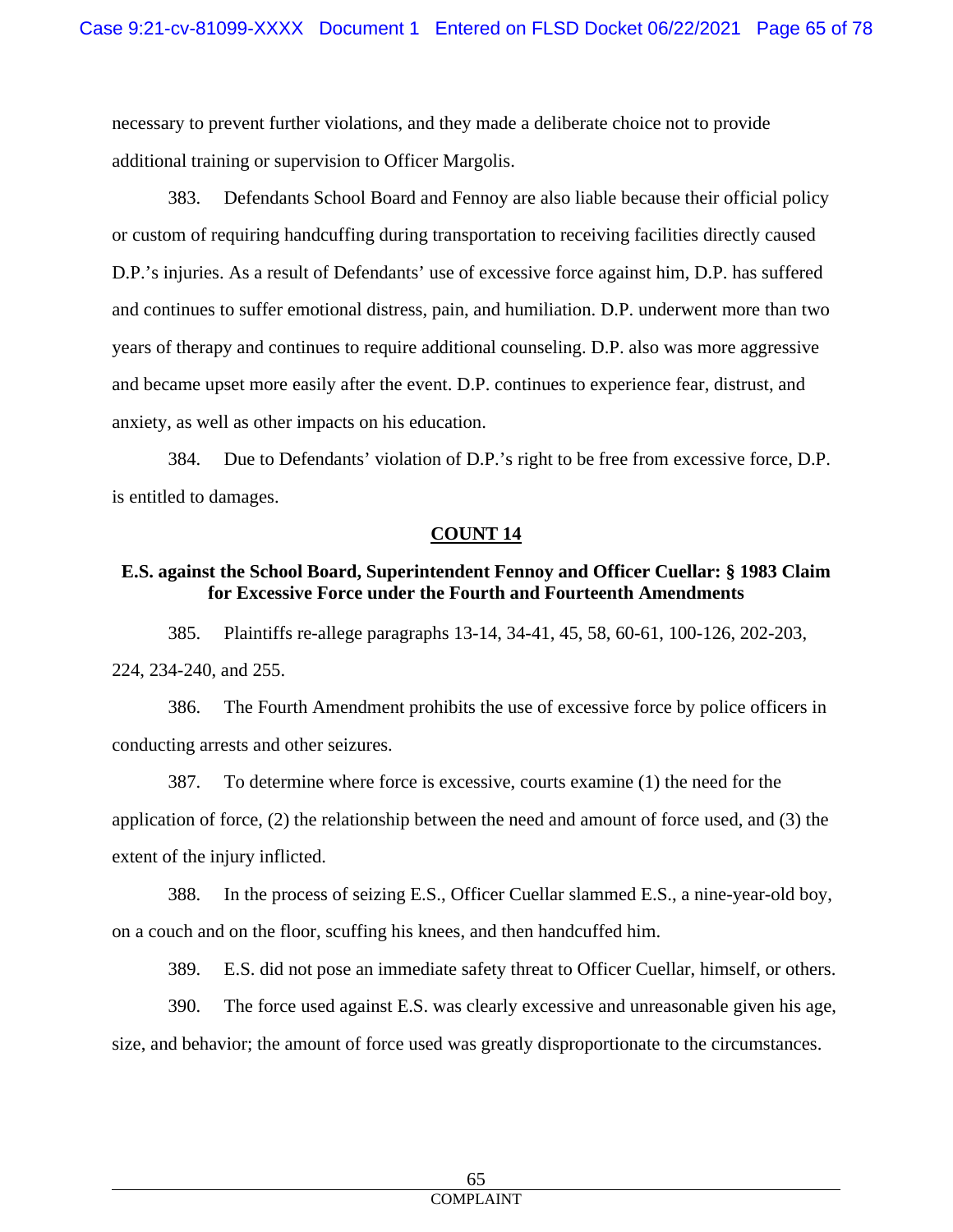391. E.S. was physically injured due to the scuffing of his knees and psychologically injured by the use of excessive force.

392. Accordingly, Officer Cuellar subjected E.S. to excessive force and is liable under § 1983.

393. In the process of seizing E.S., Officer Cuellar handcuffed him. The handcuffs remained on E.S. prior to and during transportation to the receiving facility for approximately at least 30 minutes.

394. The use of force was clearly excessive and unreasonable because E.S. did not pose an immediate safety threat to Officer Cuellar, himself, or others and E.S. did not try or threaten to escape Officer Cuellar's custody, either at the school or during transport.

395. Office Cuellar, while acting under color of law, intentionally committed acts which violated E.S.'s right not to be subjected to excessive or unreasonable force, and this conduct caused injuries to E.S.

396. Accordingly, Officer Cuellar subjected E.S. to excessive force and is liable under § 1983.

397. Defendants School Board and Fennoy are liable for Officer Cuellar's use of excessive force because they knew that Officer Cuellar was inadequately trained and supervised and knew that, based on at least one earlier materially similar instance of unconstitutional conduct by SDPBC police officers, additional training and supervision were necessary to prevent further violations, and they made a deliberate choice not to provide additional training or supervision to Officer Cuellar.

398. Defendants School Board and Fennoy are also liable because their official policy or custom of requiring handcuffing during transportation to receiving facilities directly caused E.S.'s injuries.

399. As a result of Defendants' use of excessive force against him, E.S. has suffered and continues to suffer emotional distress, pain, and humiliation. In addition to his physical injuries, after the incident, E.S. was deeply afraid of men in uniform, including Officer Cuellar,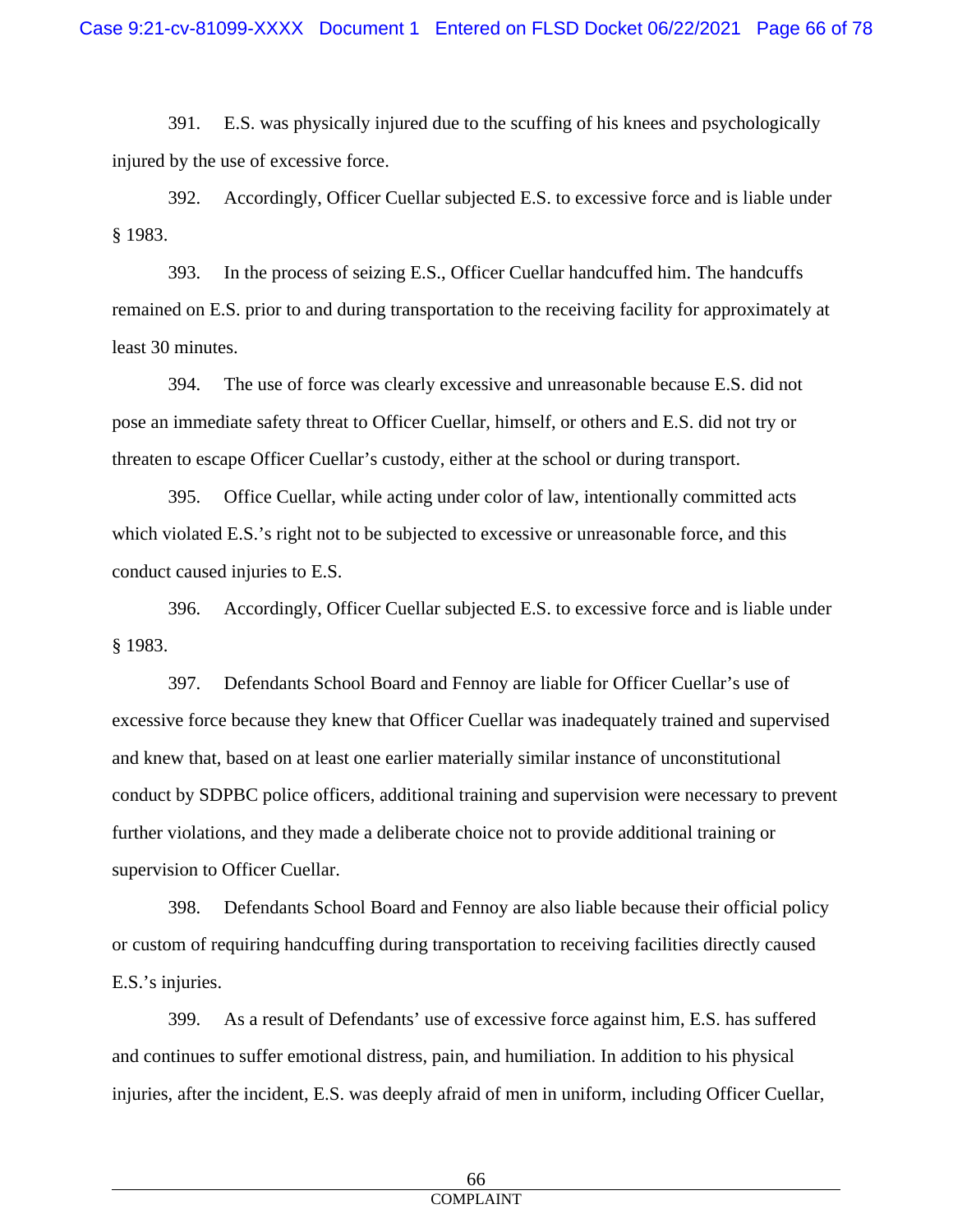who was still a regular presence at his school. E.S. continues to experience fear, distrust, and anxiety, as well as other impacts on his education.

400. Due to Defendants' violation of E.S.'s right to be free from excessive force, E.S. is entitled to damages.

# **COUNT 15**

# **L.A. against the School Board, Superintendent Fennoy and Officer Blocher: § 1983 Claim for Excessive Force under the Fourth and Fourteenth Amendments**

401. Plaintiffs re-allege paragraphs 18-19, 34-41, 46, 58, 60-61, 127-153, 202-203,

224, 234-240, and 255.

402. The Fourth Amendment prohibits the use of excessive force by police officers in conducting arrests and other seizures.

403. To determine where force is excessive, courts examine (1) the need for the application of force, (2) the relationship between the need and amount of force used, and (3) the extent of the injury inflicted.

404. In the process of seizing eight-year-old L.A., Officer Blocher handcuffed her. The handcuffs remained on eight-year-old L.A. until he placed her in his police car, approximately at least five minutes.

405. The use of force was excessive and unreasonable because L.A. did not pose an immediate safety threat to Officer Blocher, herself, or others and L.A. did not try or threaten to escape Officer Blocher's custody, either at the school or during transport.

406. L.A. was psychologically injured by the use of handcuffs.

407. Office Blocher, while acting under color of law, intentionally committed acts which violated L.A.'s right not to be subjected to excessive or unreasonable force, and this conduct caused injuries to L.A.

408. Accordingly, Officer Blocher subjected L.A. to excessive force and is liable under § 1983.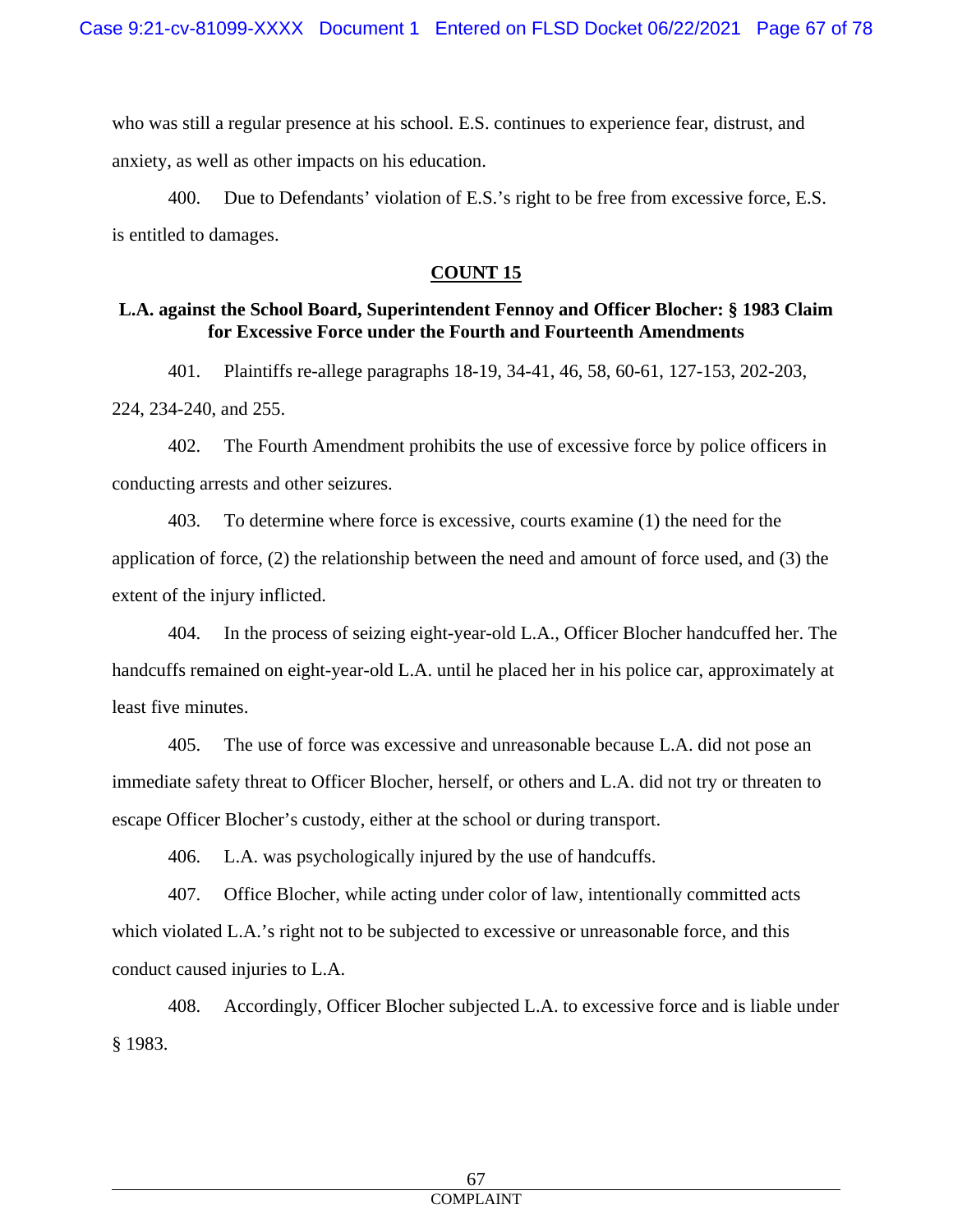409. Defendants School Board and Fennoy are liable for Officer Blocher's use of excessive force because they knew that Officer Blocher was inadequately trained and supervised and knew that, based on at least one earlier materially similar instance of unconstitutional conduct by SDPBC police officers, additional training and supervision were necessary to prevent further violations, and they made a deliberate choice not to provide additional training or supervision to Officer Blocher.

410. Defendants School Board and Fennoy are also liable because their official policy or custom of requiring handcuffing during transportation to receiving facilities directly caused L.A.'s injuries. As a result of Defendants' use of excessive force against her, L.A. has suffered and continues to suffer emotional distress, pain, and humiliation. Though she did not have a desire to harm herself before she was involuntarily examined, L.A. did after it as a direct result of that experience. L.A. continues to experience fear, distrust, and anxiety, as well as other impacts on her education.

411. Due to Defendants' violation of L.A.'s right to be free from excessive force, L.A. is entitled to damages.

# **COUNT 16**

# **W.B. against the School Board, Superintendent Fennoy and Officer Brown: § 1983 Claim for Excessive Force under the Fourth and Fourteenth Amendments**

412. Plaintiffs re-allege paragraphs 16-17, 34-41, 47, 58, 60-61, 154-175, 202-203, 224, 234-240, and 255.

413. The Fourth Amendment prohibits the use of excessive force by police officers in conducting arrests and other seizures.

414. To determine where force is excessive, courts examine (1) the need for the application of force, (2) the relationship between the need and amount of force used, and (3) the extent of the injury inflicted.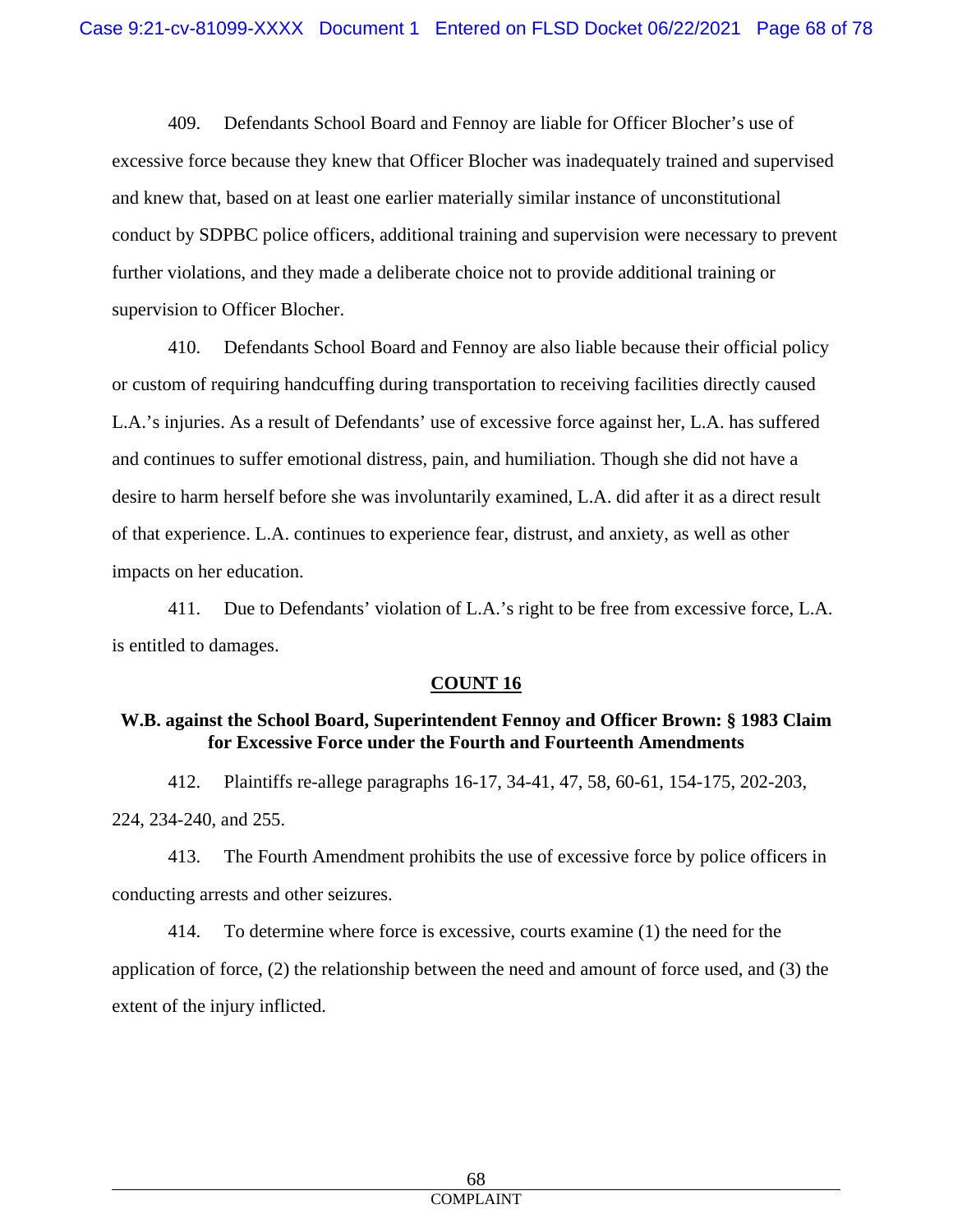415. In the process of seizing W.B., Officer Brown handcuffed him at his school. The handcuffs remained on ten-year-old W.B. during transportation to the receiving facility, a more than 50-mile journey, for a total of approximately at least 40 minutes.

416. The use of force was excessive and unreasonable because W.B. did not pose an immediate safety threat to Officer Brown, himself, or others and W.B. did not try or threaten to escape Officer Brown's custody, either at the school or during transport.

417. W.B. was psychologically injured by the use of handcuffs.

418. Office Brown, while acting under color of law, intentionally committed acts which violated W.B.'s right not to be subjected to excessive or unreasonable force, and this conduct caused injuries to W.B.

419. Accordingly, Officer Brown subjected W.B. to excessive force and is liable under § 1983.

420. Defendants School Board and Fennoy are liable for Officer Brown's use of excessive force because they knew that Officer Brown was inadequately trained and supervised and knew that, based on at least one earlier materially similar instance of unconstitutional conduct by SDPBC police officers, additional training and supervision were necessary to prevent further violations, and they made a deliberate choice not to provide additional training or supervision to Officer Brown.

421. Defendants School Board and Fennoy are also liable because their official policy or custom of requiring handcuffing during transportation to receiving facilities directly caused W.B.'s injuries.

422. As a result of Defendants' use of excessive force against him, W.B. has suffered and continues to suffer emotional distress, pain, and humiliation. The stress of being involuntarily detained and held away from his family caused him emotional distress that lasted long after he was released. W.B. continues to experience fear, distrust, and anxiety, as well as other impacts on his education.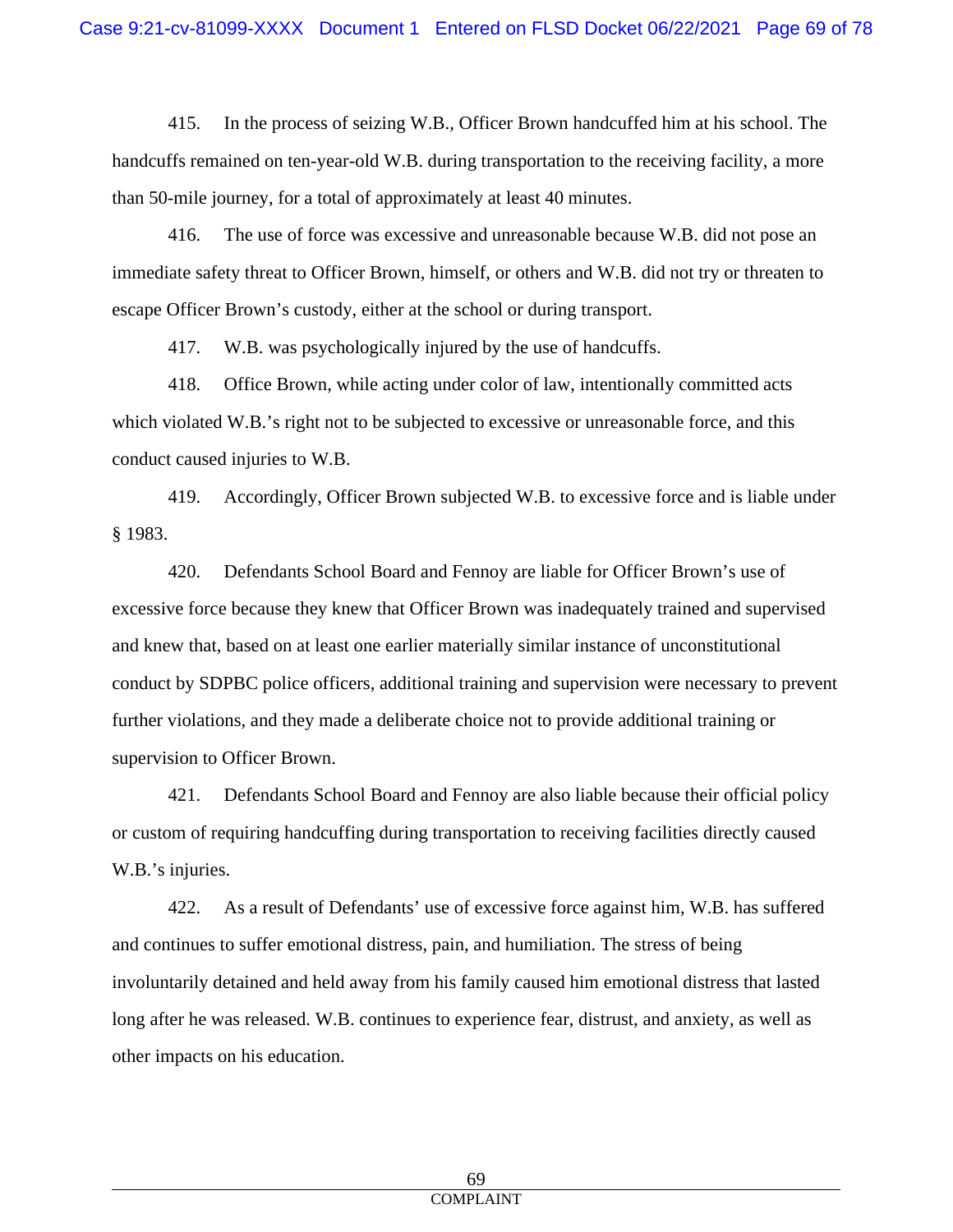423. Due to Defendants' violation of W.B.'s right to be free from excessive force,

W.B. is entitled to damages.

#### **COUNT 17**

#### **M.S. against the School Board, Superintendent Fennoy, Officer Silva, and Officer Doe: § 1983 Claim for Excessive Force under the Fourth and Fourteenth Amendments**

424. Plaintiffs re-allege paragraphs 20-21, 34-41, 48-49, 58, 60-61, 175-203, 224, 234- 240, and 255.

425. The Fourth Amendment prohibits the use of excessive force by police officers in conducting arrests and other seizures.

426. To determine where force is excessive, courts examine (1) the need for the application of force, (2) the relationship between the need and amount of force used, and (3) the extent of the injury inflicted.

427. In the process of seizing M.S., Officer Silva handcuffed her. Office Doe kept the handcuffs on eleven-year-old M.S. while he transported her to the receiving facility, for a total of approximately at least ten minutes.

428. The use of force was excessive and unreasonable because M.S. did not pose an immediate safety threat to Officer Silva or Officer Doe, herself, or others and M.S. did not try or threaten to escape Officer Silva or Officer Doe's custody, either at the school or during transport.

429. M.S. was psychologically injured by the use of handcuffs.

430. Office Silva and Officer Doe, while acting under color of law, intentionally committed acts which violated M.S.'s right not to be subjected to excessive or unreasonable force, and this conduct caused injuries to M.S.

431. Accordingly, Officer Silva and Officer Doe subjected M.S. to excessive force and are liable under § 1983.

432. Defendants School Board and Fennoy are liable for Officer Silva and Officer Doe's use of excessive force because they knew that Officer Silva and Officer Doe were inadequately trained and supervised and knew that, based on at least one earlier materially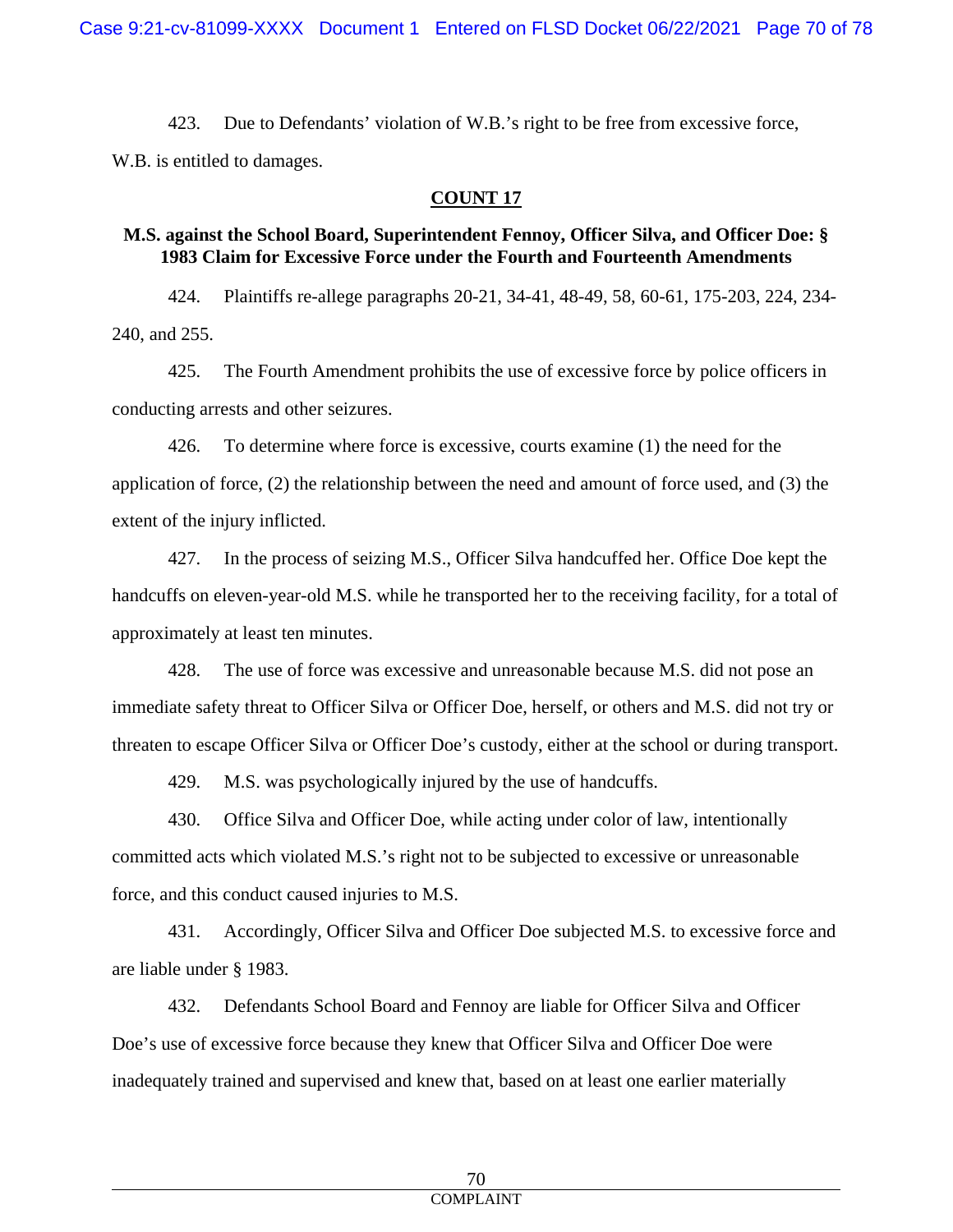similar instance of unconstitutional conduct by SDPBC police officers, additional training and supervision were necessary to prevent further violations, and they made a deliberate choice not to provide additional training or supervision to Officer Silva and Officer Doe.

433. Defendants School Board and Fennoy are also liable because their official policy or custom of requiring handcuffing during transportation to receiving facilities directly caused M.S.'s injuries.

434. As a result of Defendants' use of excessive force against her, M.S. has suffered and continues to suffer emotional distress, pain, and humiliation. Since the incident she has become withdrawn and is more easily upset. Her grades have dropped precipitously. She has told her family that she feels guilt and shame from being treated like a criminal in front of her classmates. M.S. continues to experience fear, distrust, and anxiety, as well as other impacts on his education.

435. Due to Defendants' violation of M.S.'s right to be free from excessive force, M.S. is entitled to damages.

# **PRAYER FOR RELIEF**

436. **WHEREFORE**, Plaintiffs request that this Court enter judgment in their favor and grant the following relief:

- a. Adjudge and declare that Defendants' actions, policies, practices, and procedures regarding use of the Baker Act violate the rights of Plaintiffs as set forth above in this complaint;
- b. Award actual damages to the individual Plaintiffs for harms suffered due to Defendants' illegal use of the Baker Act against Plaintiff Children;
- c. Award punitive damages against Officer Cuellar and to the individual Plaintiff E.S. for wanton and malicious violation of his constitutional rights;
- d. Enjoin Defendants, their successors in office, agents, employees and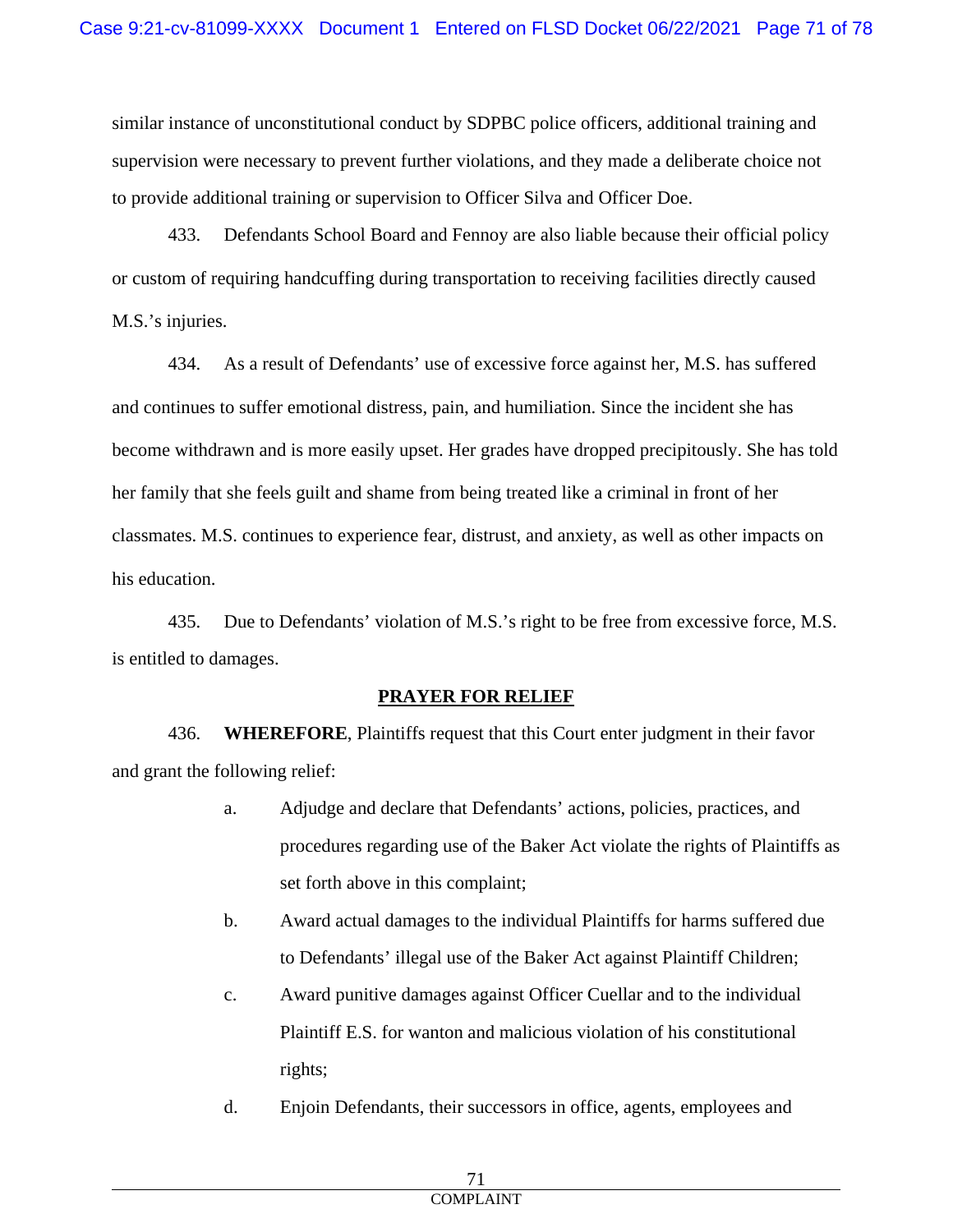assigns, and all persons acting in concert to:

- i. Immediately discontinue all actions, policies, practices, and procedures that do not comply with the laws cited above in this complaint;
- ii. Create and broadly disseminate to District teachers, administrators, other district and school-site staff (including District police department staff), and families a School Board-approved written policy statement that (a) explains in detail the circumstances in which the Baker Act may and may not be legally used against students, (b) describes the ways in which inappropriate Baker Act use harms students, (c) directs that no student may be referred for involuntary examination under the Baker Act unless: parental consent for involuntary examination has been obtained or the child has been taken into custody pursuant to Fla. Stat. § 39.401; the student's existing mental health provider and/or Individualized Education Program ("IEP") team, if applicable, has been consulted; and a mobile crisis team has been consulted and agrees that no less restrictive alternative can sufficiently mitigate the risk to self or others and that the student meets the statutory criteria for involuntary examination under the Baker Act; and (d) specifies that if an involuntary examination of a student is initiated under the Baker Act, the student shall not be handcuffed, placed in hobble restraints, or otherwise restrained absent a true and immediate physical threat to self or to the person(s) transporting, or transported in a police vehicle;
- iii. Maintain written documentation of all referrals for involuntary examination under the Baker Act;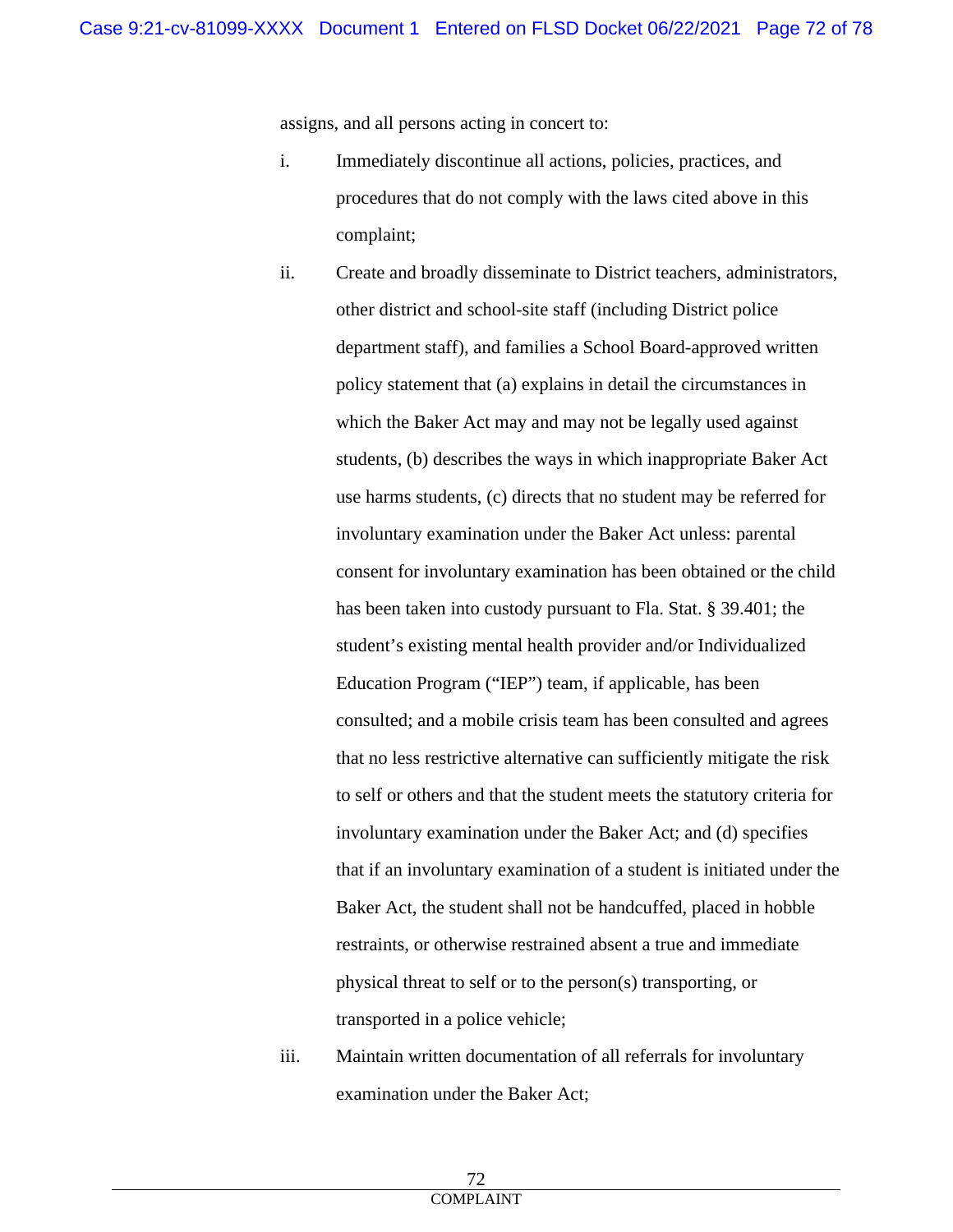- iv. Create a committee (including at least one member from District ESE, School Psychology Guidance, and one external expert), to review the file of, and consult with school staff regarding, any student who has been subjected to an involuntary examination under the Baker Act more than once during the prior or current school year, to identify any services and supports that should be provided to the child, and to prevent against repetitive, unnecessary, traumatic referrals for involuntary examination;
- v. Make the following deidentified, aggregated data available to families and to the public on the District website and school-site websites: number of involuntary examinations under the Baker Act initiated by school staff; number of suspensions; number of expulsions; number of student arrests while at school;
- vi. For any student referred by Defendants for involuntary examination under the Baker Act, within five days of the student's return to school, convene a School Based Team ("SBT") or Child Study Team ("CST") meeting, whichever is appropriate, that includes a District ESE Behavior Resource Teacher, Behavior Health Professional, School Psychologist, and parents/guardians, and, for students with a dependency team, the dependency team and the Multi-Agency Network for students with Emotional/Behavioral Disabilities, to review the situation and ensure a supported, successful return to school;
- vii. Implement improved practices as recommended by experts and engage in ongoing monitoring and evaluation by experts, in the following areas:
	- (1) District-wide timely access to mental and behavioral health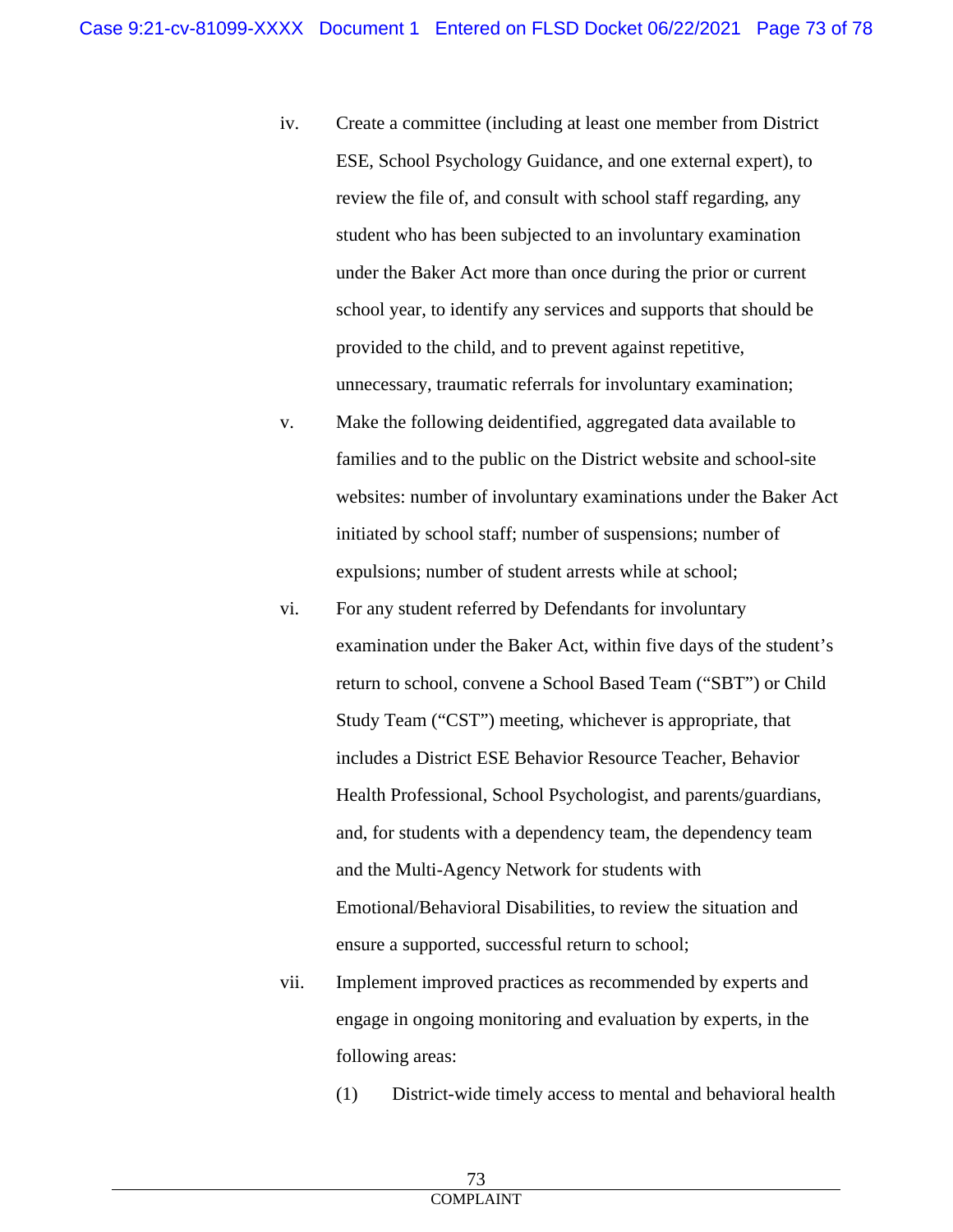services, supports, programs, and activities for all students in the most integrated setting appropriate, including positive behavioral supports, trauma-informed deescalation practices, trauma-informed crisis management systems, universal mental health prevention and promotion interventions and programs, multi-tiered services and supports, targeted interventions, and social-emotional learning programs;

- (2) District-wide availability of effective alternatives to the use of involuntary examination under the Baker Act, including ensuring that school arrests are not substituted for involuntary examination under the Baker Act;
- (3) Use of and procedures for involuntary examination under the Baker Act for students, particularly students with disabilities and students of color, including in relation to disproportionate use of the Baker Act and the elimination of traumatic aspects of transport for involuntary examination;
- (4) Reasonable accommodations and/or modifications to policies and procedures to avoid discrimination against students with disabilities and students of color and to avoid unnecessary traumatization of students;
- (5) Policies, procedures, and training to ensure parents/guardian rights to make medical decisions about mental health treatment for their children are protected, and that parents/guardians are provided with a meaningful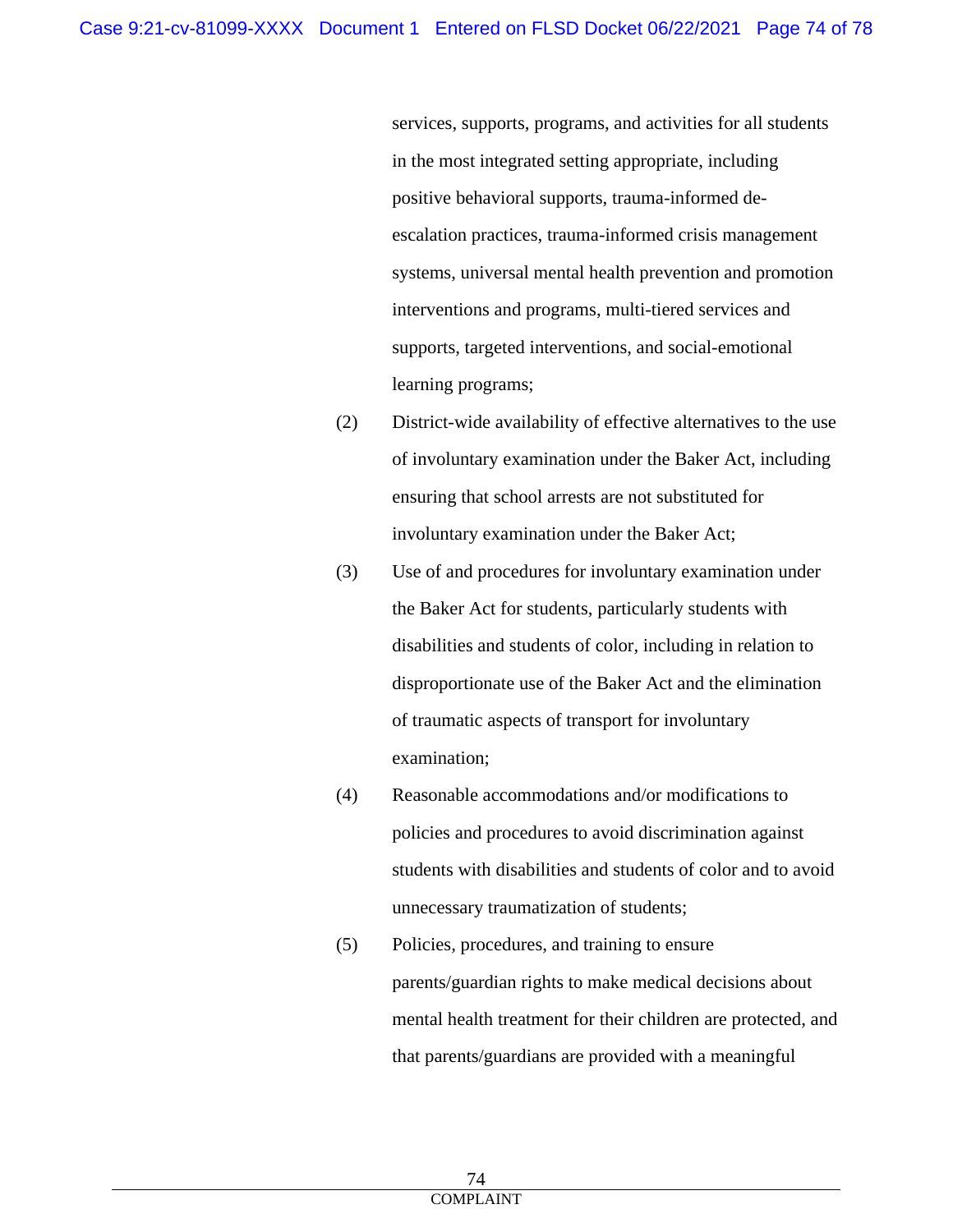opportunity to support de-escalation prior to referral for involuntary examination under the Baker Act;

- (6) Training, accountability, and ongoing development for the District's personnel (including school police) regarding: the statutory criteria for use of the Baker Act; developmentally appropriate, trauma-informed crisis response practices; trauma-informed classroom practices; how to appropriately identify and distinguish behaviors that may indicate a serious, imminent risk of harm; understanding of the impact of trauma (including family separation and interaction with police) on child and adolescent development; and limiting the use of the Baker Act, including through provision of appropriate school-based and community-based interventions for students at risk of involuntary examination under the Baker Act;
- (7) District's collection and regular review of data regarding use of the Baker Act; and
- (8) Effective use of mobile crisis response teams in responding to and assessing students' mental health needs and making connections to developmentally appropriate treatment in the least restrictive setting.
- e. Order any other actions appropriate to prevent further violations of Plaintiffs' constitutional and statutory rights;
- f. Retain jurisdiction of this case until Defendants have fully complied with the orders of this Court, and there is reasonable assurance that Defendants will continue to comply in the future absent continuing jurisdiction;
- g. Award Plaintiffs reasonable costs and expenses, including attorney's fees,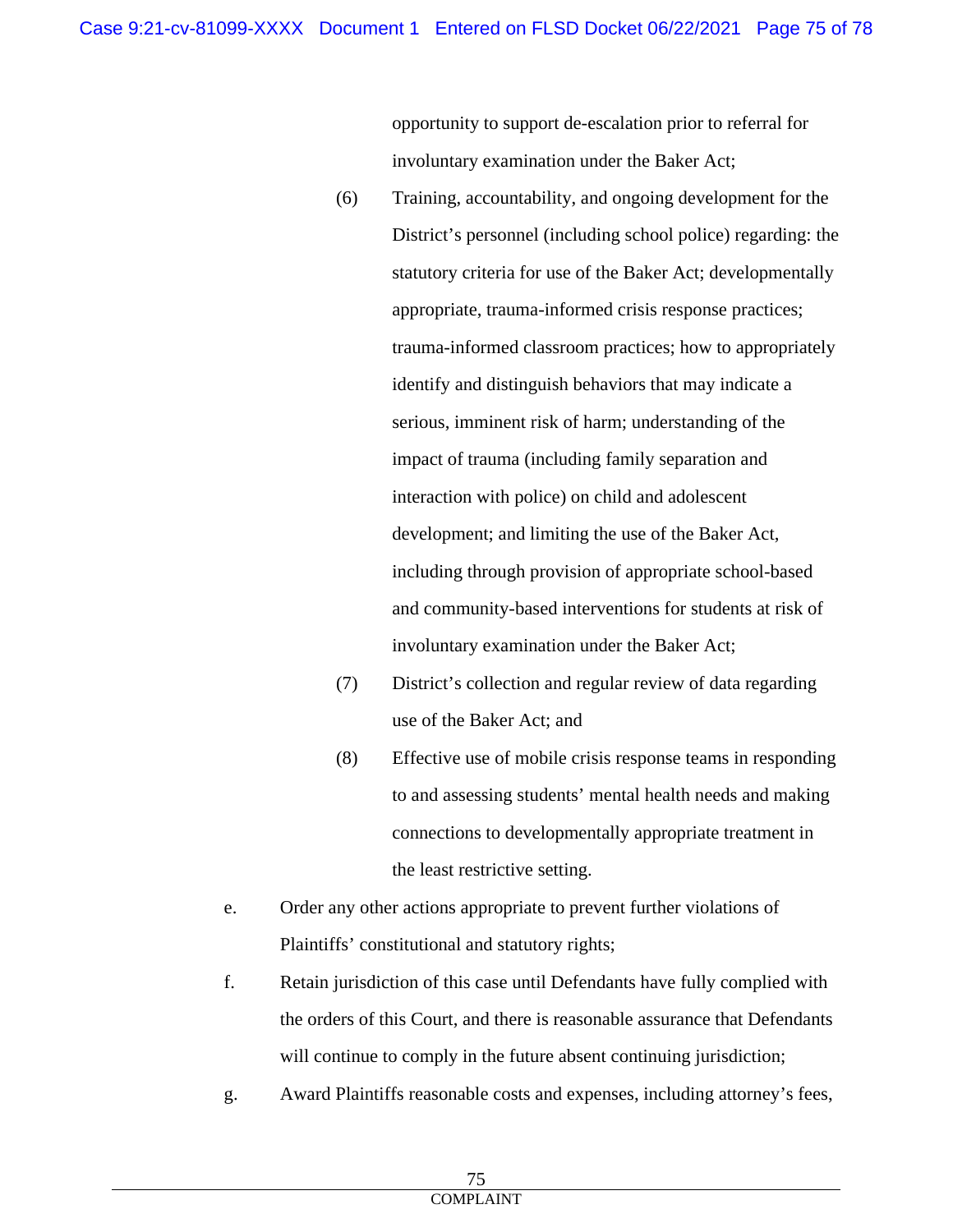as authorized by law; and

h. Grant such other and further relief as the Court deems just and proper.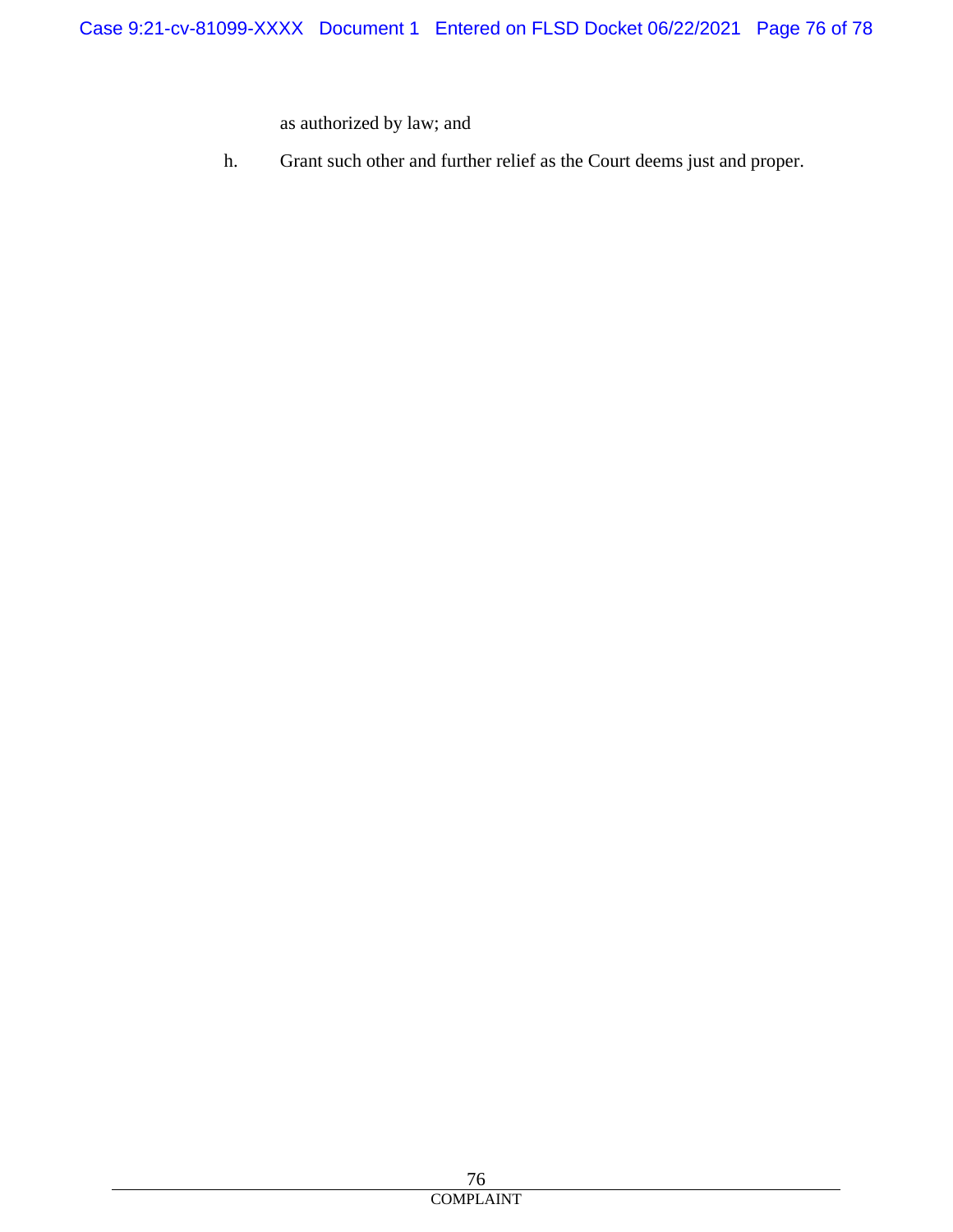Dated: June 22, 2021 Respectfully submitted,

*/s/ Bacardi Jackson*

BACARDI JACKSON (Florida Bar No. 47728) EVIAN WHITE DELEON (Florida Bar No. 84790) SAM BOYD (Florida Bar No. 1012141) Southern Poverty Law Center P.O. Box 12463 Miami, FL 33101 Tel: 786-347-2056 Fax: 786-237-2949 bacardi.jackson@splcenter.org evian.whitedeleon@splcenter.org sam.boyd@splcenter.org

ANN MARIE CINTRON-SIEGEL (Florida Bar No. 166431) MOLLY J. PARIS (Florida Bar No. 90486) Disability Rights Florida, Inc. 1930 Harrison St. Ste. 104 Hollywood, FL 33020 Tel: 800-342-0823 Fax: 850-617-6647 anns@disabilityrightsflorida.org mollyp@disabilityrightsflorida.org

SHAHAR PASCH (Florida Bar No. 580971) Pasch Law Group 1806 Old Okeechobee Road, Suite B West Palm Beach, FL 33409 Tel: 561-599-7400 Fax: 561-258-8243 shahar@paschlaw.com

MELISSA DUNCAN (Florida Bar No. 796921) Legal Aid Society of Palm Beach County, Inc. 423 Fern St., Ste. 200 West Palm Beach, FL 33401-5839 Tel: 561-655-8944 Fax: 561-655-5269 mduncan@legalaidpbc.org

HANNAH BENTON EIDSATH (pro hac vice forthcoming) National Center for Youth Law